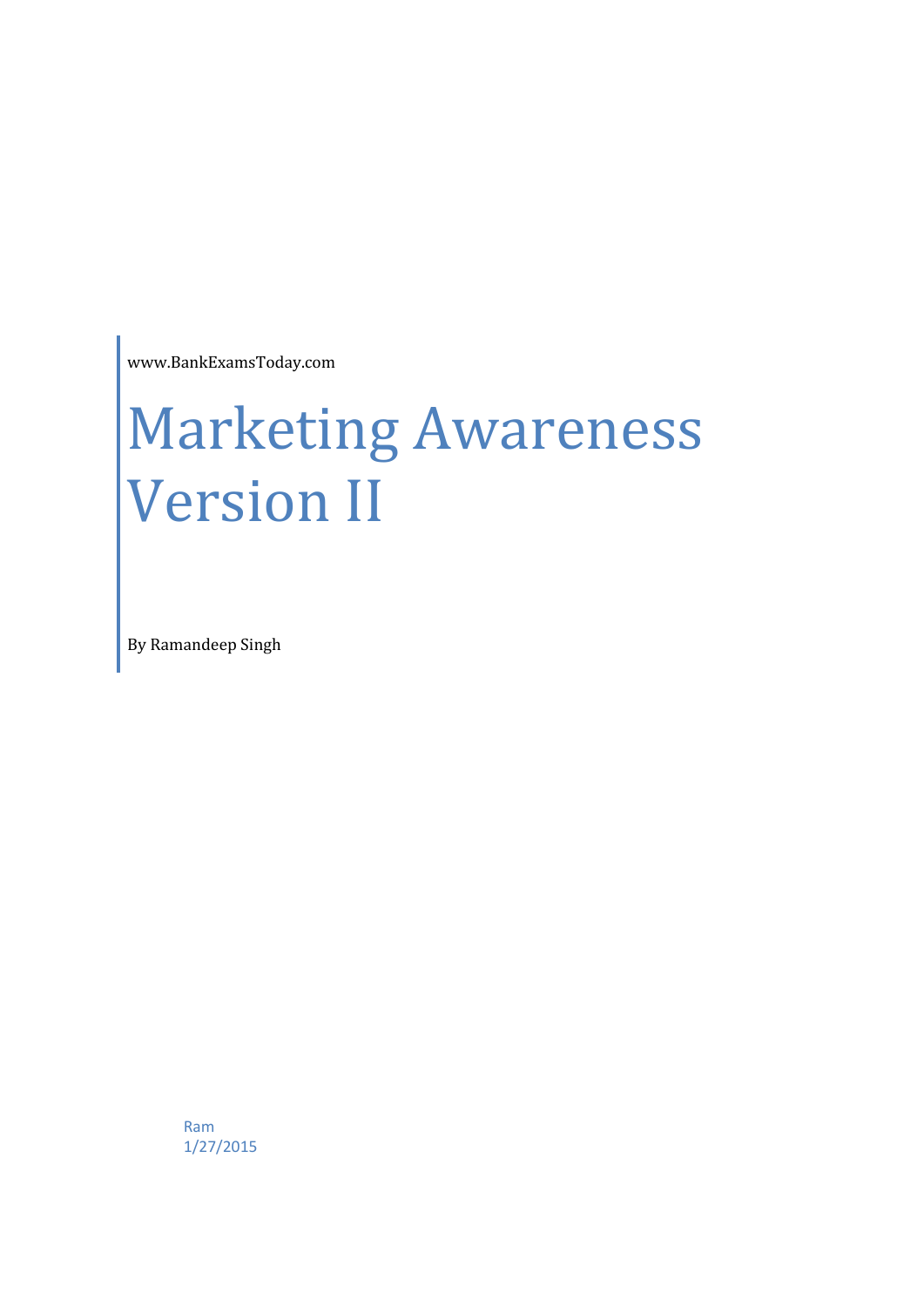# **Marketing Management**

The purpose of MBA Marketing Management Subject is to develop an understanding of the underlying concepts, strategies and issues involved in the marketing of products and services.

Marketing Management contains five modules namely Marketing Concepts and Challenges; Marketing Planning and Control; Marketing Mix, Understanding Customer and Marketing Information System; and Marketing Strategies. It explores the following topics in detail; Social Marketing, Marketing Mix, Customer Value, Competitor Analysis, Consumer Behaviour, Demand Forecasting, Market Segmentation, Targeting and Positioning.

# **Module I: Marketing Concepts & Challenges**

- Nature and scope of Marketing Management,
- Definition and Meaning of Marketing,
- Nature and Scope of Marketing,
- Marketing Process,
- Marketing Environment,
- Marketing Organisations,
- Marketing Challenges,
- Concept of Green Marketing,
- Concept of Social Marketing,
- Concept of Alliance Marketing,
- Marketing Mix.

# **Module II: Marketing Planning & Control**

- Marketing Planning,
- Marketing Competitiveness,
- Customer Value,
- Marketing Planning Process,
- Identifying and analysing the Competitors,
- Defining the Competitive Strategy, and
- Marketing Control, and Control process.

# **Module III: Marketing Mix, 4P's of Marketing**

- Product Development,
- Product Life Cycle.
- Product Mix Decisions,
- Branding, Packaging and Labelling,
- Right Pricing, Managing Price Changes,
- Role of Advertising in Marketing Communications, and Process of Advertising, and
- Value Analysis.

# **Module IV: Understanding Customer and Marketing Information System**

Types of Consumers,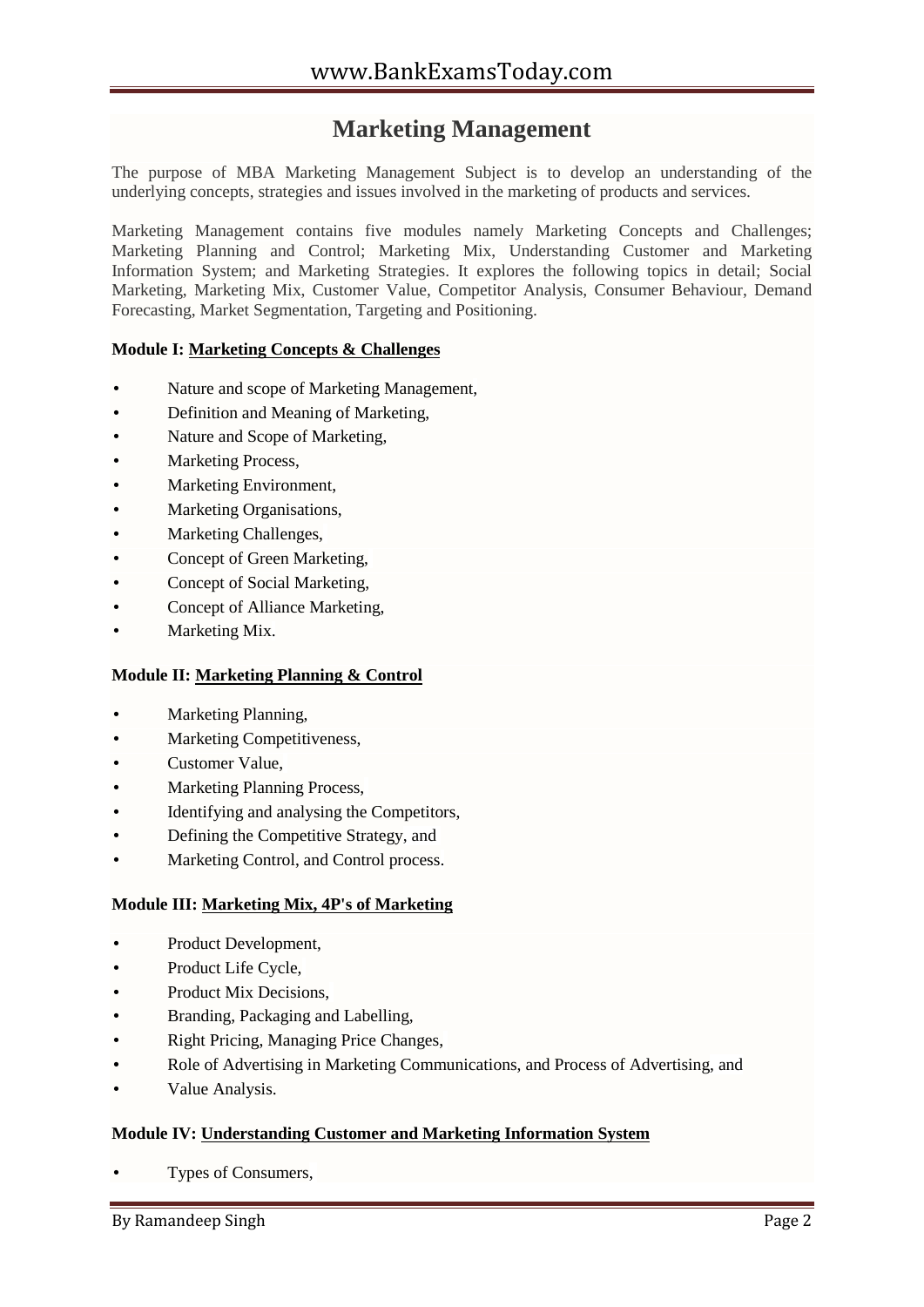- Factors influencing consumer behaviour,
- Consumer Decision making Process,
- MIS-subsystems,
- Conducting Marketing Research and Demand forecasting.

# **Module V: Marketing Strategy**

- Market Segmentation,
- Targeting and Positioning,
- Brand Equity, and
- Crafting Brand Positioning.

# **Marketing Management**

**Question - What do you mean by marketing management? Explain nature and scope of marketing management.**

#### **Answer**

#### **Definition of Marketing**

According to **American Marketing Association**, *"Marketing is an organisational function and a set of processes for creating, communicating and delivering value to customers and for managing customer relationships in ways that benefit the organisation and its stakeholders."*

#### **Definition of Management**

According to **Harold Koontz**, *"Management is the art of getting things done through and with people in formally organised groups."*

Management consists of the interlocking functions of creating corporate policy and organising, planning, controlling, directing an organisation's resources in order to achieve the objectives of the policy.

# **Definition of Marketing Management**

According to **Philip Kotler**, *"Marketing Management is the analysis, planning, implementation and control of programmes designed to bring about desired exchanges with target audiences for the purpose of personal and of mutual gain. It relies heavily on the adoption and coordination of product, price, promotion and place for achieving responses."*.

Marketing management is a business process, to manage marketing activities in profit seeking and non profit organisations at different levels of management. Marketing management decisions are based on strong knowledge of marketing functions and clear understanding and application of supervisory and managerial techniques.

#### **Nature of Marketing Management**

# **It Combines the Fields of Marketing and Management**

As the name implies, marketing management combines the fields of marketing and management. Marketing consists of discovering consumer needs and wants, creating the goods and services that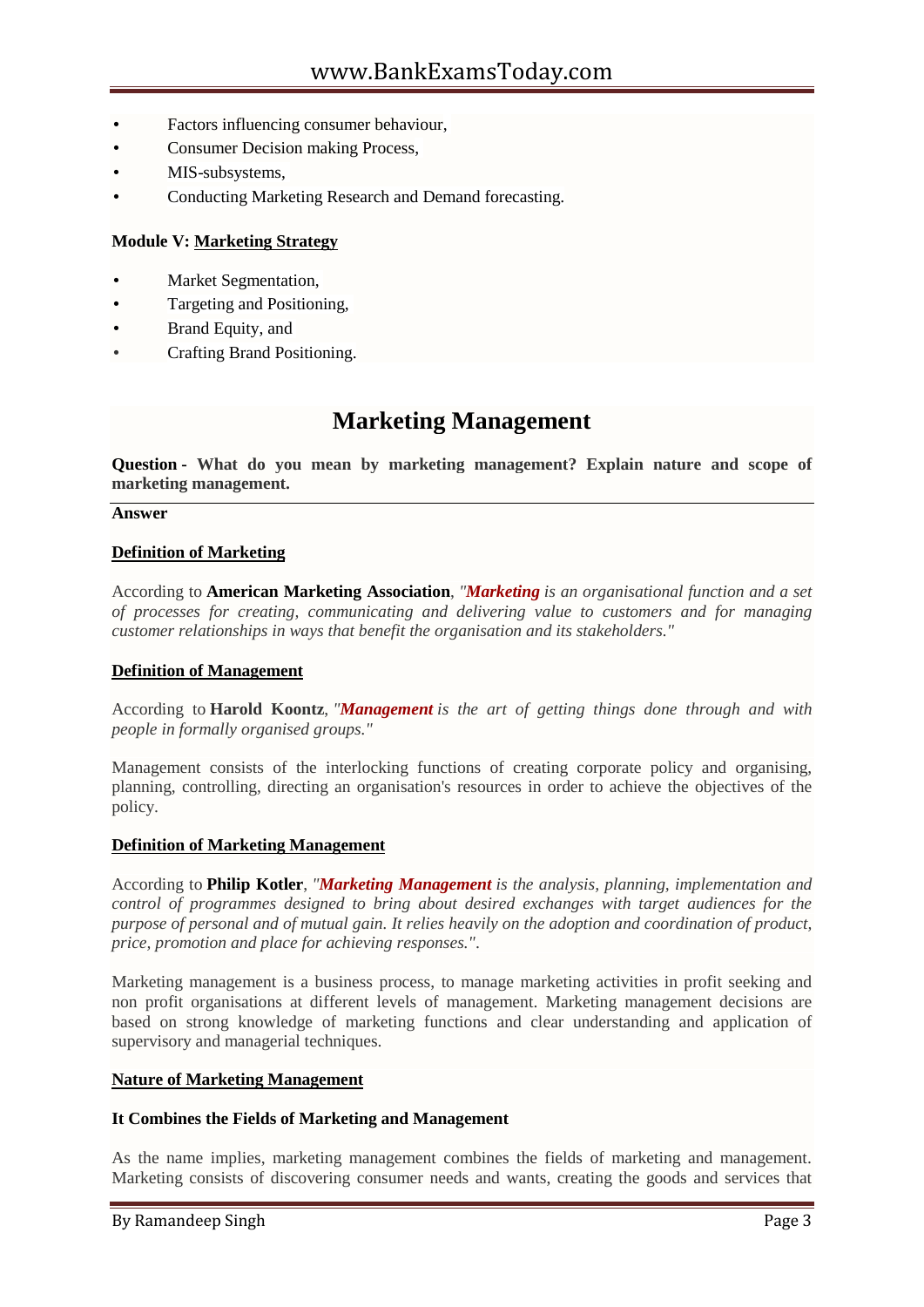meet those needs and wants; and pricing, promoting, and delivering those goods and services. Doing so requires attention to six major areas - markets, products, prices, places, promotion, and people.

Management is getting things done through other people. Managers engage in five key activities planning, organising, staffing, directing, and controlling. Marketing management implies the integration of these concepts.

### **Marketing Management is a Business Process**

Marketing management is a business process, to manage marketing activities in profit seeking and non profit organisations at different levels of management, i.e. supervisory, middle-management, and executive levels. Marketing management decisions are based on strong knowledge of marketing functions and clear understanding and application of supervisory and managerial techniques. Marketing managers and product managers are there to execute the processes of marketing management. We, as customers, see the results of such process in the form of products, prices, advertisements, promotions, etc.

#### **Marketing Management is Both Science and Art**

"Marketing management is art and science of choosing target markets and getting, keeping and growing customers through creating, delivering and communicating superior customer value." (Kotler, 2006). Marketing management is a science because it follows general principles that guides the marketing managers in decision making. The Art of Marketing management consists in tackling every situation in an creative and effective manner. Marketing Management is thus a science as well as an art.

# **Definition and Meaning of Marketing**

**Question - What is marketing? Define and explain marketing on the basis of different approaches.**

**Answer**

#### **Introduction**

In today's world of marketing, everywhere you go you are being marketed to in one form or another. Marketing is with you each second of your walking life. From morning to night you are exposed to thousands of marketing messages everyday. Marketing is something that affects you even though you may not necessarily be conscious of it.

After reading this you'll understand - what exactly the marketing is, different definitions of marketing, and what are the different approaches of marketing.

# **Definition and Meaning of Marketing**

According to **American Marketing Association (1948)** - *"Marketing is the performance of business activities directed toward, and incident to, the flow of goods and services from producer to consumer or user."*

**AMA (1960)** - *"Marketing is the performance of business activities that direct the flow of goods and services from producer to consumer or user."*

The above definitions are based on the **economic approach of marketing**. Marketing embraces all the business activities involved in getting goods and services , from the hands of producers into the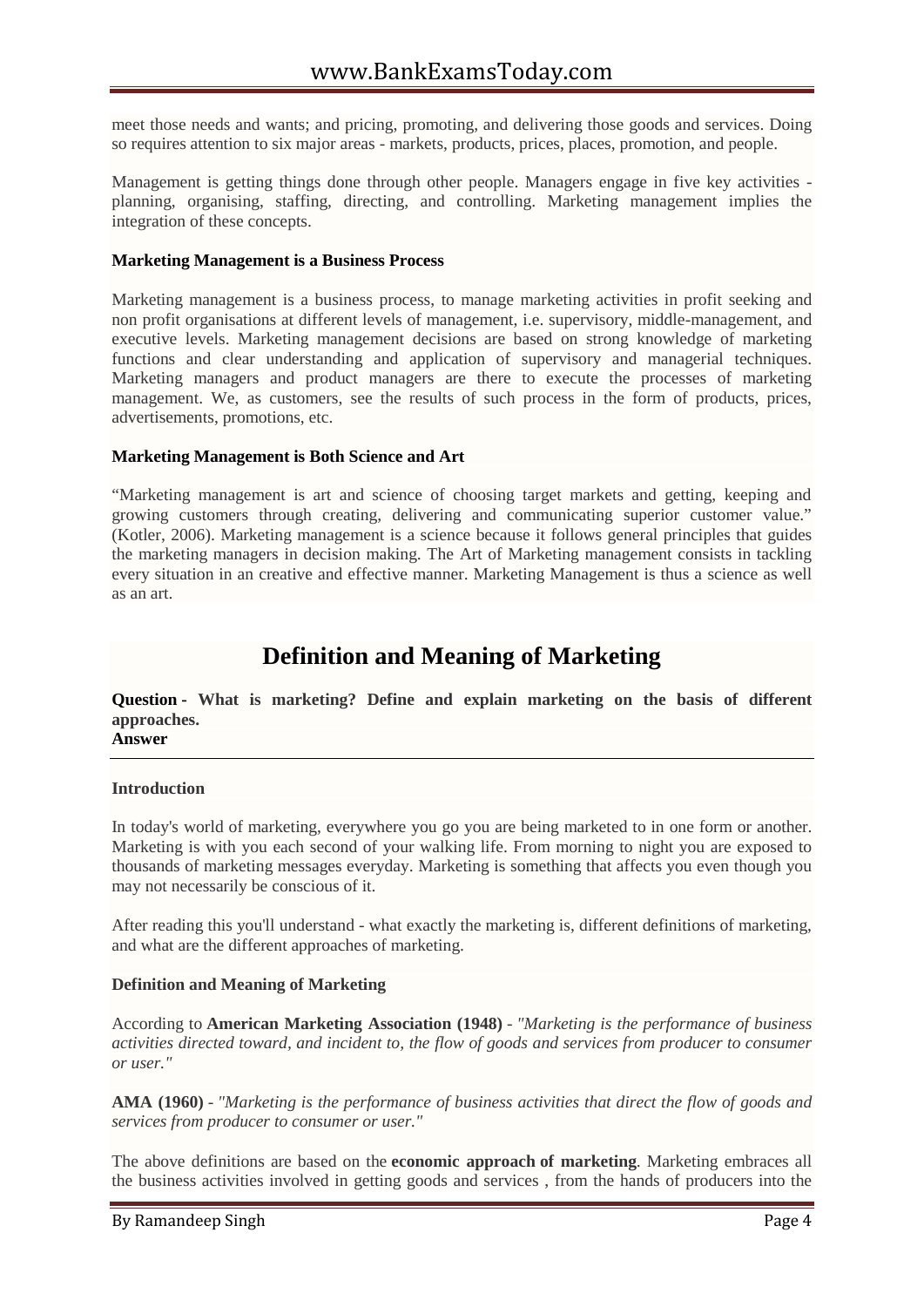hands of final consumers. The business steps through which goods progress on their way to final consumers is the concern of marketing.

# **Consumer's Approach of Marketing**

According to **Star et al. (1977)** - *"Marketing is that process through which a business enterprise, institution, or organisation* 1*. selects target customers or constituents,* 2*. assesses the needs or wants of such target customers, and* 3*. manages its resources to satisfy those customer needs or wants."*

The above definition is based on the consumer's approach of marketing. According to this approach marketing consists of four general activities:-

- 1. Identifying and selecting the type of customer, understanding their needs and desires;
- 2. Designing product or services that suits the customers' desires;
- 3. Persuading customers to buy at the firm's offerings; and
- 4. Storing, moving, and displaying goods after they leave the production site.

#### **Societal Approach of Marketing**

According to **Mazur (1947)** - *"Marketing is the delivery of a standard of living to society."*

This definition is based on the societal approach of marketing. According to Cunningham and Cunningham (1981) societal marketing performs three essential functions:-

- 1. Knowing and understanding the consumer's changing needs and wants;
- 2. Efficiently and effectively managing the supply and demand of products and services
- 3. Efficient provision of distribution and payment processing systems.

#### **Managerial or Systems Approach**

According to **Eldridge (1970)** - *"Marketing is the combination of activities designed to produce profit through ascertaining, creating, stimulating, and satisfying the needs and/or wants of a selected segment of the market."*

The above definition is based on the managerial or systems approach of marketing. According to this approach the emphasis is on how the individual organisation processes marketing and develops the strategic dimensions of marketing activities.

# **A Broader Approach of Marketing**

According to **Kotler (2000)** - *"A societal process by which individuals and groups obtain what they need and want through creating, offering, and freely exchanging products and services of value with others."*

According to **AMA (2004)** - *"Marketing is an organisational function and set of processes for creating, communicating and delivering value to customers and for managing relationships in a way that benefits both the organisation and the stakeholder."*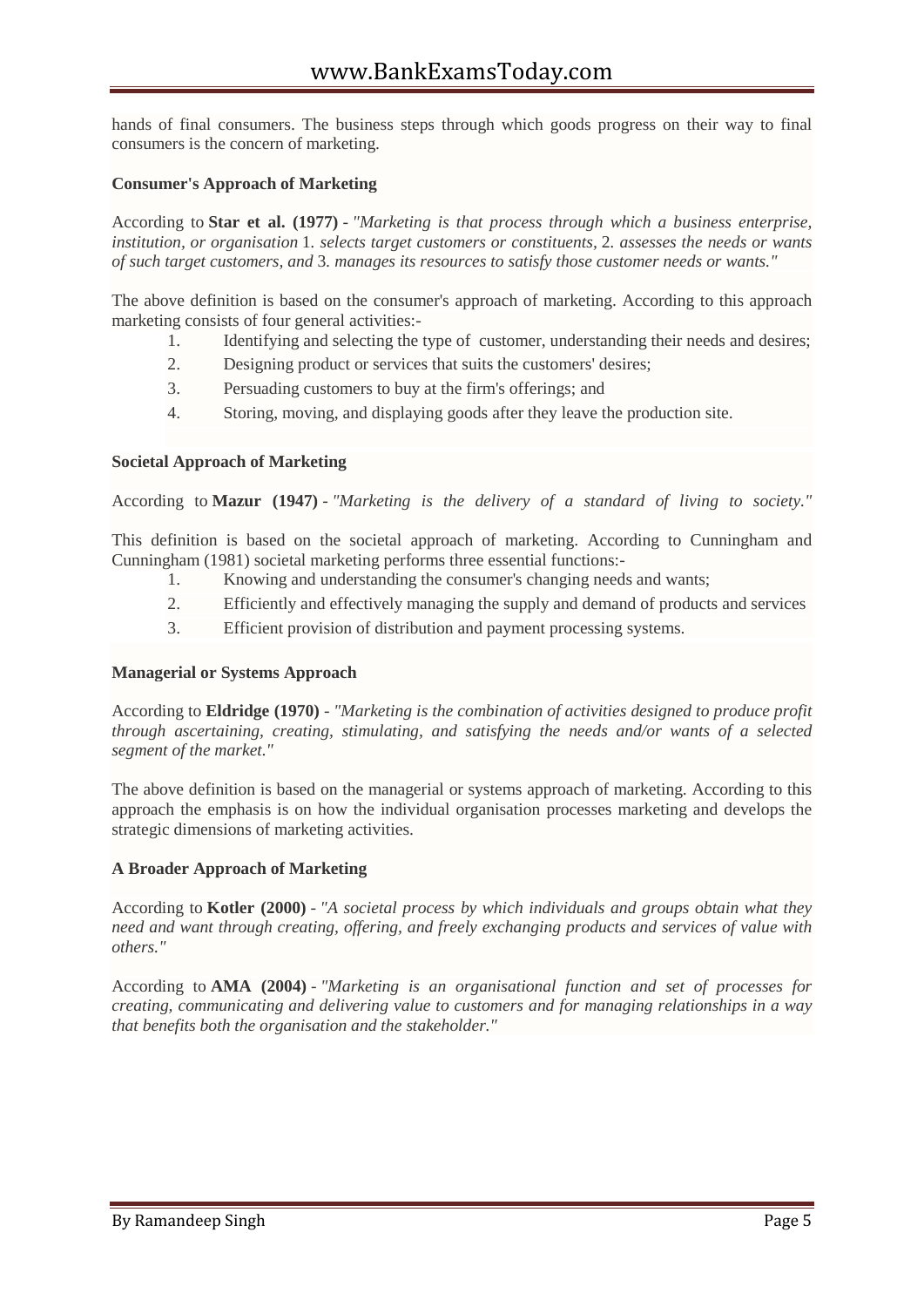# **Nature and Scope of Marketing**

# **Question - Define marketing and explain nature and scope of marketing.**

#### **Answer**

### **Introduction**

In today's world of marketing, everywhere you go you are being marketed to in one form or another. Marketing is with you each second of your walking life. From morning to night you are exposed to thousands of marketing messages everyday. Marketing is something that affects you even though you may not necessarily be conscious of it.

After reading this you'll understand - what exactly the marketing is, to whom it is beneficial, and what are the nature and scope of marketing.

# **Definition of Marketing**

According to **American Marketing Association (2004)** - *"Marketing is an organisational function and set of processes for creating, communicating and delivering value to customers and for managing relationships in a way that benefits both the organisation and the stakeholder."*

**AMA (1960)** - *"Marketing is the performance of business activities that direct the flow of goods and services from producer to consumer or user."*

According to **Eldridge (1970)** - *"Marketing is the combination of activities designed to produce profit through ascertaining, creating, stimulating, and satisfying the needs and/or wants of a selected segment of the market."*

According to **Kotler (2000)** - *"A societal process by which individuals and groups obtain what they need and want through creating, offering, and freely exchanging products and services of value with others."*

# **Nature of Marketing**

#### **1. Marketing is an Economic Function**

Marketing embraces all the business activities involved in getting goods and services , from the hands of producers into the hands of final consumers. The business steps through which goods progress on their way to final consumers is the concern of marketing.

#### **2. Marketing is a Legal Process by which Ownership Transfers**

In the process of marketing the ownership of goods transfers from seller to the purchaser or from producer to the end user.

# **3. Marketing is a System of Interacting Business Activities**

Marketing is that process through which a business enterprise, institution, or organisation interacts with the customers and stakeholders with the objective to earn profit, satisfy customers, and manage relationship. It is the performance of business activities that direct the flow of goods and services from producer to consumer or user.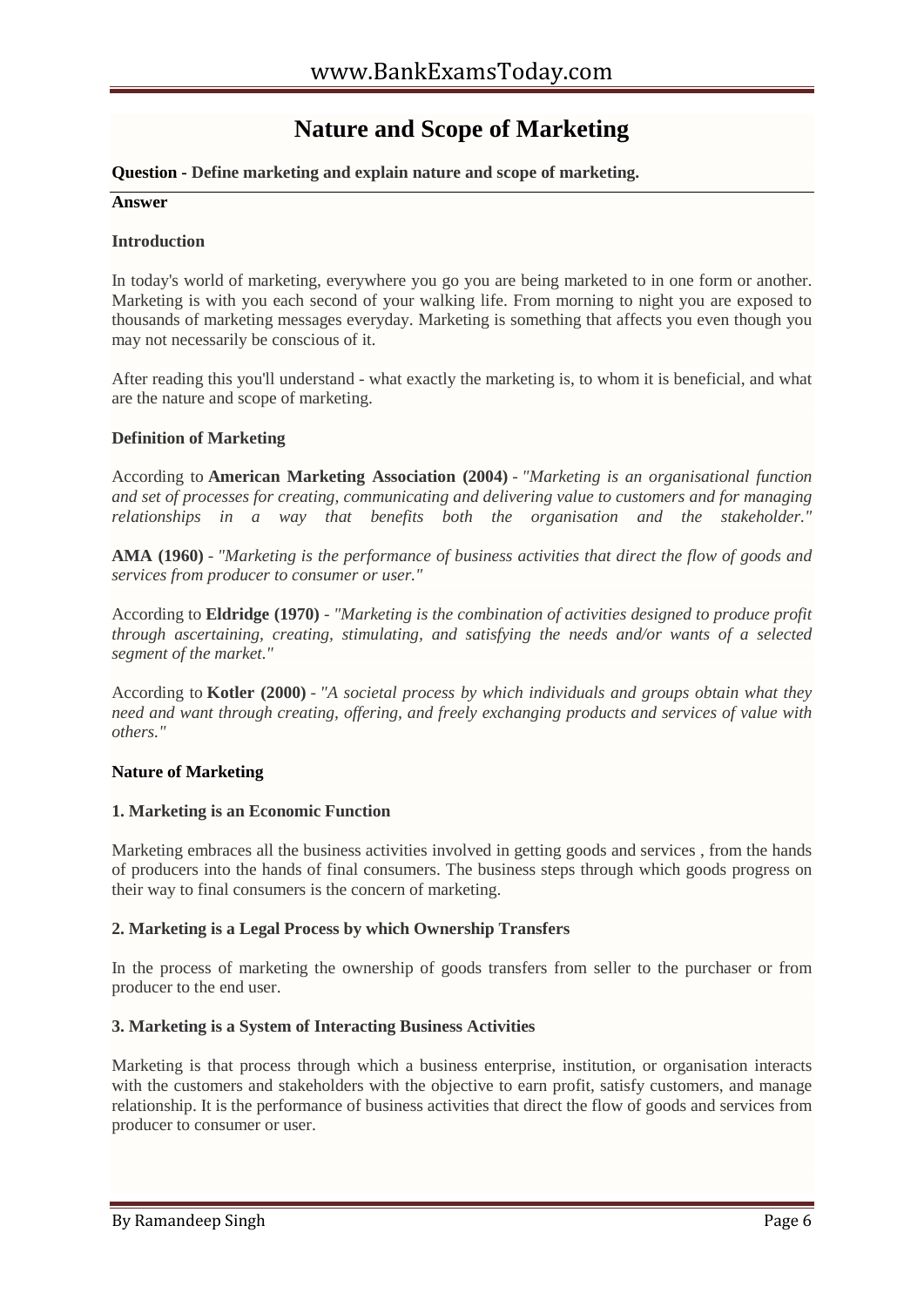# **4. Marketing is a Managerial function**

According to managerial or systems approach - *"Marketing is the combination of activities designed to produce profit through ascertaining, creating, stimulating, and satisfying the needs and/or wants of a selected segment of the market."*

According to this approach the emphasis is on how the individual organisation processes marketing and develops the strategic dimensions of marketing activities.

# **5. Marketing is a social process**

Marketing is the delivery of a standard of living to society. According to **Cunningham and Cunningham (1981)** societal marketing performs three essential functions:-

- 1. Knowing and understanding the consumer's changing needs and wants;
- 2. Efficiently and effectively managing the supply and demand of products and services
- 3. Efficient provision of distribution and payment processing systems.

# **6. Marketing is a philosophy based on consumer orientation and satisfaction**

#### **7. Marketing had dual objectives - profit making and consumer satisfaction**

#### **Scope of Marketing**

#### **1. Study of Consumer Wants and Needs**

Goods are produced to satisfy consumer wants. Therefore study is done to identify consumer needs and wants. These needs and wants motivates consumer to purchase.

# **2. Study of Consumer behaviour**

Marketers performs study of consumer behaviour. Analysis of buyer behaviour helps marketer in market segmentation and targeting.

#### **3. Production planning and development**

Product planning and development starts with the generation of product idea and ends with the product development and commercialisation. Product planning includes everything from branding and packaging to product line expansion and contraction.

# **4. Pricing Policies**

Marketer has to determine pricing policies for their products. Pricing policies differs form product to product. It depends on the level of competition, product life cycle, marketing goals and objectives, etc.

# **5. Distribution**

Study of distribution channel is important in marketing. For maximum sales and profit goods are required to be distributed to the maximum consumers at minimum cost.

# **6. Promotion**

Promotion includes personal selling, sales promotion, and advertising. Right promotion mix is crucial in accomplishment of marketing goals.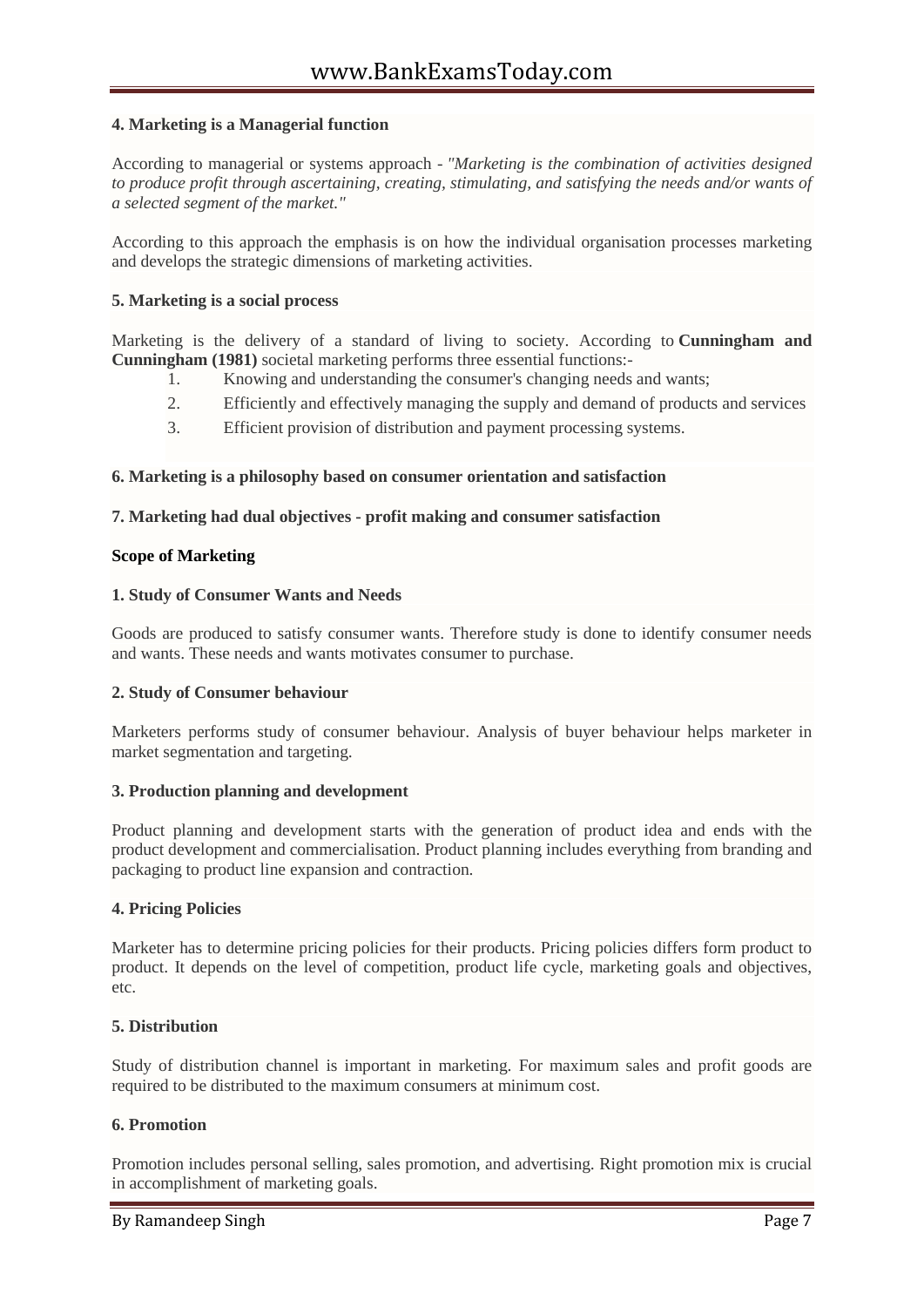# **7. Consumer Satisfaction**

The product or service offered must satisfy consumer. Consumer satisfaction is the major objective of marketing.

# **8. Marketing Control**

Marketing audit is done to control the marketing activities.

# **Marketing Process**

#### **Question - What is marketing process? Explain the steps in marketing process.**

#### **Answer**

#### **Introduction**

The activities of marketers both reflect and shape the world we live in. Every year new products and services are launched and some of them succeeds on an unprecedented scale. As in the case of Apple's iPod, iPhone, and also iPad. They all are great inventions and highly successful in market.

According to marketing concept, the organisation must find ways to discover unfulfilled customer needs and wants and bring products that satisfy those needs and wants. This can be done in a sequence of steps that is called marketing process.

After reading this you will understand - what is marketing process, and the steps involved in marketing process.

#### **Meaning of Marketing Process**

The Marketing Process of a company typically involves identifying the viable and potential marketing opportunities in the environment, developing strategies to effective utilise the opportunities, evolving suitable marketing strategies, and supervising the implementation of these marketing efforts.

Marketing process involves ways that value can be created for the customers to satisfy their needs. Marketing process is a continual series of actions and reactions between the customers and the organisations which are making attempt to create value for and satisfy needs of customers. In marketing process the situation is analysed to identify opportunities, the strategy is formulated for a value proposition, tactical decisions are taken, plan is implemented, and results are monitored.

#### **Steps in Marketing Process**

Following are the steps involved in the Marketing Process :-

- Situation Analysis
- Marketing Strategy
- Marketing Mix Decision
- Implementation and Control

# **1. Situation Analysis**

Analysis of situation in which the organisation finds itself serves as the basis for identifying opportunities to satisfy unfulfilled customer needs. Situational and environmental analysis is done to identify the marketing opportunities, to understand firms own capabilities, and to understand the environment in which the firm is operating.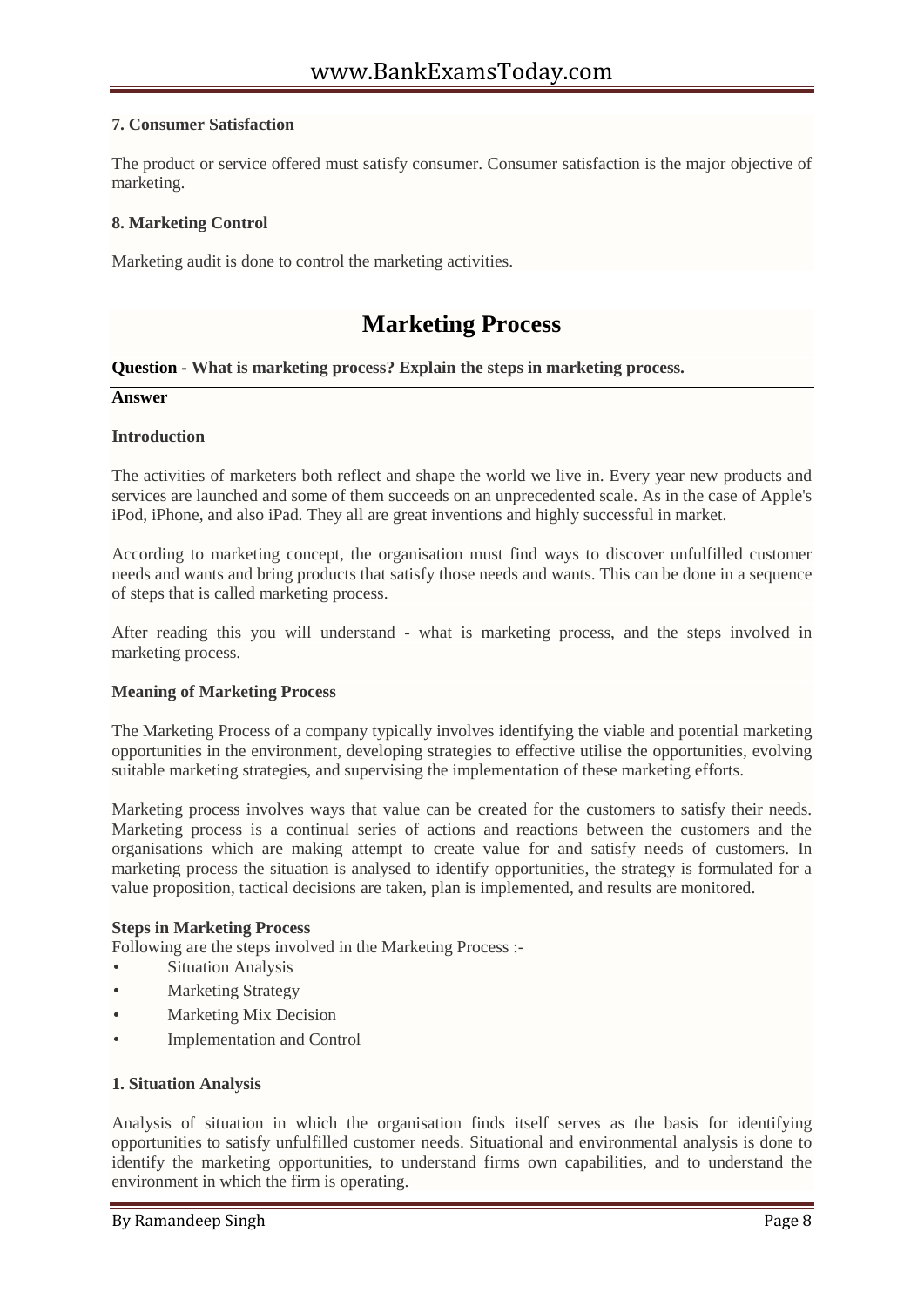# **2. Marketing Strategy**

After identifying the marketing opportunities a strategic plan is developed to pursue the identified opportunities.

# **3. Marketing Mix Decisions**

At this step detailed tactical decisions are made for the controllable parameters of the marketing mix. It includes - product development decisions, product pricing decisions, product distribution decisions, and product promotional decisions.

# **4. Implementation and Control**

Finally, the marketing plan is implemented and the results of marketing efforts are monitored to adjust the marketing mix according to the market changes.

# **Marketing Environment**

# **Question - What do you mean by marketing and marketing environment?**

#### **Answer**

# **Introduction**

In today's world of marketing, everywhere you go you are being marketed to in one form or another. Marketing is with you each second of your walking life. From morning to night you are exposed to thousands of marketing messages everyday. Marketing is something that affects you even though you may not necessarily be conscious of it.

# **Definition of Marketing**

According to **American Marketing Association (2004)** - "Marketing is an organisational function and set of processes for creating, communicating and delivering value to customers and for managing relationships in a way that benefits both the organisation and the stakeholder."

According to **Kotler (2000)** - "A societal process by which individuals and groups obtain what they need and want through creating, offering, and freely exchanging products and services of value with others."

# **Marketing Environment**

The term Marketing Environment refers to the forces and factors that affects the organisation ability to built and maintain good relationship with its customers. Marketing environment surrounds the organisation and it impacts upon the organisation. Marketers have to interact with internal and external people at micro and macro level and builds internal and external relationships. The key elements of marketing environment are as follows :-

- 1. Internal Environment,
- 2. Micro Environment, and
- 3. Macro Environment.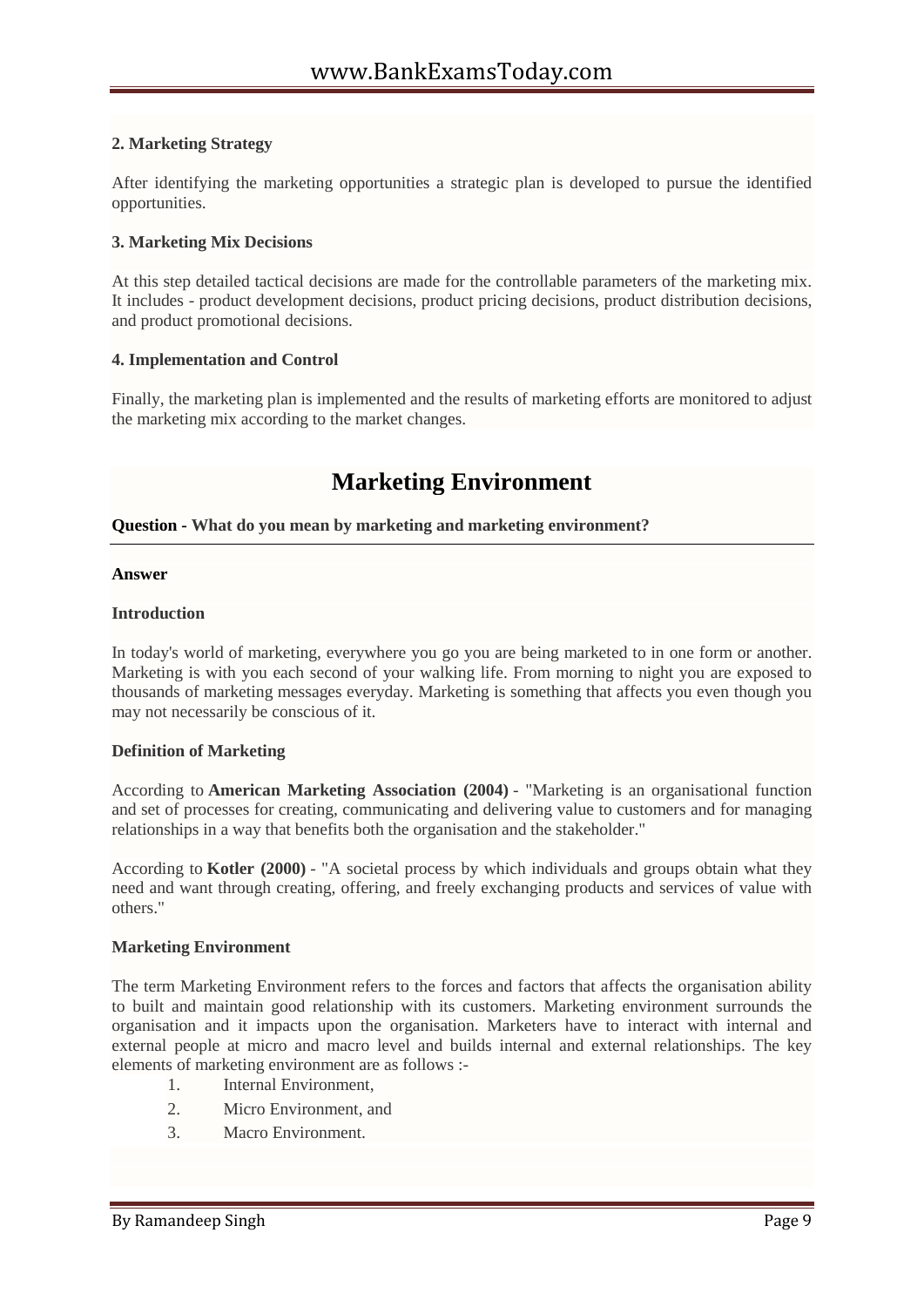#### **Internal Environment**

Internal factors like men, machine, money, material, etc., on which marketing decision depends consists internal marketing environment. The internal environment refers to the forces that are within the organisation and affects its ability to serve its customers. It includes marketing managers, sales representatives, marketing budget, marketing plans, procedures, inventory, logistics, and anything within organisation which affects marketing decisions, and its relationship with its customers.

#### **Micro Environment**

Individuals and organisations that are close to the marketing organisation and directly impacts its ability to serve its customers, makes Marketing Micro Environment. The micro environment refers to the forces that are close to the marketing organisation and directly impact the customer experience. It includes the organisation itself, its suppliers, marketing intermediaries, customers, markets or segments, competitors, and publics. Happenings in micro environment is relatively controllable for the marketing organisation.

#### **Macro Environment**

Macro environment refers to all forces that are part of the larger society and affects the micro environment. It includes demography, economy, politics, culture, technology, and natural forces. Macro environment is less controllable.

# **Marketing Organisations**

**Question - What do you mean by marketing organisation? Explain different types of marketing organisations.**

#### **Answer**

#### **Meaning of Organisation**

An organisation is a group of people that is structured and managed to achieve a common goal. Every organisation have a defined structure that determines relationship between its members, and assigns their roles, responsibilities, and authority.

#### **Meaning of Marketing Organisation**

Marketing organisation is a group of marketing persons brought together to make decisions on marketing areas like product, price, place, and promotion. Marketing organisation is the foundation of effective sales planning for systematic execution of plans and policies. Marketing organisation provides a system of relationships among various marketing functions to be performed by proper coordination among marketing persons.

#### **Definition of Marketing Organisation**

*"Marketing organisation can be defined as a formal or informal group of individuals working together to reach quantitative and qualitative marketing objectives by making decisions on product, price, place, and promotion."*

# **Types of Marketing Organisations**

Marketers must have knowledge of what type of marketing organisation they have in place; and what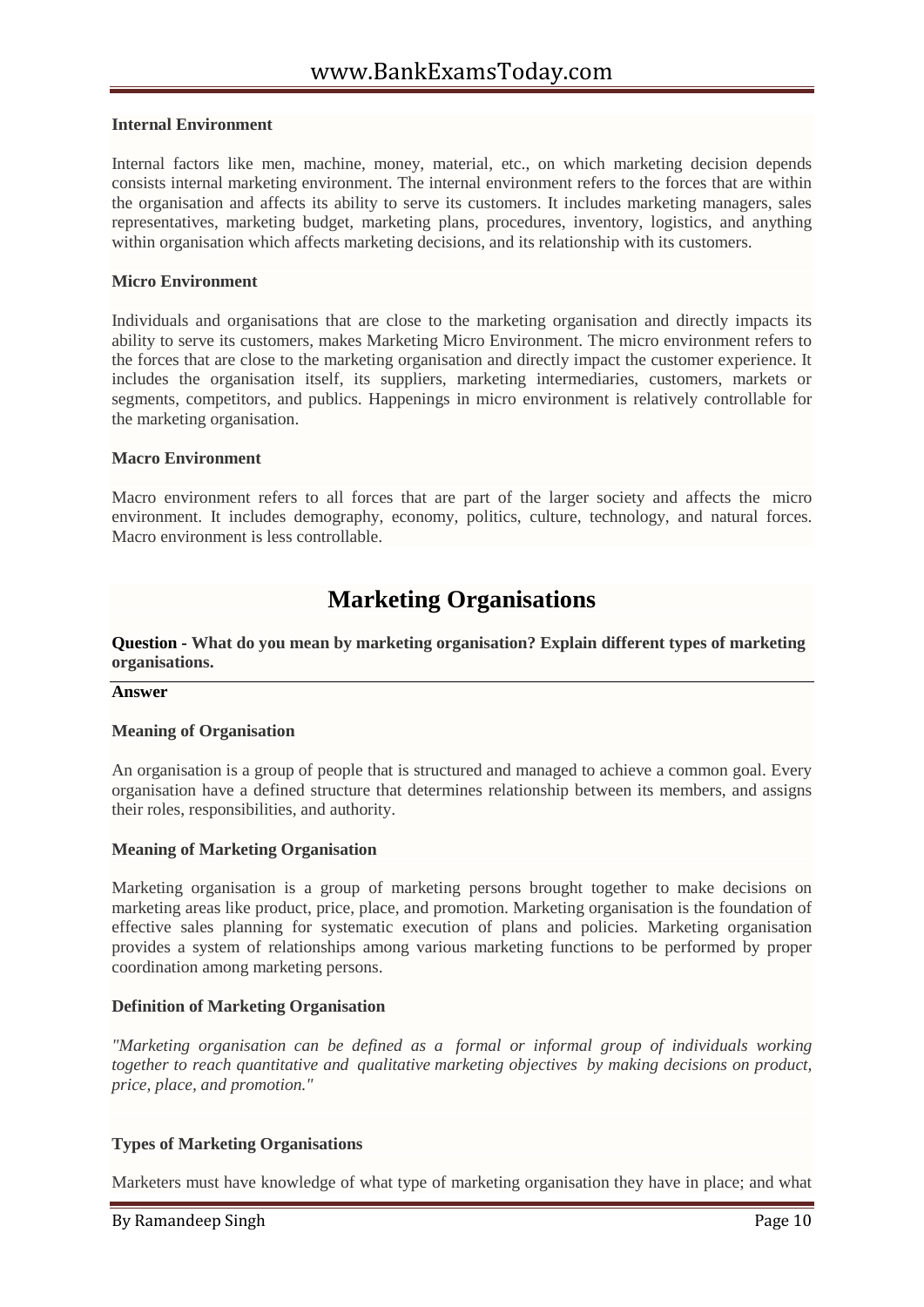type of marketing organisation the company actually needs. Following are the different types of marketing organisation that commonly exists today :-

- Functional Type of Marketing Organisation;
- Product Oriented Marketing Organisation;
- Market/Territory Oriented Marketing Organisation;
- Customer Oriented Marketing Organisation;

In **functional type of marketing organisation** the different marketing activities are grouped on the basis of functions to be performed like - product planning, market research, advertising, sales, or promotion. Each main function is further divided to sub-functions to be performed to achieve marketing objectives. Each sub function is managed by separate manager under the control of marketing manager.

**Product oriented marketing organisation** is common where organisation is producing or marketing wide variety of products. For each product or group of products a separate product manager is assigned and made responsible for marketing decisions for that particular product or group of products.

**Market oriented marketing organisation** is common in big organisations serving large number of customers spreading over large territories. Depot manager, district manager, area manager, zonal manager, divisional manager, etc., are assigned to manage each territories.

**Customer oriented marketing organisation** is common in organisations engaged in providing specialised services to different class of customer.

# **Marketing Challenges**

**Question - What are the marketing challenges that business organisations are facing today? Can you suggest ways to overcome these challenges?**

# **Answer**

# **Introduction**

Well said by Heraclitus - "The only thing that is constant is change." We are experiencing change in our daily life and at marketplace too. Customer needs, wants, expectations are changing more rapidly; customers are increasingly demanding better quality and reliability in products and services; new products and services are coming to market more quickly, competition is getting intense and global rather than just domestic; technology is changing rapidly; and e-commerce and Internet is having a great impact on marketing practises.

In such a rapidly changing marketing environment it is really difficult for business organisations to make quick and sound decisions, and facing various marketing challenges. So, today we are here to let you know what marketing challenges the business organisations are facing, and how to overcome these challenges.

# **Marketing Challenges The Business Organisations Facing Today**

- Rapidly changing customer needs, wants, and expectations;
- Increasing domestic and global competition;
- Heterogeneous and fragmented market
- Increasing popularity of Internet;
- Rapid technological changes;
- Challenge of selecting among too many options; and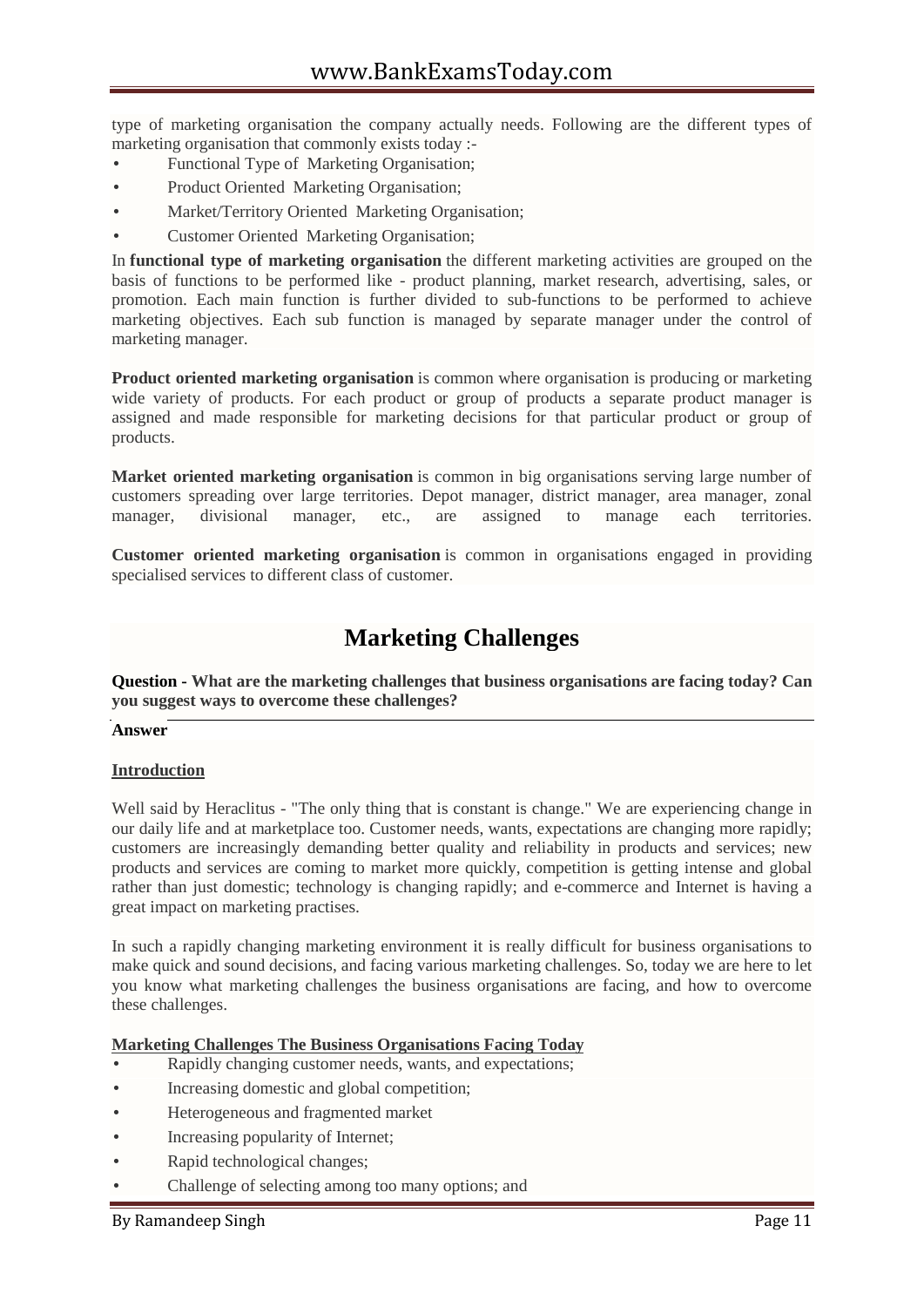Challenge of generating leads.

# **Rapidly Changing Customer Needs, Wants, and Expectations**

Today, the needs, wants, and expectations of customer is changing rapidly. It is a great challenge not only for small marketers but for big players too. It requires extensive study of market trends and consumer behaviour while developing new product or updating existing product.

#### **Increasing Global and Domestic Competition**

Competition today is global rather than just domestic. Marketers have to compete not only with domestic players but with global players too. The intense and global competition is a great challenge for marketers to deal with.

#### **Increasing Popularity of Internet**

With the increase in popularity of Internet a new spectrum of marketing channel is emerged. The worldwide increase in number of Internet users brought a shift from traditional print-based media to new online platforms. It presents a new set of marketing challenges - challenge of deciding how much to allocate to digital v/s print-based media; challenge of using social media marketing largely because of regulatory issues and concerns over its measurability; and challenge of doing more with less money as the rise of Internet made communication cheaper and efficient .

#### **Challenge of Selecting Among Too Many Options**

The greatest challenge the marketers facing today is simply too many options. Too many potential customer segments. Too many product or service options. Too many communication tools. It is really difficult and challenging for marketers to choose among too many options. The marketers today doesn't suffer from lack of opportunities or options. The picture is totally opposite today. Now they suffer from too many opportunities or options.

# **Ways to Overcome These Challenges**

For the success of any business overall performance is required to be taken care of . Not only financial performance but also marketing performance. Marketing performance includes - sales volume, market share, and, customer satisfaction. Various marketing challenges makes it difficult for marketing managers to achieve the targeted marketing performance. But, there are ways to overcome such challenges. We are here to share the best possible ways to overcome marketing challenges the business organisations facing today.

#### **Create a Learning Organisation**

Business organisations must include *learning as a key to improvement* in their organisational values. Proper training must be given to marketing employees and it should be considered as an investment rather than as a cost. Marketing managers are required to continually question their own views of the market place. Learning is not an one time activity its a continuous process, ability to learn can be a key competitive advantage for any business.

#### **Market Research**

Marketing organisations must invest in market research and they are required to make extensive use of it. Organisations are required to be good at using information about markets, customers, and competitors. Market research must be focused on understanding customer needs, wants, and expectations.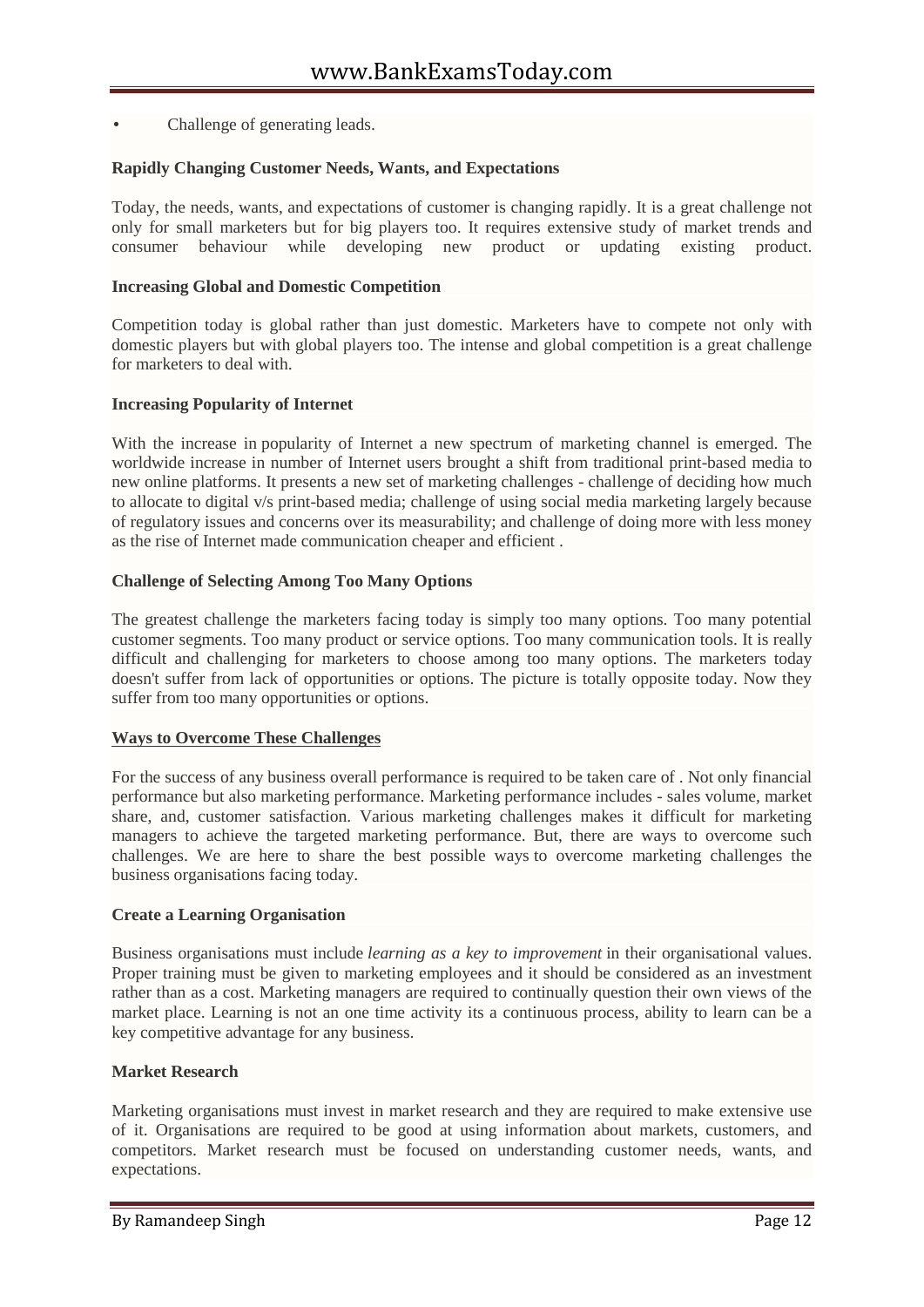# **Reevaluate the Old Mix - Four Ps to Four Cs**

With the increasing globalisation, competition, and popularity of Internet the old marketing mix is facing many new challenges; and to tackle these challenges marketing management must reevaluate the old marketing mix to to new mix by converting four Ps to four Cs.

Product / Customer Needs Price / Cost to the Users Place / Convenience Promotion / Communication.

# **Green Marketing Concept**

#### **Question - Define the term Green Marketing; and explain why green marketing is important?**

#### **Answer**

#### **Introduction to Green Marketing**

The negative impact of human activities over environment is a matter of concern today. Governments all over the world making efforts to minimise human impact on environment. Today our society is more concerned with the natural environment. Understanding the society's new concerns businesses have begun to modify their behaviour and have integrated environmental issues into organisational activities. Academic disciplines have integrated green issues in their literature. This is true with marketing subject too, and the terms like "Green Marketing" and "Environmental Marketing are included in syllabus. Governments all over the world have become so concerned about green marketing that they have attempted to regulate them.

# **Definition and Meaning of Green Marketing**

Definition according to **American Marketing Association** - *"Green marketing is the marketing of products that are presumed to be environmentally safe."*

According to **Polonsky 1994 b, 2** - *"Green or Environmental Marketing consists of all activities designed to generate and facilitate any exchanges intended to satisfy human needs or wants, such that the satisfaction of these needs and wants occurs, with minimal detrimental impact on the natural environment.*

Green Marketing incorporates broad range of activities including product modification, changes to the production process, packaging changes, and modifying advertising. Green marketing focuses on satisfaction of customer needs and wants with no or minimum harm to the natural environment.

# **Why Green Marketing is Important ?**

It is well known that increasing production and business activities are polluting the natural environment. Damages to people, crops, and wildlife is reported in different parts of the world. As resources are limited and human wants are unlimited, it is necessary for marketers to use resources efficiently, so that organisational objectives are achieved without waste of resources. So green marketing is inevitable. There is growing interest among people around the world regarding protection of natural environment. People are getting more concerned for environment and changing their behaviour for the protection of environment. As a result of this, the term "Green Marketing" has emerged. Hence, marketers are feeling their responsibility towards environment and giving importance to green marketing.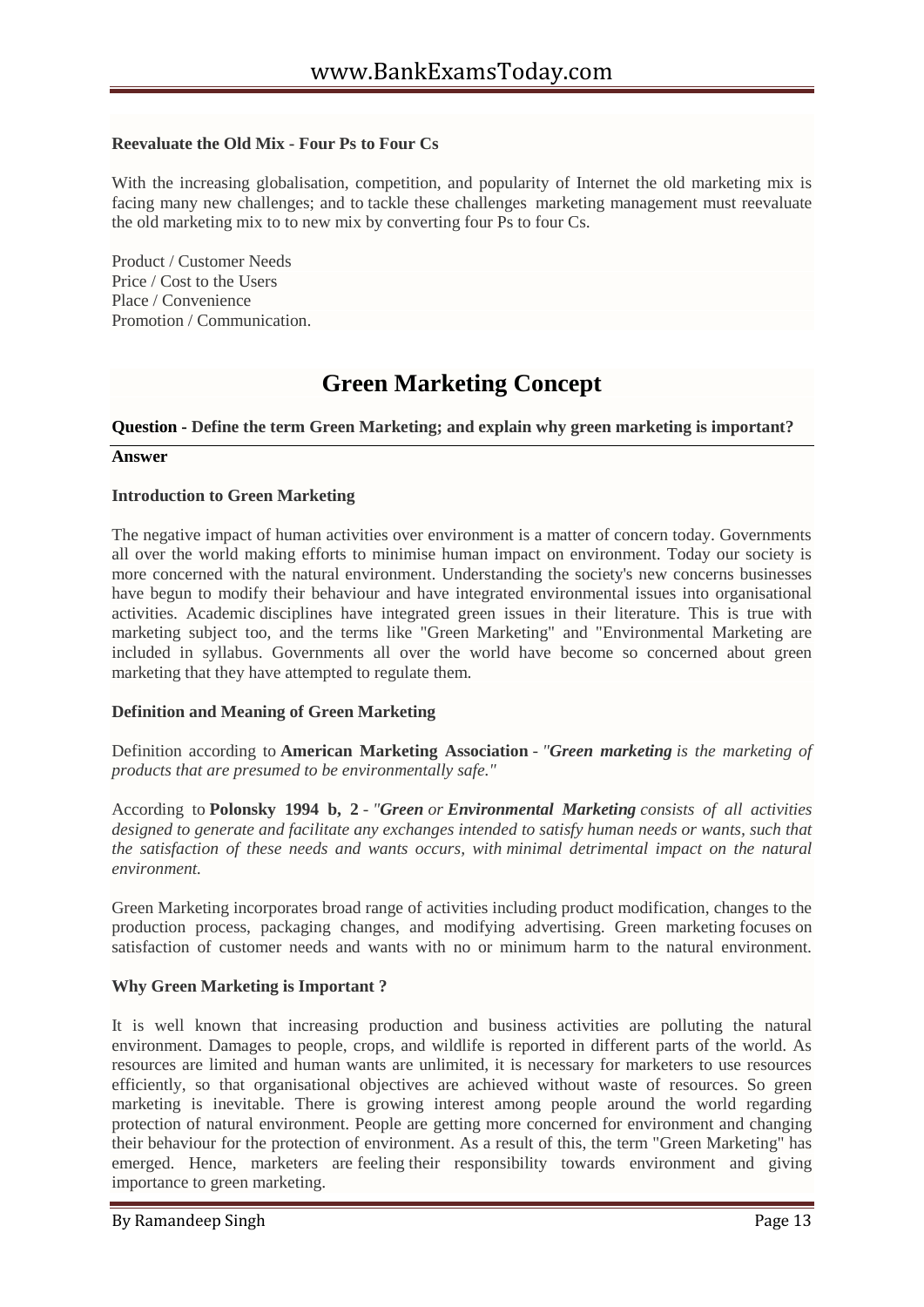Not only marketers but consumers are also concerned about the environment, and consumers are also changing their behaviour pattern. Now, individual as well as industrial consumers are becoming more concerned about environment-friendly products.

# **Social Marketing Concept**

**Question - Define social marketing? Describe the concept of social marketing, and explain social marketing mix.**

#### **Answer**

#### **Definition of Social Marketing**

According to **Philip Kotler** - **Social Marketing** is *"the design, implementation, and control of programs seeking to increase the acceptability of a social idea or practise in a target group"*

According to **W. Smith, Academy for Educational Development** - *"Social Marketing is a process for influencing human behaviour on a large scale, using marketing principles for the purpose of societal benefit rather than commercial profit."*

Social marketing is based on tools and techniques of commercial marketing, it uses principles of commercial marketing for the purpose of societal benefit. In social marketing, advertising campaigns are designed, implemented, and controlled by using the principles of commercial marketing. The key features of social marketing are taken directly from commercial marketing, but the purpose of social marketing differs form the purpose of commercial marketing. The purpose of commercial marketing is to increase sales and revenue, but it is not so in the case of social marketing.

The purpose of social marketing is societal benefit rather than commercial profit. Its purpose is to bring about positive health and social change. Its ultimate outcome is behavioural change rather than increased sales.

Social advertising campaigns are advertising tools that attempt to influence attitude and behaviour related to social cause. For example, social advertising campaigns have been used to influence behaviour related to energy conservation, pollution, tobacco prevention, family planning, breast cancer screening, and etc.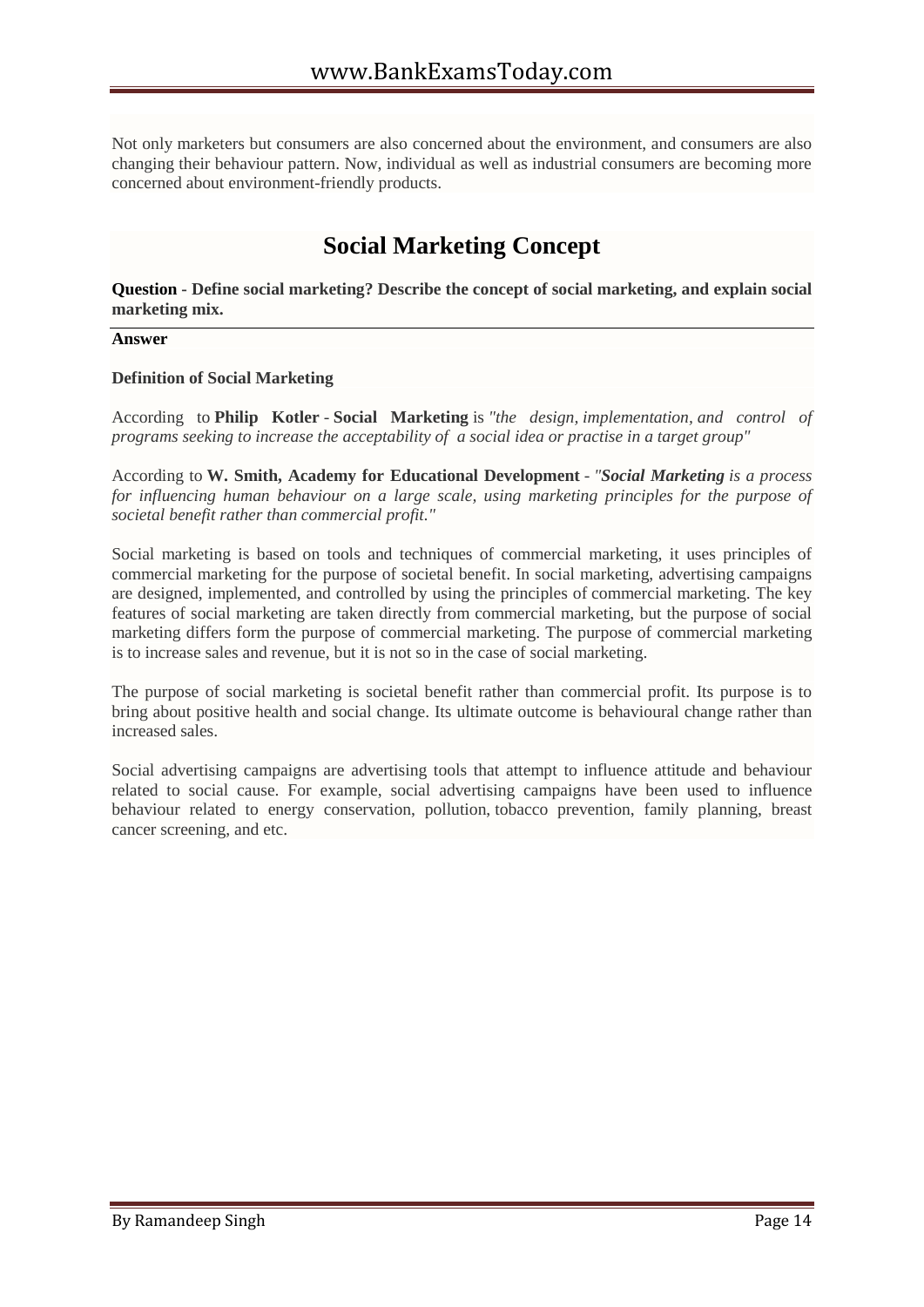# **Aliance Marketing Concept**

# **Question - What do you mean by the term 'Alliance Marketing'?**

#### **Answer**

# **Introduction**

Everyone knows one plus one is equals to two, but sometimes it is equals to eleven, synergy between the forces makes it possible. Synergy is the interaction of two or more forces so that their combined effect is greater than the sum of their individual effects.

In business two or more organisations comes together to produce some kind of synergistic effect or result. Similar happens in alliance marketing where two or more organisations jointly undertakes marketing activities.

# **Meaning of Alliance Marketing**

Alliance Marketing is marketing activity undertaken by two or more organisations, jointly to promote product, service, or concept with the purpose to provide benefit to all the stakeholders.

Alliance marketing involves pooling resources like - expertise, brand reputation, distribution infrastructure, or money, to produce an effect/result which would be more difficult and costly to achieve independently.

#### **Importance of Alliance Marketing**

- **To gain access to a non-competitive businesses' customers** Businesses not competing with each other can promote one another, they can refer customers back and forth to increase their sales.
- **To pool knowledge, expertise, and resources** Pooling expertise, resources, and efforts reduce inefficiencies and expenses.
- **To turn competitors into partners**

 **To expand into new markets** - Independent expansion requires heavy investment, resources, and development of new distribution channels. Alliance marketing makes it easy, a firm in one country can offer a product through another firm already established in another country, thus expand into new market immediately.

For an alliance to work all the involved parties must work closely together to create business. The alliance/relationship must be communicated well to all the stakeholders. The greater the stakeholders' understanding of the value of the alliance, the more they can contribute to its success.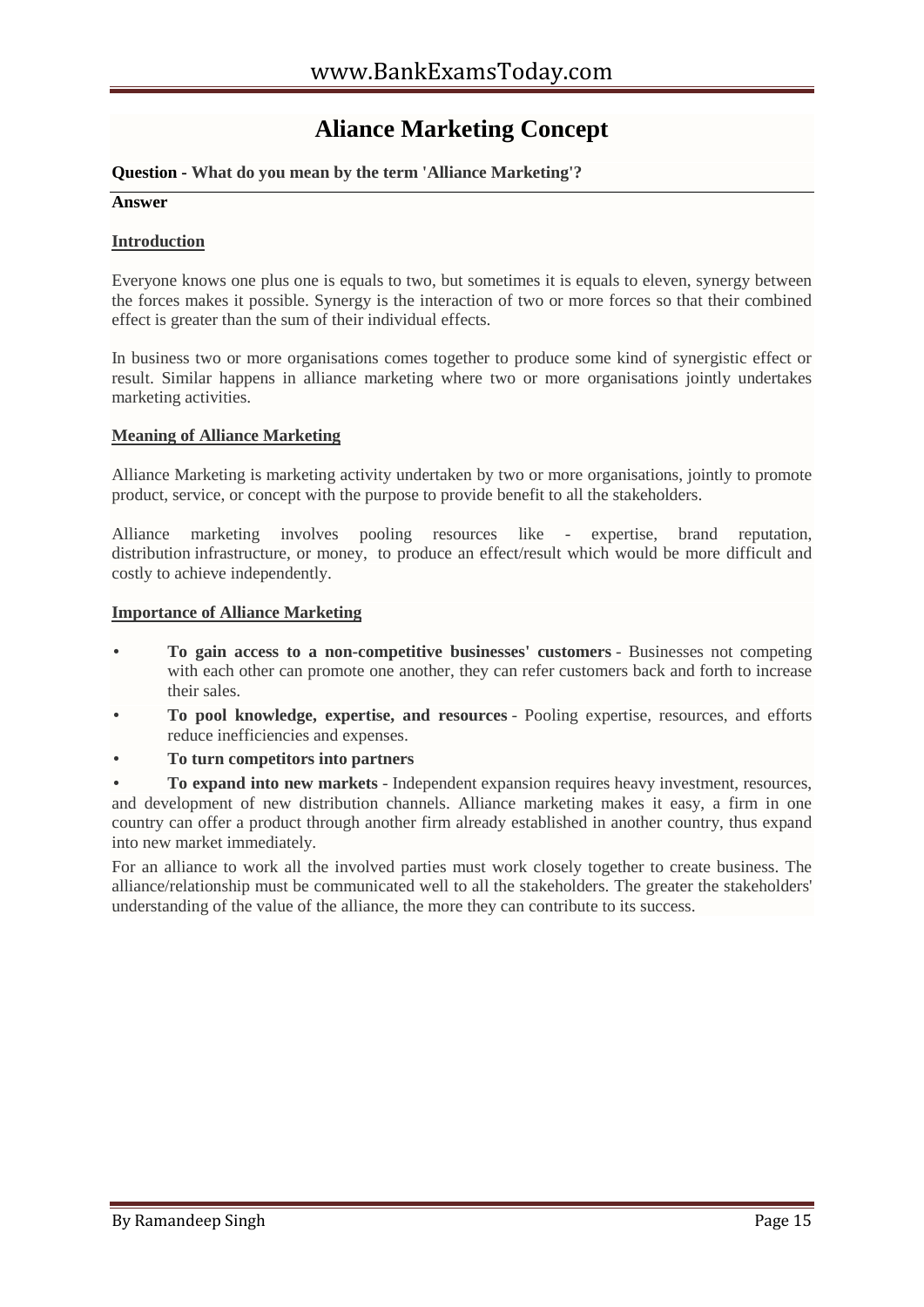# **Marketing Mix**

**Question - Define the term marketing mix. Explain structure of marketing mix and its elements. Answer**



# **Introduction to Marketing Mix**

**Marketing** is the process of identifying, anticipating, and satisfying customers' requirements with the purpose to make profits. In this process marketing managers and marketing representatives have to take various marketing decisions to make the operations profitable. They have to decide what combination of marketing policies and procedures be adopted to bring about desired behaviour of trade and consumers at minimum cost. They have to decide how can advertising, personal selling, pricing, packaging, channels, warehousing, and the other elements of marketing be manipulated and mixed to make marketing operations profitable. More specifically, they have to decide a marketing mix - a decision making method in relation with the product, price, promotion, and distribution.

The term Marketing Mix was introduced by **Neil H. Borden** in his article - "**The Concept of Marketing Mix**<sup>"</sup>. He learned about it in a research bulletin on the management of marketing costs, written by his associate, **Prof. James Culliton**. in 1948. In this study of manufacturers' marketing costs he described the business executive as a "decider," an "artist" - a "**mixer of ingredients**," who sometimes follows a recipe prepared by others, sometimes prepares his own recipe as he goes along, sometimes adapts a recipe to the ingredients immediately available, and sometimes experiments with or invents ingredients no one else has tried.

# **Definition of Marketing Mix**

According to **Philip Kotler** - *"Marketing Mix is the combination of four elements, called the 4P's (product, Price, Promotion, and Place), that every company has the option of adding, subtracting, or modifying in order to create a desired marketing strategy"*

According to **Principles of Marketing, 14e, Kotler and Armstrong, 2012** - *"The Marketing Mix is the set of tactical marketing tools - Product, Price, Promotion, and Place - that the firm blends to produce the response it wants in the target market."*

# **Meaning of Marketing Mix**

The Marketing Mix is a marketing tool used by marketing professionals. It is often crucial when determining product or brand's offering, and it is also called as 4P's (Product, Price, Promotion, and Place) of marketing. However, in case of services of different nature the 4 P's have been expanded to 7P's or 8P's.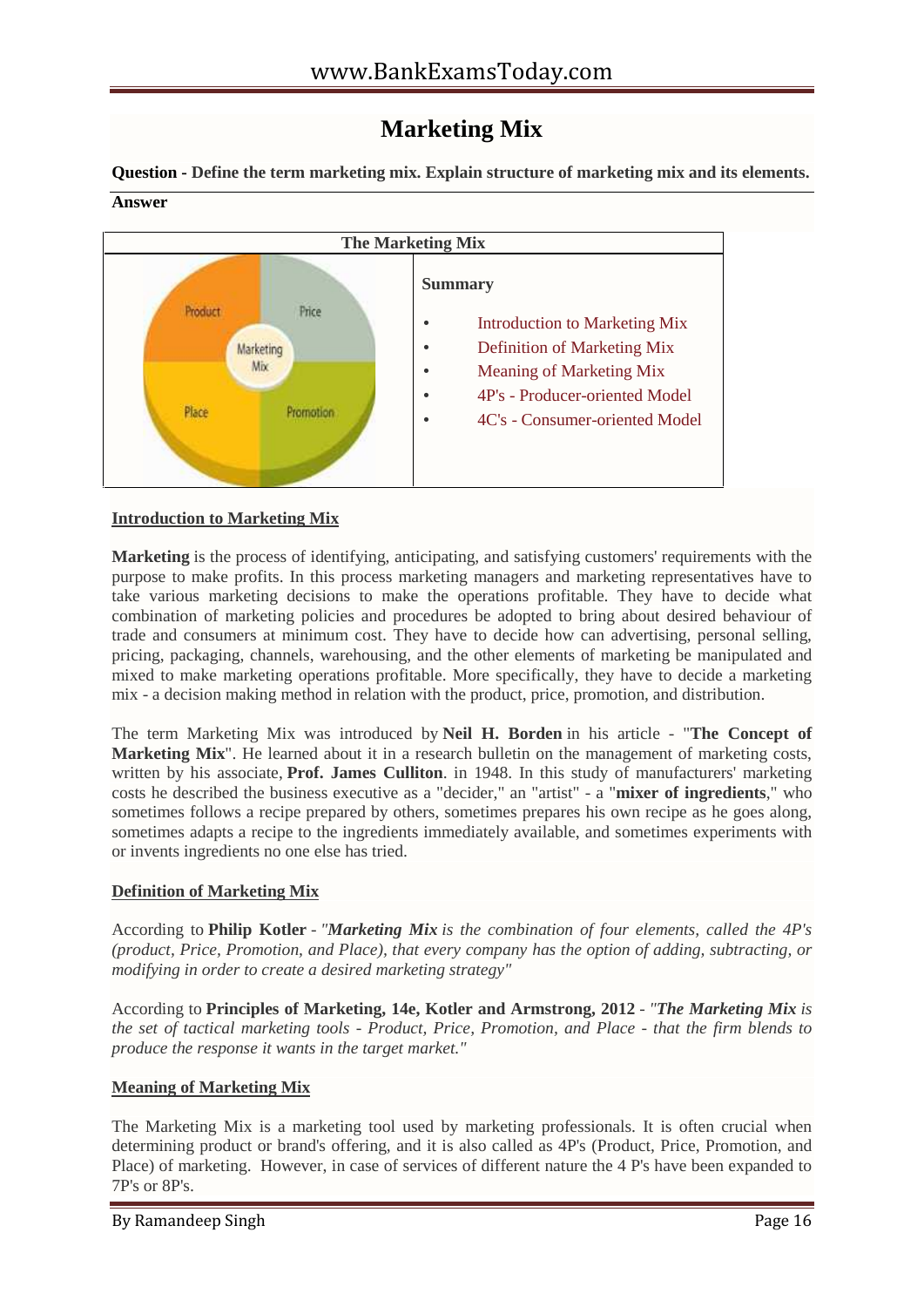In recent times, giving more importance to customer a new concept have been introduced, i.e. **Concept of 4C's**. The Concept of 4C's is more customer-driven replacement of 4P's. According to Lauterborn's the 4C's are - Consumer, Cost, Communication, and Convenience. According to Shimizu's the 4C's are -Commodity, Cost, Communication, and Channel.

# **4P's - Producer-oriented Model of Marketing Mix**

- **Product** Products are offerings that a marketer offers to the target audience to satisfy their needs and wants. Product can be tangible good or intangible service. Tangible products are goods like - cellphone, television, or motor car, whereas intangible products are services like financial service in a bank, health treatment by a doctor, legal advice of a lawyer.
- **Price** Price is the amount that is charged by marketer of his offerings or the amount that is paid by consumer for the use or consumption of the product. Price is crucial in determining the organisation's profit and survival. Adjustments in price affects the demand and sales of the product. Marketers are required to be aware of the customer perceived value of the product to set the right price.
- **Promotion** Promotion represents the different methods of communication that are used by marketer to inform target audience about the product. promotion includes - advertising, personal selling, public relation, and sales promotion.
- **Place** Place or distribution refers to making the product available for customers at convenient and accessible places.

In case of services, the producer-oriented model of marketing mix is consists of 7P's. Including the above 4P's there are additional 3P's - **Physical Evidence**, **People**, and **Process**. Physical evidence refers to elements like uniform of employees, signboards, and etc. People refers to the employees of the organisation comes in contact with the customers in the process of marketing. Process refers to the systems and processes followed within organisation.

# **4C's - Consumer-oriented model of marketing Mix**

- **Consumer** In this model the Product is replaced by Consumer. Marketers focuses more on consumer satisfaction. The product is designed and produced keeping in consideration the requirements of consumer.
- **Cost** Price is replaced by Cost. Here the cost refers to the total cost of owning a product. It includes cost to use the product, cost to change the product, and cost of not choosing the competitor's product.
- **Communication** Promotion is replaced by Communication. Communication includes advertising, public relation, personal selling, and any method that can be used for proper,timely, and accurate communication between marketer and consumer.
- **Convenience** Place is replaced by Convenience. it focuses on ease of buying, convenience in reaching to the store/product, and convenience in getting product information.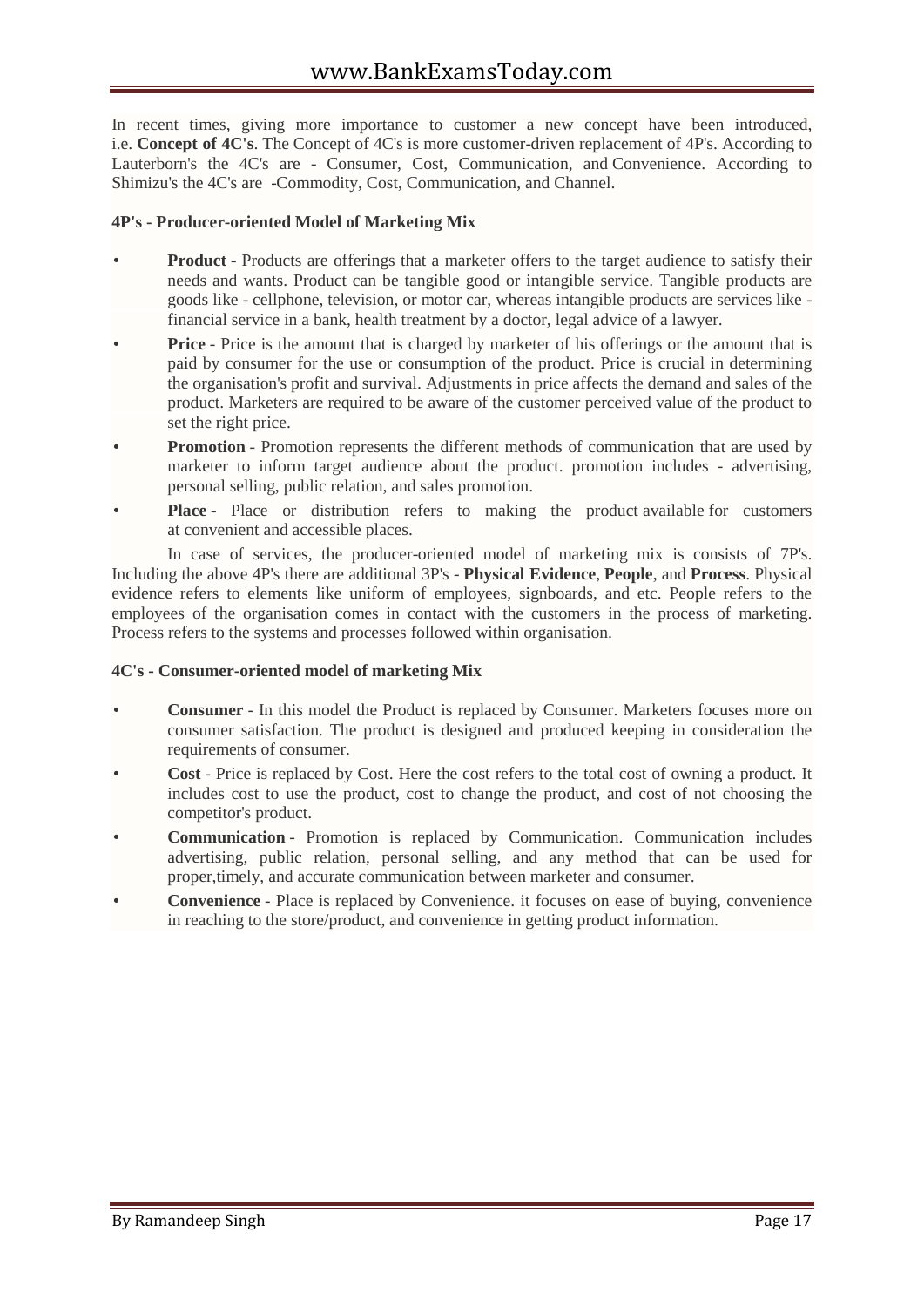# **Marketing Planning**

# **Question - What do you mean by marketing planning?**

**Answer**

# **Introduction**

**Marketing** is a process of developing and implementing plans to identify and satisfy customer needs and wants with the objective of customer satisfaction and profits making. The main elements of marketing planning are - market research to identify and anticipate customer needs and wants; and planning of appropriate marketing mix to meet market requirements/demands.

#### **Definition of Marketing Planning**

*"Marketing Planning is the process of developing marketing plan incorporating overall marketing objectives, strategies, and programs of actions designed to achieve these objectives."*

Marketing Planning involves setting objectives and targets, and communicating these targets to people responsible to achieve them. It also involves careful examination of all strategic issues, including the business environment, the market itself, the corporate mission statement, competitors, and organisational capabilities.

*"Marketing Plan is a comprehensive blue print which outlines an organisation's overall marketing efforts."*

Marketing Plan is a written document that describes an organisation's advertising and marketing efforts for a coming period of time. It includes description of target markets, marketing situation, organisation position, competition, and description of marketing mix the organisation intend to use to reach their marketing goals.

# **Marketing Competitiveness**

**Question - What do you mean by marketing competitiveness? How the marketing competitiveness can be improved?**

**Answer**

# **Introduction**

Whatever product a marketer has to offer in the market, one thing is sure, it's going to get competition. It depends on the product type and marketplace what degree of competition it'll get. For the success of any business it is necessary to compete effectively with other businesses. The best way to mitigate competition is to develop marketing competitiveness. Marketing Competitiveness is the ability of an marketing organisation to deliver better value to customers than competitors.

# **Meaning of Marketing Competitiveness**

A universal and exact definition of marketing competitiveness does not exist. Competitiveness means different things to different organisations. Some marketers view marketing competitiveness as the ability to persuade customers to choose their offerings over alternatives; while others view marketing competitiveness as the ability to deliver better values to customers than competitors.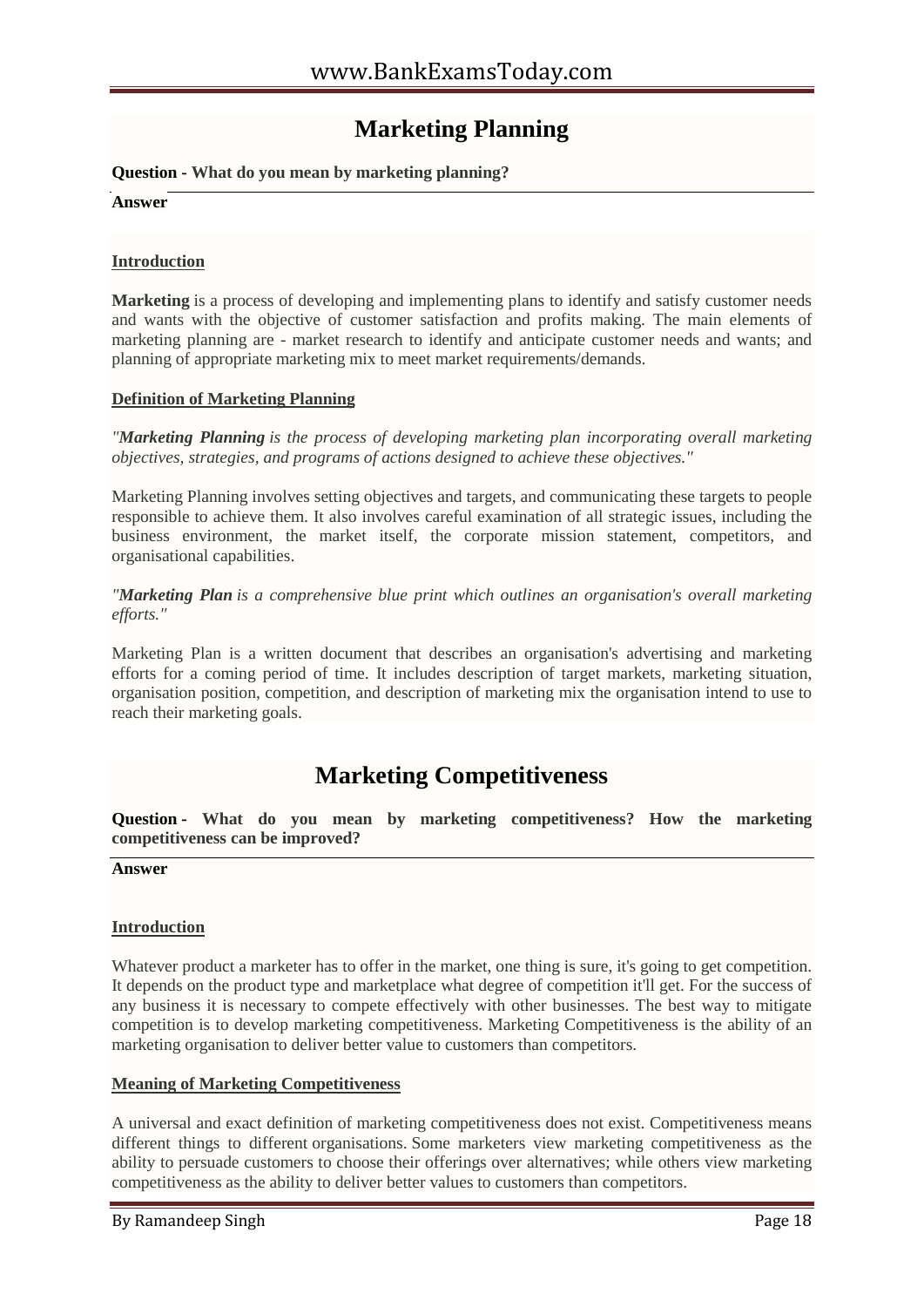*"Marketing Competitiveness is the ability of a business to improve continuously marketing process capabilities and deliver better value to customers than competitors."*

It is the ability of a business to add more values for its customers than competitors and attain a position of relative advantage. It leads to a situation where a business has an advantage over its competitors by being able to offer better value, quality, and service.

**Customer values** are the combination of several benefits offered for a given price, and comprises all aspects of the physical product and the accompanying services.

# **Ways to Improve Marketing Competitiveness**

- **Customer values** Customer values should be viewed not only in terms of product characteristics, but also in terms of processes which deliver the product. Both the product and process concept have to be right to achieve customer satisfaction.
- **Identify and Promote USP** Unique Selling Proposition is something that sets a product apart from its competitors in the eyes of existing customers as well as new customers. Marketers are required to identify USP of their product and effectively communicate it with the target audience.
- **Cost efficient operations** Business is required to be organised and operated efficiently, so that the cost of production and distribution be minimised.
- **Customer delight** Business organisations must provide proper customer services to delight its customers.

The above points can lead a business to a situation where it has an competitive advantage over its competitors by being able to offer better value, quality, and service.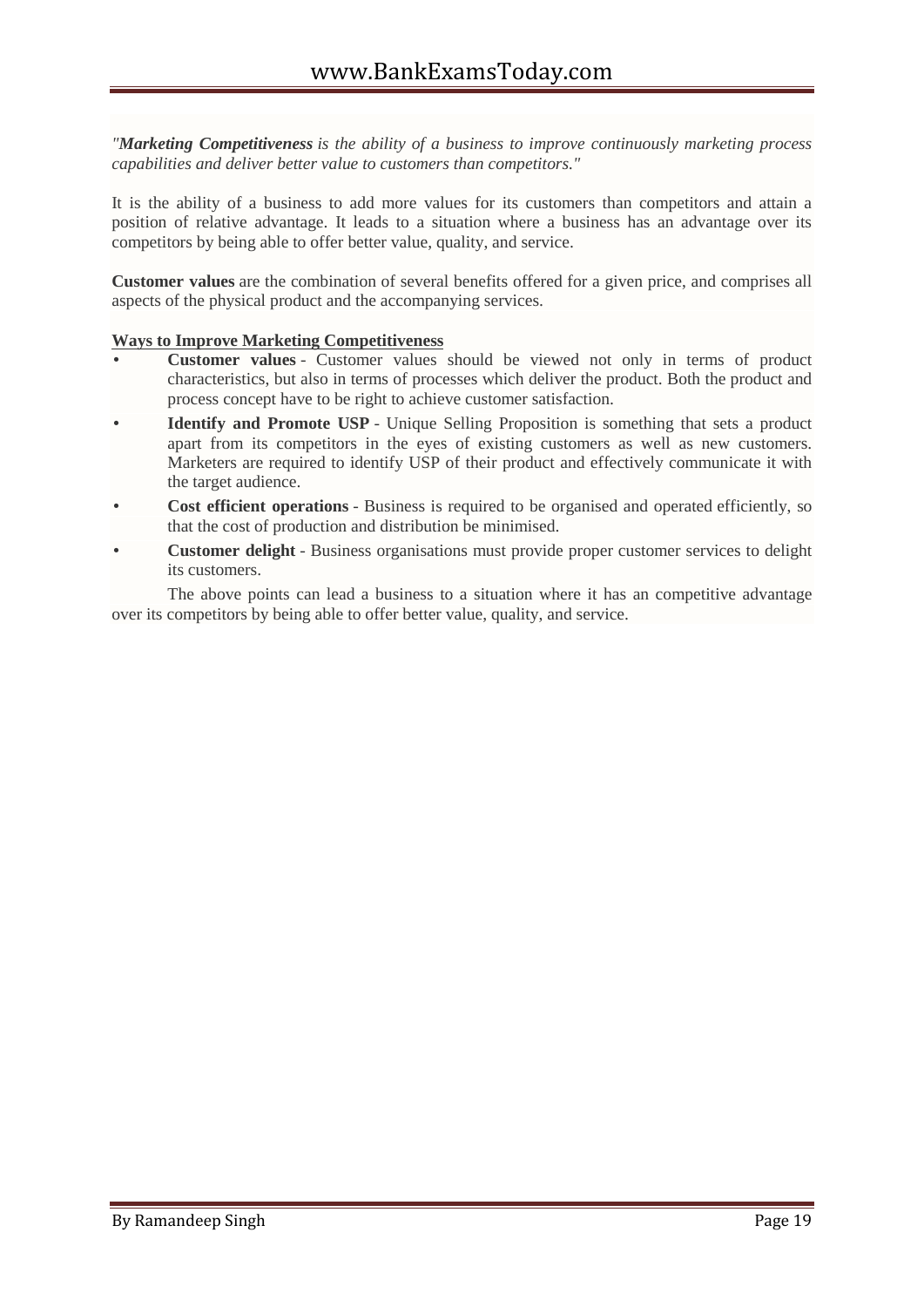# **Customer Value Concept**

# **Question - What do you mean by the concept of customer value?**

#### **Answer**

# **Introduction**

We are living in a world that is most unstable and dynamic. World is not only changing but the rate of change is accelerating. We are experiencing change in our daily life and in marketplace too. Customer needs, wants, expectations are changing more rapidly; customers are increasingly demanding better quality and reliability in products and services; new products and services are coming to market more quickly, competition is getting more intense and global; and technology is changing rapidly.

Businesses are operating in an uncertain, highly competitive, and highly complex environment. Not only small but big players are also facing difficulties and challenges. Top companies are loosing market share and new companies are taking their place. In cell-phone industry Nokia was the market leader, but it is not so today, Samsung took its place.

Today, the leading edge companies are giving importance to customer satisfaction, loyalty, and value. They are providing higher customer value to attract new customers and retain existing customers and it leads to their long term profitability and growth.

# **Definition of Customer Value**

According to **Woodruff (1997, p. 142)** - *"Customer value is a customer's perceived preference for and evaluation of those product attributes, attribute performances, and consequences arising from use that facilitate (or block) achieving the customer's goals and purposes in use situations".*

Customer value is the difference between the values the customer gains from owning and using a product and the cost of obtaining the product.

Customer value is the difference between total customer value and total customer cost. Total customer value is the sum of product value, service value, personnel value, and image value. Total customer cost is the sum of monetary cost, time cost, physics cost, and energy cost.

# **Types of Value**

#### **Functional Value**

It is concerned with the extent to which a product is useful, has desired characteristics, and performs a desired function.

- Appropriate features and characteristics quality, aesthetics, creativity, and customisation.
- Appropriate performance performance quality, reliability, and service-support outcomes.
- Appropriate outcomes effectiveness, operational benefits, and environmental benefits.

For example - Apple focus mainly on creating appropriate features and attributes. Ford focus on performance, and Pfizer focus on appropriate outcomes and consequences.

# **Experimental Value**

It is concerned with the extent to which a product creates appropriate feelings, experiences and emotions for the customer. For example - most restaurants focus on sensory values like aesthetics, aromas, ambiance, feel or tone. Organisations in travel or entertainment focus on creating emotional values like - pleasure, fun, excitement adventure, or humour.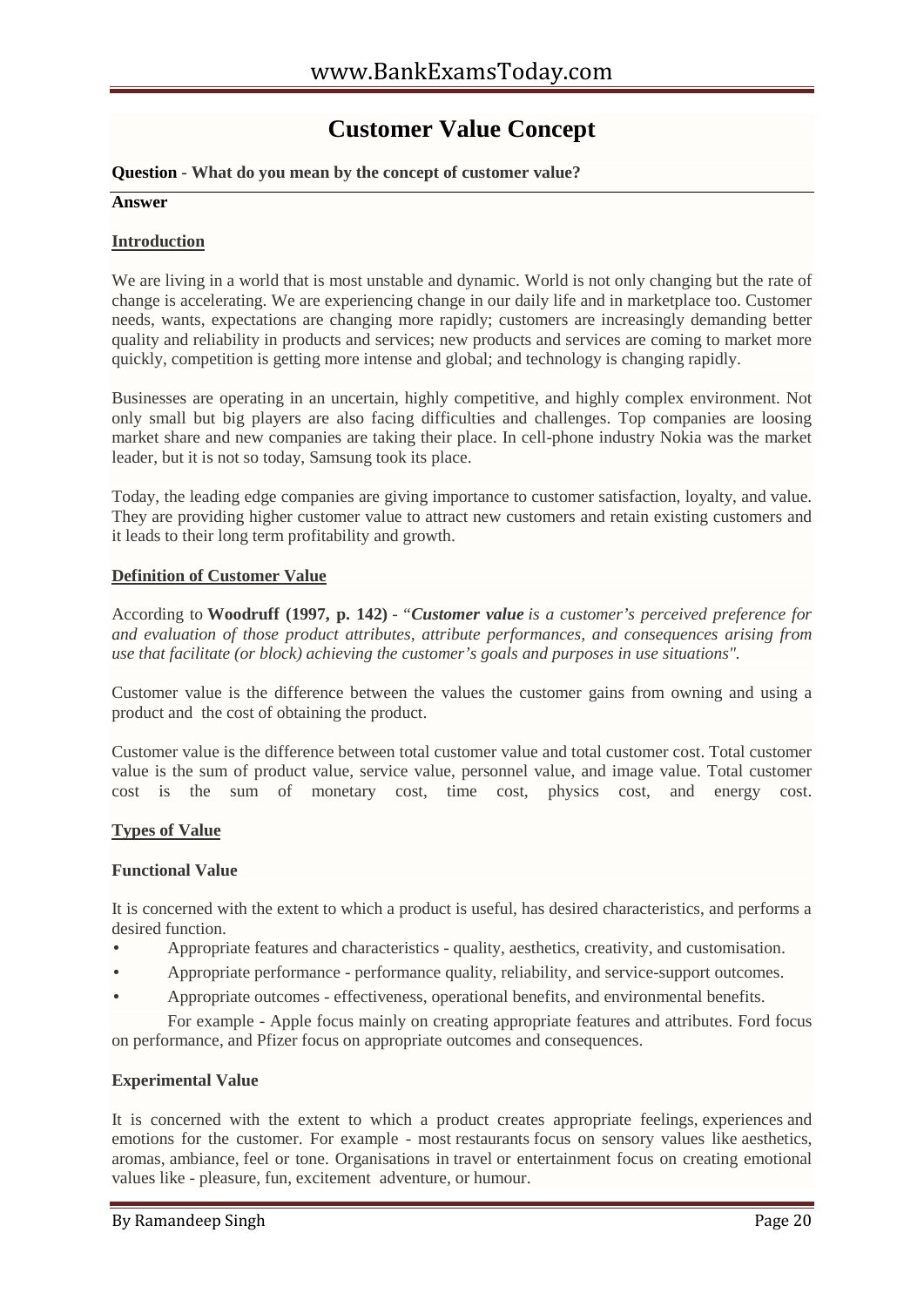### **Symbolic or Expressive Value**

It is concerned with the extent to which customers associate psychological meaning to a product. Some products appeal to customer's self-concept and self-worth. Branded products like BMW, Rolex, etc are purchased because of their status, prestige, and image.

# **Marketing Planning Process**

**Question - Define the term 'marketing planning'. Outline the steps involved in marketing planning process.**

#### **Answer**

**Marketing** is a process of developing and implementing plans to identify and satisfy customer needs and wants with the objective of customer satisfaction and profits making. The main elements of marketing planning are - market research to identify and anticipate customer needs and wants; and planning of appropriate marketing mix to meet market requirements/demands.

#### **Definition of Marketing Planning**

*"Marketing Planning is the process of developing marketing plan incorporating overall marketing objectives, strategies, and programs of actions designed to achieve these objectives."*

Marketing Planning involves setting objectives and targets, and communicating these targets to people responsible to achieve them. It also involves careful examination of all strategic issues, including the business environment, the market itself, the corporate mission statement, competitors, and organisational capabilities.

#### **Marketing Planning Process**

Marketing planning process is a series of stages that are usually followed in a sequence. Organisations can adapt their marketing plan to suit the circumstances and their requirements. Marketing planning process involves both the development of objectives and specifications for how to achieve the objectives. Following are the steps involved in a marketing plan.

#### **1) Mission**

Mission is the reason for which an organisation exists. Mission statement is a straightforward statement that shows why an organisation is in business, provides basic guidelines for further planning, and establishes broad parameters for the future. Many of the useful mission statements motivates staff and customers.

#### **2) Corporate Objectives**

Objectives are the set of goals to be achieved within a specified period of time. Corporate objectives are most important goals the organisation as a whole wishes to achieve within a specified period of time, say one or five years.

All the departments of an organisation including marketing department works in harmony to achieve the corporate objectives of the organisation. Marketing department must appreciate the corporate objectives and ensure its actions and decisions support the overall objectives of the organisation.

Mission statement and corporate objectives are determined by the top level management (including Board of Directors) of the organisation. The rest of the steps of marketing planning process are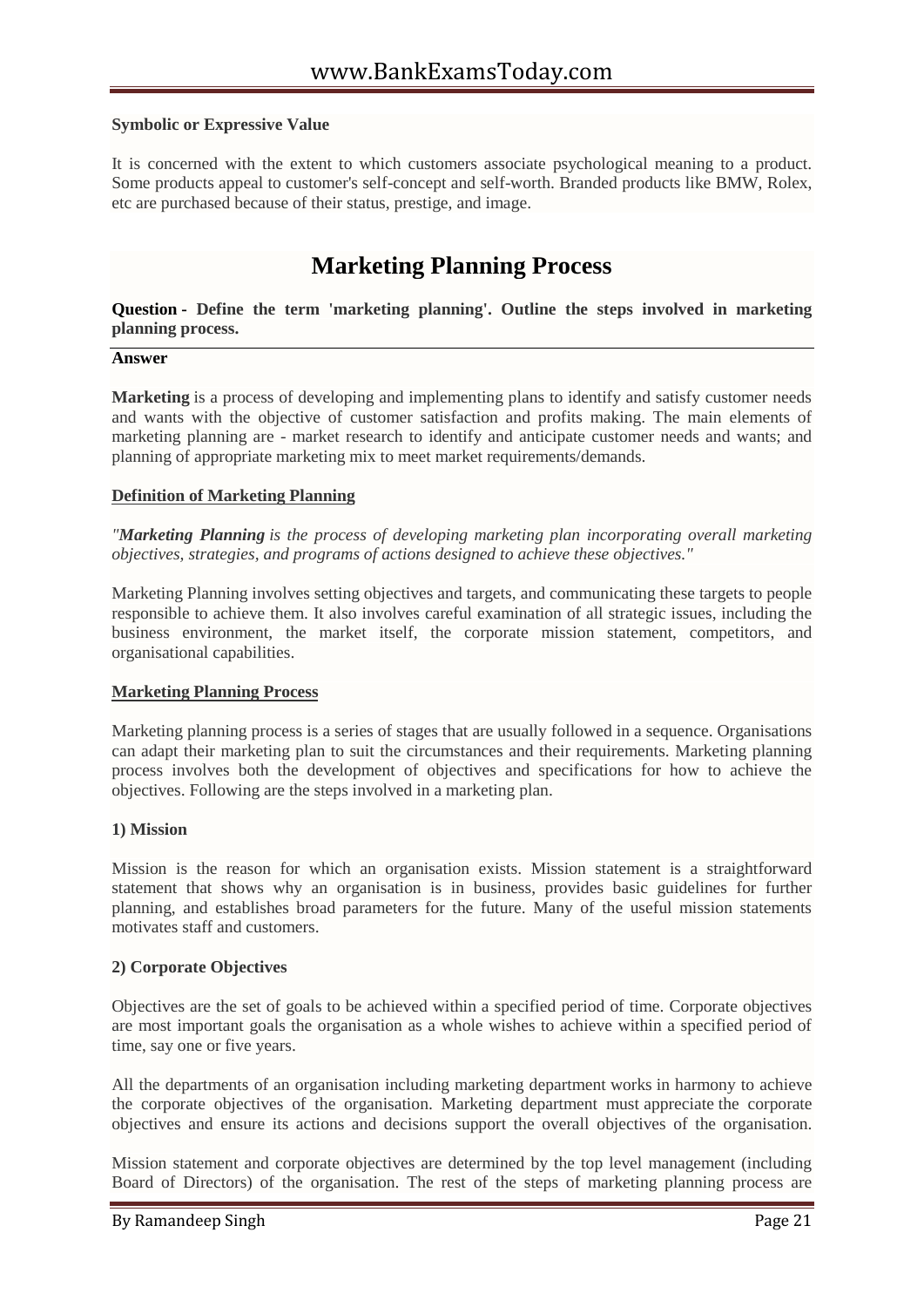performed by marketing department. All the actions and decisions of the marketing department must be directed to achieve organisation mission and its corporate objectives.

# **3) Marketing Audit**

Marketing audit helps in analysing and evaluating the marketing strategies, activities, problems, goals, and results. Marketing audit is done to check all the aspects of business directly related to marketing department. It is done not only at the beginning of the marketing planning process but, also at a series of points during the implementation of plan. The marketing audit clarifies opportunities and threats, so that required alterations can be done to the plan if necessary.

# **4) SWOT Analysis**

The information gathered through the marketing audit process is used in development of SWOT Analysis. It is a look at organisation's marketing efforts, and its strengths, weaknesses, opportunities, and threats related to marketing functions.

- **Strengths and Weaknesses** are factors inside the organisation that can be controlled by the organisation. USP of a product can be the example of strength, whereas lack of innovation can be the example of weakness.
- **Opportunities and Threats** are factors outside the organisation which are beyond the direct control of an organisation. Festive season can be an example of opportunity to make maximum sales, whereas increasing FDI in a nation can be the example of threat to domestic players of that nation.

# **5) Marketing Assumptions**

A good marketing plan is based on deep customer understanding and knowledge, but it is not possible to know everything about the customer, so lot of different things are assumed about customer. For **example** :-

- **Target Buyer Assumptions** assumptions about who the target buyers are.
- **Messaging/Offering Assumptions** assumptions about what customers think are the most important features of product to be offered.

# **6) Marketing Objectives and Strategies**

After identification of opportunities and challenges, the next step is to develop marketing objectives that indicate the end state to achieve. Marketing objective reflects what an organisation can accomplish through marketing in the coming years.

Objective identify the end point to achieve. Marketing strategies are formed to achieve the marketing objectives. Marketing strategies are formed to determine how to achieve those end points. Strategies are broad statements of activities to be performed to achieve those end points.

# **7) Forecast the Expected Results**

Marketing managers have to forecast the expected results. They have to project the future numbers, characteristics, and trends in the target market. Without proper forecasting, the marketing plan could have unrealistic goals or fall short on what is promised to deliver.

- **Forecasting Customer Response** Marketing managers have to forecast the response that the average customers will have to marketing efforts. Without some idea how the marketing will be received, managers can't accurately plan the promotions.
- **Forecasting Marketing cost** To make the marketing plan stronger, accurate forecast of marketing cost is required to be done.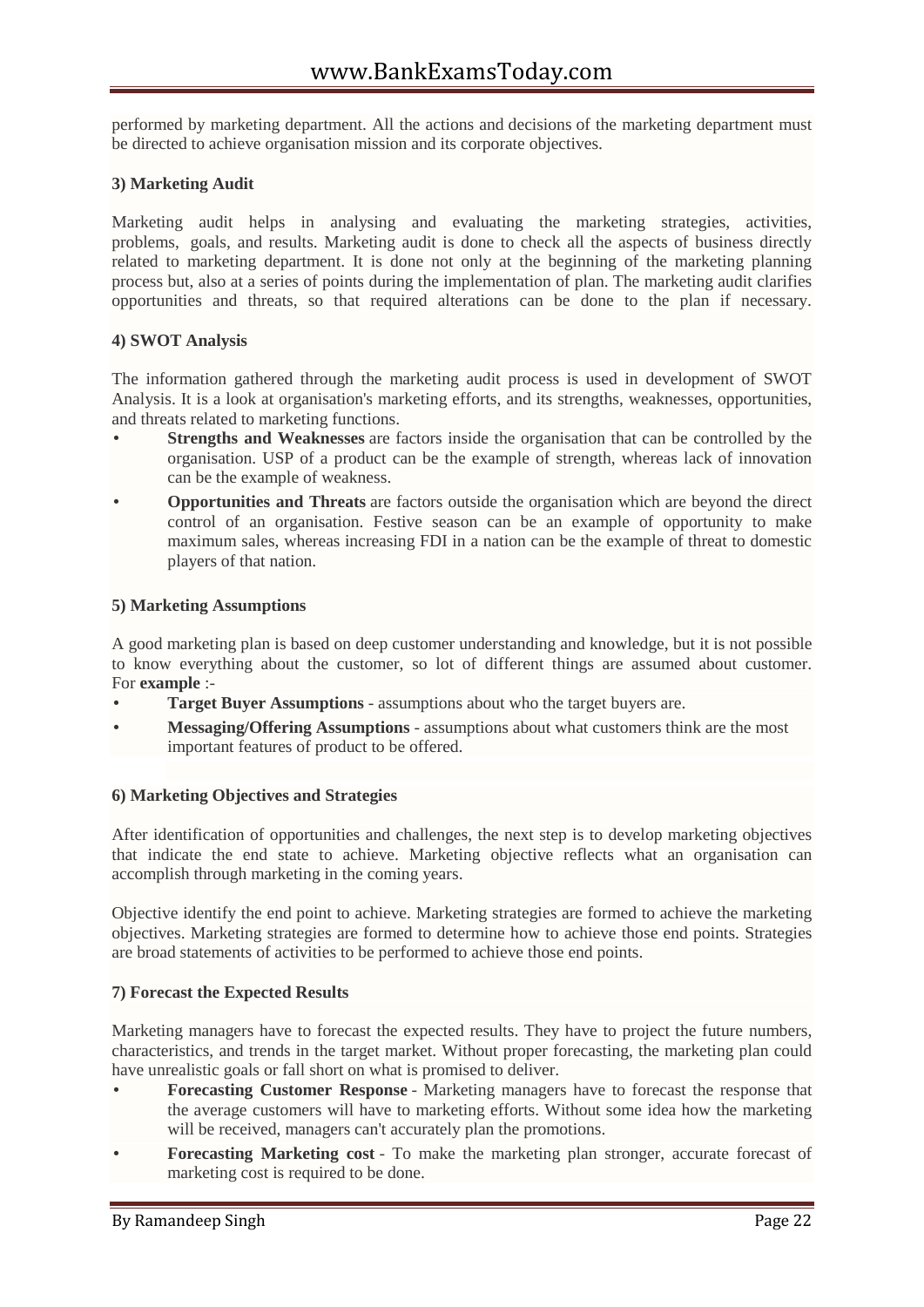- **Forecasting the Market** To accurately forecast the market, marketing managers have to gain an intimate understanding of customers, their buying behaviour, and tendencies.
- **Forecasting the Competition** Forecast of competition like what they market, how they market, what incentives they use in their marketing can help to counter what they are doing.

# **8) Create Alternative Plan**

A alternate marketing plan is created and kept ready to be implement at the place of primary marketing plan if the whole or some part of the primary marketing plan is dropped.

# **9) Marketing Budget**

The marketing budget is the process of documenting the expected costs of the proposed marketing plan. One common method to allocate marketing budgeting is based on a percentage of revenue. Other methods are - comparative, all you can afford, and task method.

#### **10) Implementation and Evaluation**

At this stage the marketing team is ready to actually start putting their plans into action. This may involve spending money on advertising, launching new products, interacting with potential new customers, opening new retail outlets etc.

The marketing planning process is required to be evaluated and updated regular. Regular evaluation of marketing efforts helps in achieving marketing goals.

# **Identifying and Analysing Competitors**

**Question - What do you mean by the term 'competitors' in marketing? How to identify key competitors in marketing, and how to analyse them?**

#### **Answer**

# **Introduction**

In this competitive world there is no business that operates in isolation, there are many businesses that are marketing products similar to or substitute of products you are marketing. These organisations are your rivals and you have to compete with your rivals. Business competition is the rivalry of two or more businesses that target the same customers, for example *Coca-Cola and Pepsi*, or *McDonald's and Burger King*. Business organisations to be successful in long run have to identify their competitors and analyse their strengths and weaknesses to defeat them.

#### **Meaning of Competitor**

Competitor is a person or an organisation against whom other person or organisation is competing. In business, competitor is a business organisation or a company operating in the same industry or a similar industry which offers a similar product or service. For example - *Wal-Mart and Target* are big players in Retail chain industry, they both are competitor of each other.

The presence of competitors in an industry means consumers have more alternatives to choose from, it forces competitors to reduce prices of their products or services to grab the maximum share in the market.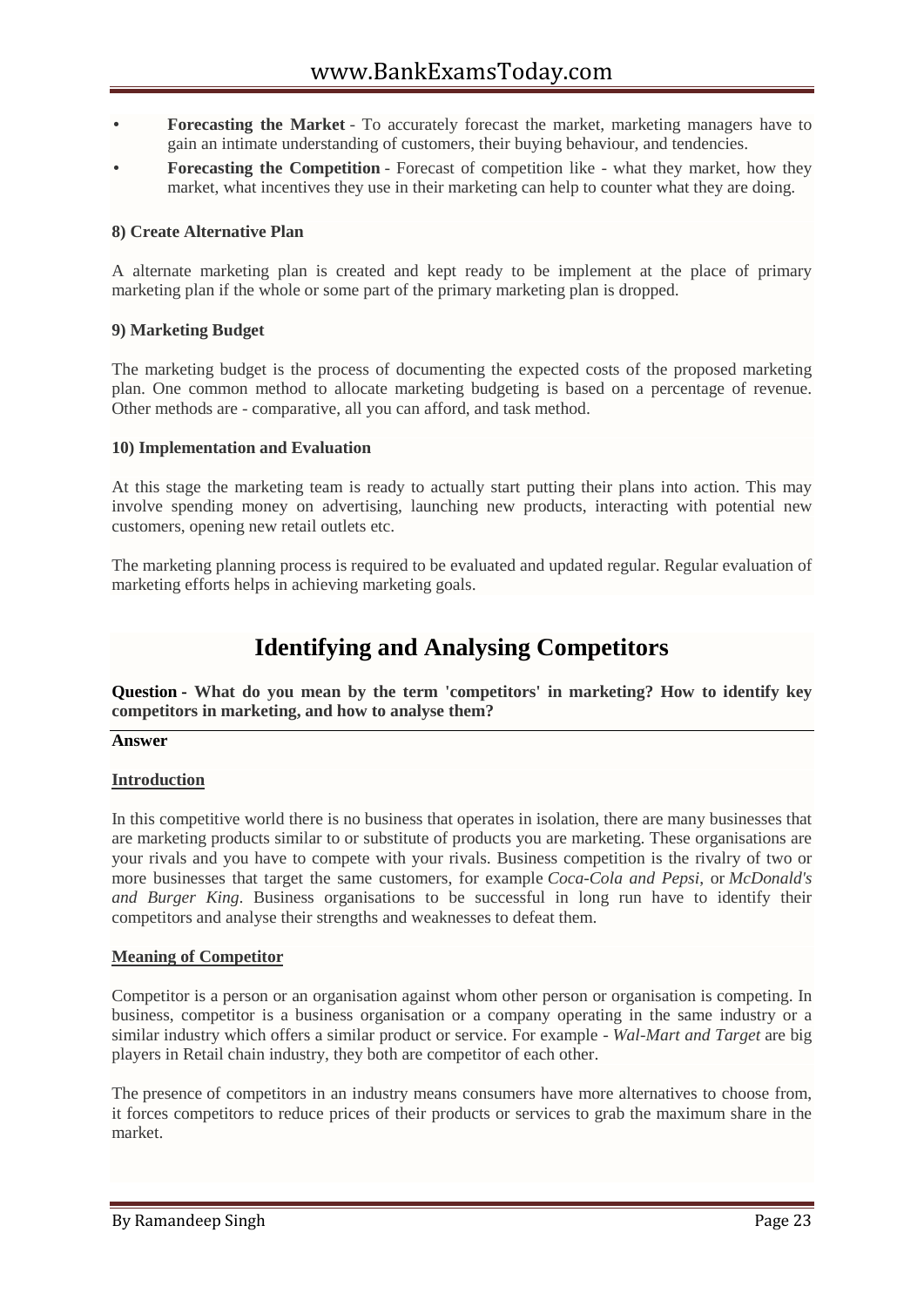# **Identifying Competitors**

In the process of developing a successful marketing strategy, the first step is to identify the key competitors in your market. Competitor identification is important to increase managerial awareness of competitive threats and opportunities. Identification of key competitors is necessary to gain competitive advantage by offering your customers a greater value than the competitors. Not only current competitors are required to be identified, but future competitors are also to be anticipated.

According to **Ferrell, Hartline, Lucas, and Luck, 1998**, there are different varieties of competitors:-

- **Brand Competitors** Such type of competitors are those who market exactly similar products, at similar price, and also to the same customers. For example, *Pepsi and Coca-Cola.*
- **Product Competitors** Such type of competitors are those who market similar products, but with different features and benefits, and at different prices. For example, *Pepsi and Maaza (fruit drink).*
- **Generic Competitors** Such type of competitors are those who market different products, but provide the same utility or benefit. For example, *Audio cassettes and CDs*, or *Pepsi and Water*
- **Total Budget Competitors** Such type of competitors are those who market different products, but competing for the same financial resources of the customers. For example,*Pepsi and Potato-chips*.

We use **Peteraf and Bergen (2001)** model for the identification and classification of competitive set. By the use of this model we sort competitors under two categories - Market Commonality and Resource Similarity. We classified candidate competitors on the basis of their resource endowments and the market needs served. Under **Market Commonality**, we sort competitors on the basis of the degree to which they serve market needs similar to the focal firm. Under **Resource Similarity**, we sort competitors on the basis of the degree to which their resource endowment is similar to that of the focal firm in terms of type and composition.



#### **Resource Similarity**

To map the competitive field of a focal firm we have to locate candidate competitors on the graph. On the x-axis we display Resource Similarity as an increasing function. On y-axis we display Market Commonality as an increasing function.

Firm that scores high in both Resource Similarity and Market Commonality is one that serves same market needs with the use of same type of resources as the focal firm. Such firm are found in the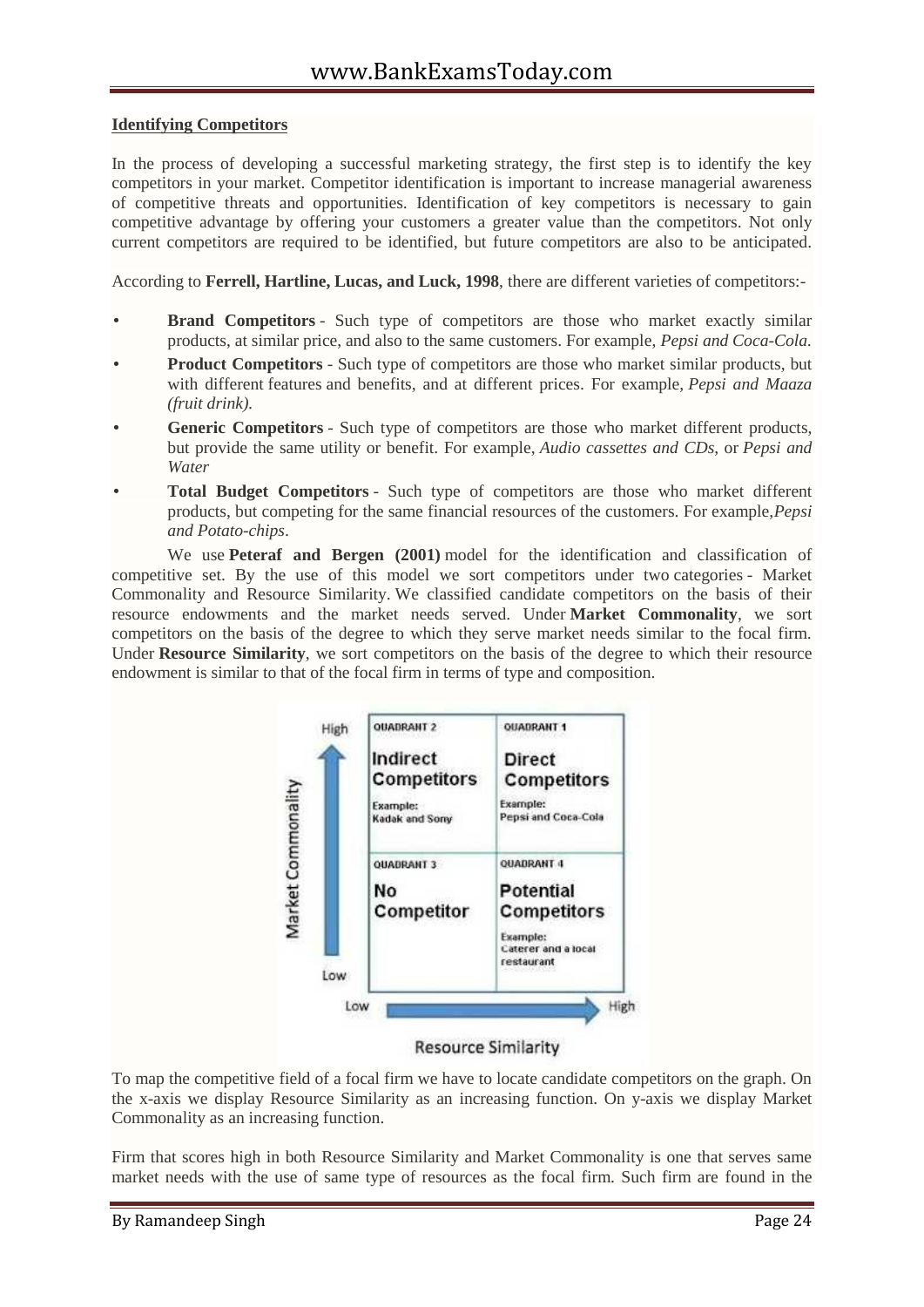Quadrant 1 of the graph. These firms are the **direct competitors** of the focal firm. Example of such firm can be Coca-Cola if Pepsi is the focal firm.

Firm that scores high in Resource Similarity and low in Market Commonality is one that uses same resources as the focal firm, but serves different market needs. Such firms are found in the Quadrant 4 of the graph. These firms are the**potential competitors** of the focal firm. Example of such firm can be a caterer and a local restaurant. Both uses almost similar resources like chefs, kitchen equipment, etc., but their market is different, caterer serves party foods and dinners for large functions, whereas restaurant serves to individuals and small groups.

Firm that scores high in Market Commonality and low in Resource Similarity is one that serves same market needs as the focal firm, but with the use of different resources. Such firms are found in the Quadrant 2 of the graph. These firms are the **indirect competitors** or substitutes. They satisfies similar needs with the use of different resource or technology. For example - Kodak and Sony. Camera may be used to take picture with film based technology using mechanical capabilities or similar picture can be taken using camera based on digital technology. Kodak is a film based technology camera uses mechanical capabilities, whereas Sony is digital technology based camera uses electronic capabilities.

Firm that scores low on both dimensions is one that serves different market and uses different resources than the focal firm. Such firms are entirely outside the competitive set at present, although this could change in future as the firms change their positions. Such firms are found in the Quadrant 3 of the graph. These firms are not the competitors of the focal firm.

# **Analysing Competitors**

Competitor analysis helps an organisation to identify opportunities for and threats to the organisation from the competitive industrial environment. Competitor analysis is an assessment of the strengths and weaknesses of current and potential competitors. It is an essential component of corporate strategy; while formulating organisation's strategy, managers must consider the competitor organisations' strategies.

Competitor Analysis can be defined as *the analysis of data and information about competitors to generate intelligence that is useful in strategic decision making.*

# **Defining Competitive Strategy**

**Question - What do you mean by competitive strategy? Explain Porter's Generic Strategies Model to define Competitive Strategy.**

**Answer**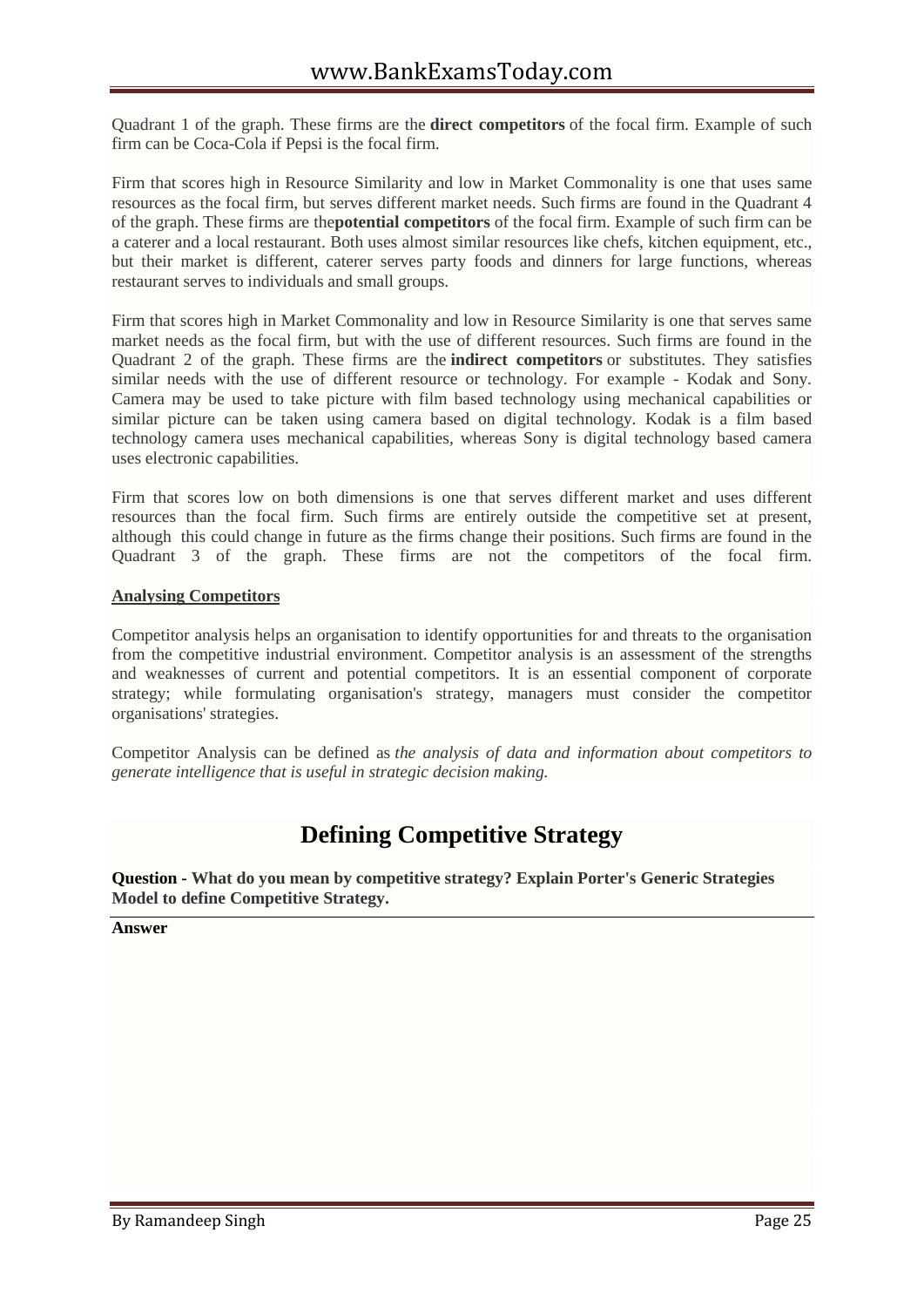| <b>Defining Competitive Strategy</b> |                                                                                                         |
|--------------------------------------|---------------------------------------------------------------------------------------------------------|
|                                      | <b>Summary</b><br><b>Introduction to Competitive</b><br><b>Strategy</b>                                 |
|                                      | <b>Definition of Competitive</b><br><b>Strategy</b><br><b>Meaning of Competitive</b><br><b>Strategy</b> |
|                                      | <b>Definition of Competitive</b><br><b>Advantage</b>                                                    |
|                                      | <b>Porter's Generic Strategies</b><br><b>Model</b>                                                      |
|                                      | <b>Conclusion</b>                                                                                       |

# **Introduction to Competitive Strategy**

Well said by **Will Durant** - *"The future never just happened. It was created"*. A business organisation has to define its competitive strategy to guide and focus its future decisions, and to gain sustainable competitive advantage over its rivals to make the organisation successful in long run. Organisational results are the consequences of the decisions made by its leaders. The framework that guides and focuses competitive positioning decisions is called competitive strategy. The purpose of competitive strategy is to gain sustainable competitive advantage over the rivals.

Competitive strategies are essential to organisations competing in markets that are heavily saturated with alternatives for consumers. To be successful in such type of market it is necessary for an organisation to define its winning proposition in simple and compelling way.

# **Definition of Competitive Strategy**

According to **Porter ME**, 1980 competitive strategy can be defined as the *"plan for how a firm will compete, formulated after evaluating how its strengths and weaknesses compare to those of its competitors. For example, a small meatpacking firm may decide to concentrate on a special niche product offered in limited areas after determining it cannot compete on price with major competitors."*

Competitive Strategy can be defined as a *"framework for making decisions which priorities actions that create results in a competitive market."*

# **Meaning of Competitive Strategy**

Competitive strategy is a long term action plan that is devised by an organisation to gain sustainable competitive advantage over its rivals.

Competitive strategy consists of the actions which are taken to attract customers, to withstand the competitive pressures of the market and also to help and strengthen the firm's market position. The main objective of the competitive strategy is to gain a competitive advantage over organisation's rivals. The competitive advantage can be either greater customer value than the competitors or higher operational efficiency than the competitors, or both.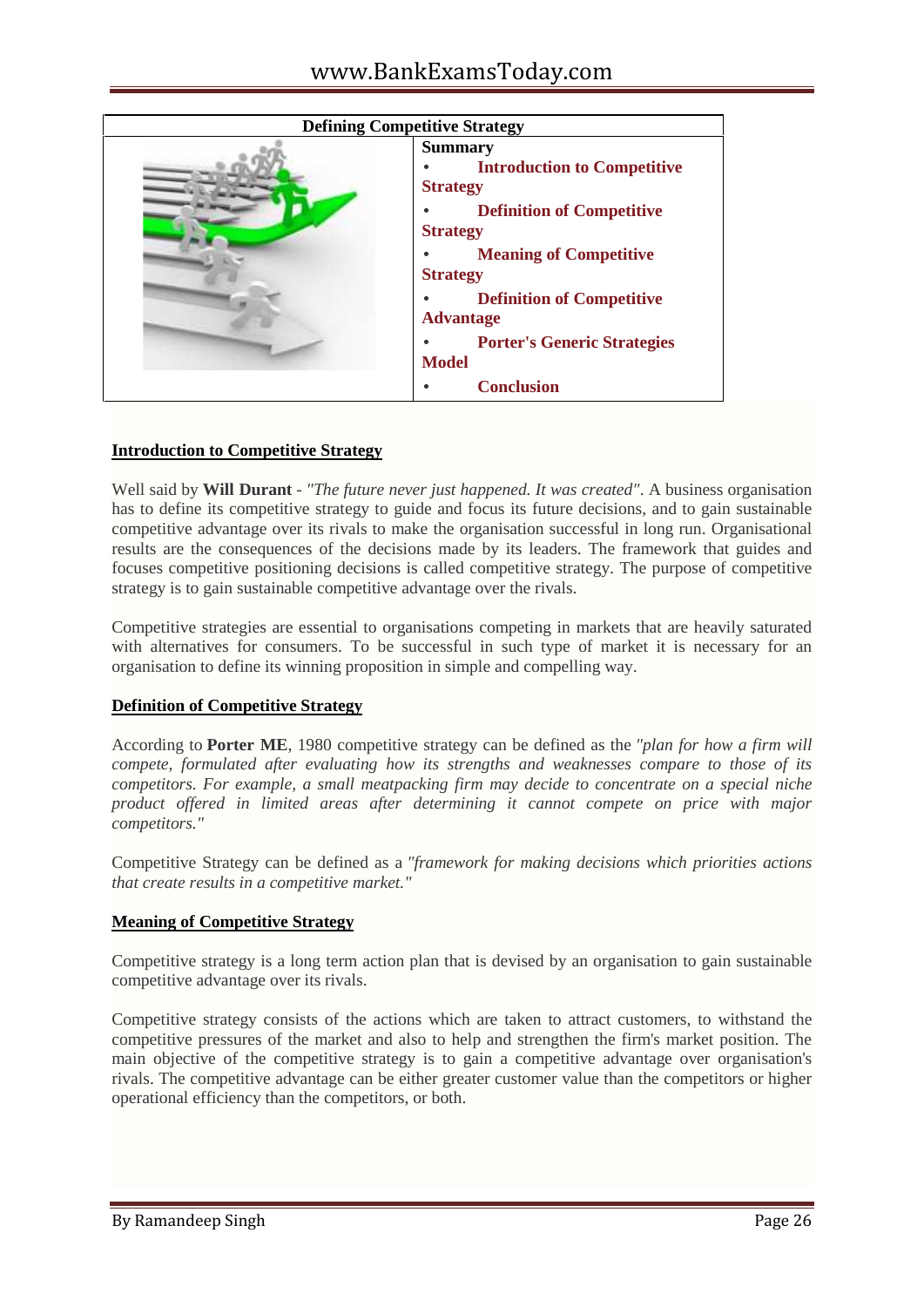# **Definition of Competitive Advantage**

Competitive advantage can be defines as a *"superiority gained by an organisation when it can provide the same value as its competitors but at a lower price, or can charge higher prices by providing greater value through differentiation."*

According to **Salonar**, **Shepard**, **Podolny** - *"most forms of competitive advantage mean either that a firm can produce some service or product that its customers value than those produced by competitors or that it can produce its service or product at a lower cost than its competitors."*

**John Kay** (1993: 14) defines distinctive capabilities as ones derived from characteristics that others lack and which are also sustainable and appropriable. *"A distinctive capability becomes a competitive advantage when it is applied in an industry or brought to a market."*

According to **Michael Porter** sustainable competitive advantage can be achieved through three ways - cost leadership, differentiation, and focus.



# **Porter's Generic Strategies Model**

Michel Porter in his Porter's Generic Strategies Model, has applied firm's competitive advantages or strengths i.e. cost advantage and product differentiation in either broad or narrow market scope and identified following three generic strategies :-

- 1. Cost Leadership Strategy,
- 2. Differentiation Strategy, and
- 3. Focus Strategy.

These strategies are applied at business unit level. These strategies are called generic strategies because they are not dependent on specific firm or industry.

# 1. **Cost Leadership Strategy**

This strategy calls for being a low cost producer in an industry for a given level of quality. This strategy usually targets broad markets. The producer can charge either equal to average industry price to earn a profit higher than that of competitors, or blow average industry price to gain market share. In the situation of price war, the firm can earn some profit, but the competitors have to suffer losses.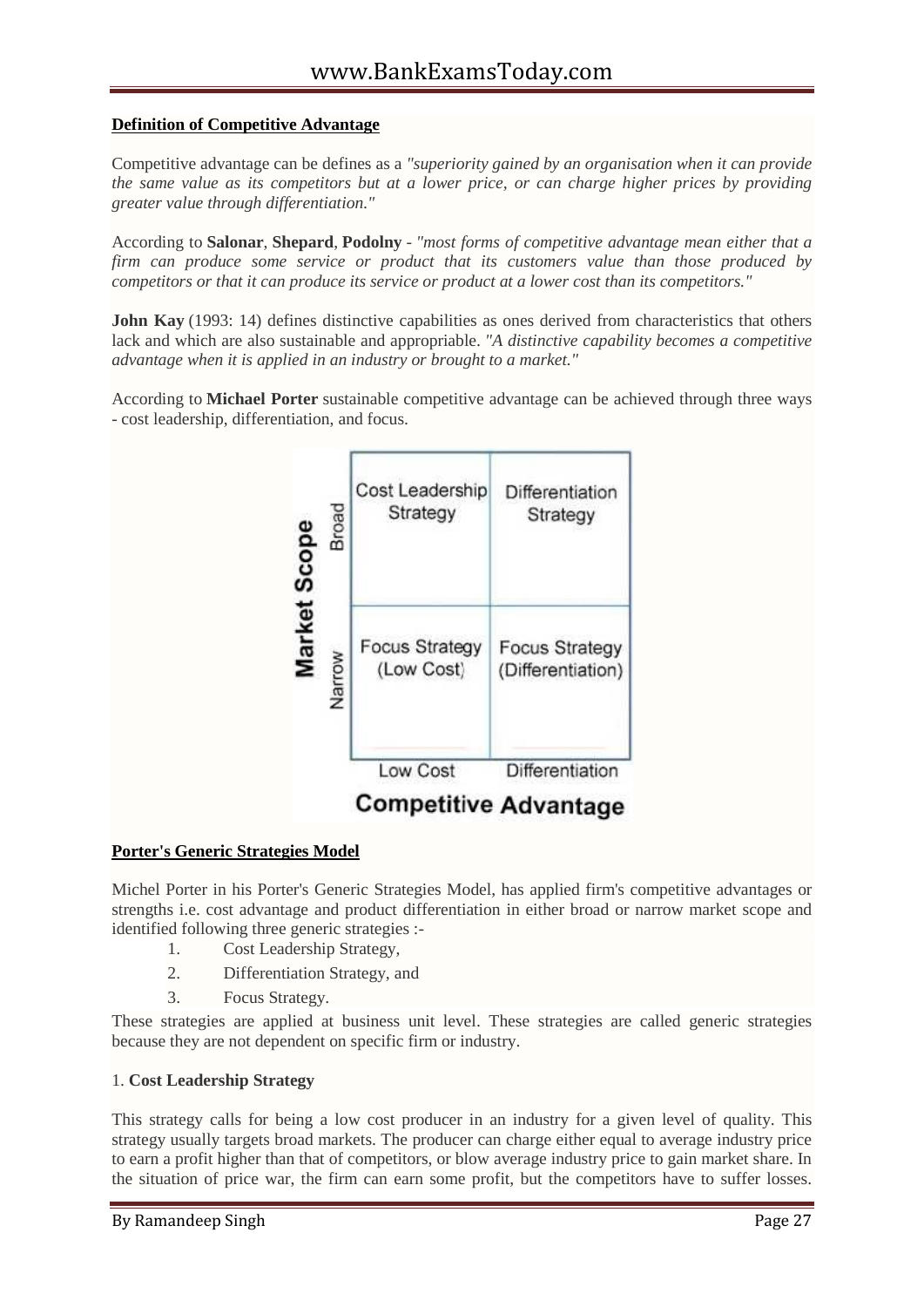When the industry matures and prices declines, the firm that produce more cheaply will remain profitable for longer time.

The firm can reduce cost of production by improving processes efficiency, getting lower cost materials, vertical integration, optimal outsourcing, efficient distribution channels, expertise in manufacturing and engineering.

# 2. **Differentiation Strategy**

This strategy calls for the development of product or service that offers unique attributes and that is perceived by customers different or of greater value than the products or services of the competitors. The unique attributes makes the product different from the competitors' products and adds value to it. This added value allows the producer to charge a premium price for its product.

The unique attributes can be brought to the product through scientific research and development, creative and skilled product development team, proper communication of perceived strength of the product, innovated design and features. This strategy also targets broader market.

# 3. **Focus Strategy**

The focus strategy targets a narrow market or segment and within that segment attempt to achieve either cost advantage or differentiation. As the entire focus of the firm is on a group or segment, so the needs of the segment can be serviced better, and firm often gain high degree of customer loyalty.

# **Conclusion**

Competitive strategy is a long term action plan that is devised by an organisation to gain sustainable competitive advantage over its rivals.

# **Marketing Control Process**

**Question - What do you mean by marketing control? Explain steps in the process of marketing control.**

#### **Answer**

# **Introduction to Marketing Control**

It is true to say that planning gives direction to an organisation, planning enable an organisation to achieve its objectives, but without control measures planning is of no mean, it's just an empty exercise without control.

Business organisations do marketing planning to incorporate overall marketing objectives, strategies, and programs of actions designed to achieve marketing objectives. Marketing Planning involves setting objectives and targets, and communicating these targets to people responsible to achieve them.

After an organisation develops and implements the marketing plan, next task is to control the marketing performance. Marketing plans and strategies are required to be monitored, evaluated, and adapted to meet the changing market environment, market needs, and market opportunities. The process by which an organisation adapts its marketing plans and strategies to reach its marketing objectives is called marketing control.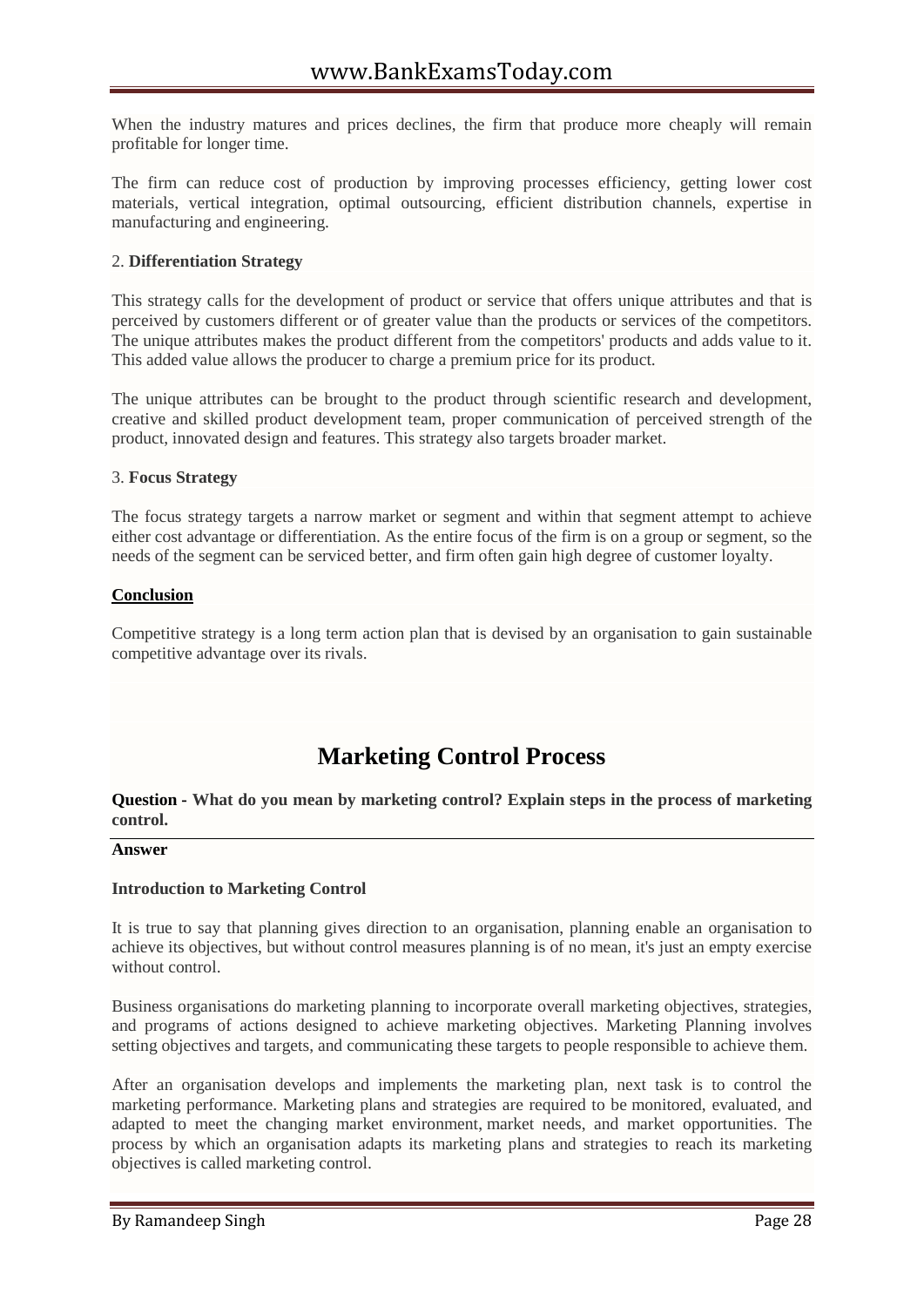# **Definition of Marketing Control**

Marketing Control can be defined as *"the process of measuring and evaluating the results of marketing strategies and plans, and taking corrective action to ensure that marketing objectives are achieved."*

Marketing Control can also be defined as *"the set of practises and procedures employed by firms to monitor and regulate their marketing activities in achieving their marketing objectives."*

# **Meaning of Marketing Control**

Developing and implementing marketing plan is not enough to reach marketing objectives; marketing plans and strategies are required to be monitored, evaluated, and adapted to meet the changing market environment, needs, and opportunities. Marketing control ensures performance improvement by minimising gap between desired results and actual results. If the actual results are found deviated from the expected results, plans and strategies are adapted to bring the results back to the desired level.

#### **Marketing Control Process**

Marketing control is a four step process :-

- 1. Define Marketing Objectives
- 2. Set Performance Standards
- 3. Compare Results Against Standards
- 4. Corrections and Alterations

Resources are scarce and costly so it is important to control marketing plans. Controlling marketing plan is not an one time activity, it is a series of actions, and it is required to be done regularly. Marketing control process starts with the review of the marketing objectives.

After defining/redefining marketing objectives, performance standards are set. Performance standards provide benchmarks to enable managers and employees to decide how they are progressing towards achieving objectives.

Actual results are compared against standards. If the actual results are in direction to the expected results, their is no problem in marketing plan and its execution.

If actual results are deviated from the expected results, their is requirement to correct and alter marketing plan to bring the results back to the desired level.

# **Product Development**

# **Question - What do you mean by product development? Explain product development process.**

#### **Answer**

#### **Introduction to Product Development**

In this fast-changing world we are experiencing change in our daily life and at marketplace too. Customer needs, wants, and expectations are changing more rapidly. Customers are increasingly demanding advance features, appealing designs, better quality, and reliability in products. To meet the changing demands of customer, business organisations are investing heavily in research and development (R&D). Business organisations are updating existing products and developing new products to satisfy changing customer needs, wants, and expectations.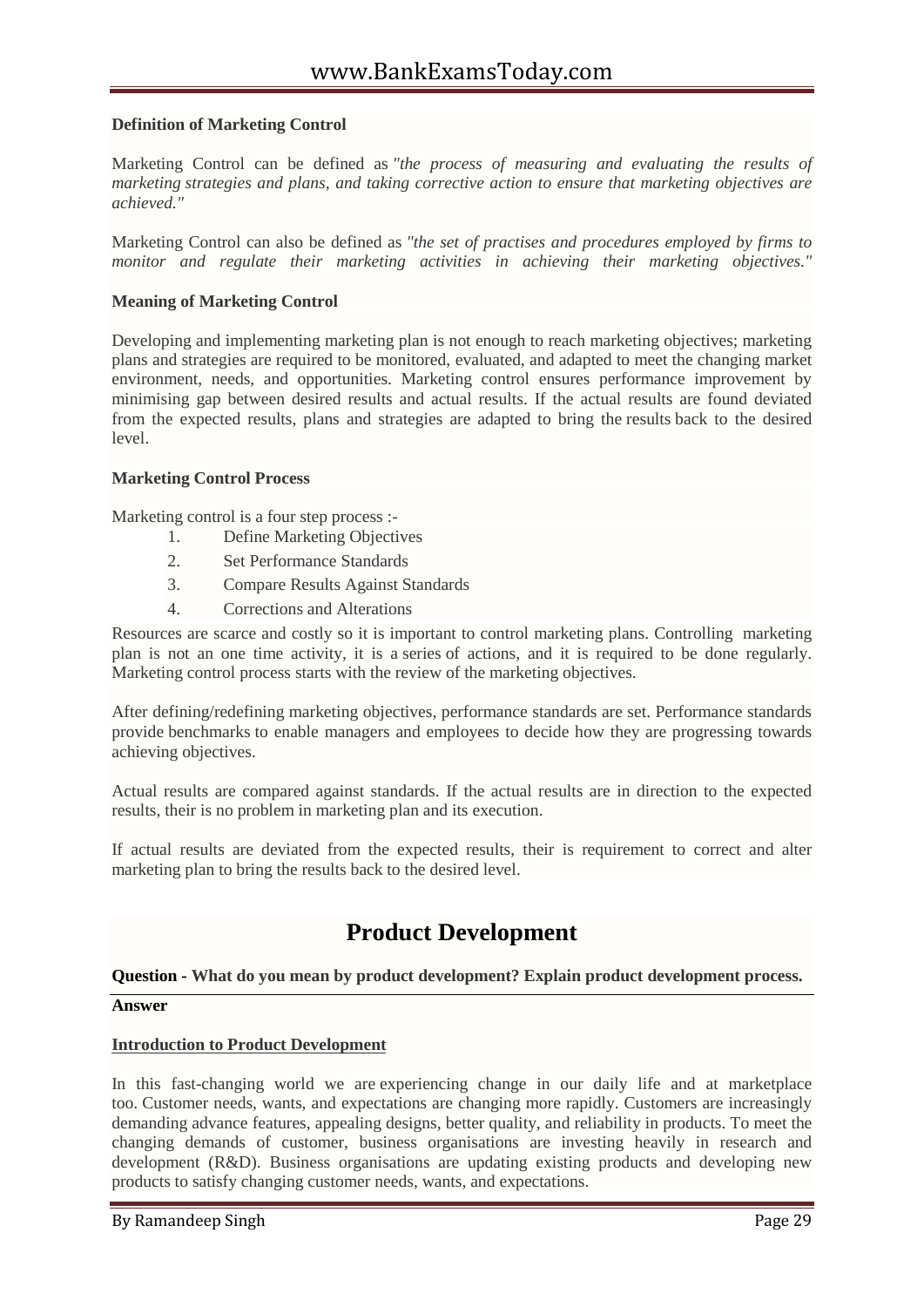The development of competitive new products is a prerequisite for every business organisation to be successful. Samsung has outperformed Nokia in the global mobile-phone market and become the global leader. Samsung updates its existing mobile phones and brings new mobile phones more frequently at competitive low price with advance features, appealing designs, better quality and reliability. Nokia failed to satisfy changing customer needs, wants, and expectations, and lost its market position.

# **Definition of Product Development**

In general, the Product Development can be defined as *"creating, innovating, or developing entirely a new product , or presenting an existing product with enhanced utility, improved features, more appealing design, better quality and reliability to satisfy the requirements of its end-users."*

# **Meaning of Product Development**

**Product** means a good, service, idea or object created as a result of a process and offered to serve a need or satisfy a want. **Development** means the act or process of growing, progressing, or developing.

**Product Development** is a process of improving the existing product or to introduce a new product in the market. It is also referred as New Product Development. The functions of product development are as follows :-

- 1. Creation of an entirely new product or upgrading an existing product,
- 2. Innovation of a new or an existing product to deliver better and enhanced services,
- 3. Enhancing the utility and improving the features of an existing product,

4. Continuous improvement of a product to satisfy rapidly changing customer needs and wants.

# **Product Development Process**

Product development process is a crucial process for the success and survival of any business. Today, businesses are operating in a highly dynamic and competitive environment. Business organisations have to continuously update their products to conform to current trends. The product development process starts from idea generation and ends with product development and commercialisation. Following are the steps in the process of product development.

- 1. **Idea Generation** The first step of product development is Idea Generation that is identification of new products required to be developed considering consumer needs and demands. Idea generation is done through research of market sources like consumer liking, disliking, and competitor policies. Various methods are available for idea generation like - Brain Storming, Delphi Method, or Focus Group.
- 2. **Idea Screening** The second step in the process of product development is Idea Screening that is selecting the best idea among the ideas generated at the first step. As the resources are limited, so all the ideas are not converted to products. Most promising idea is kept for the next stage.
- 3. **Concept Development** At this step the selected idea is moved into development process. For the selected idea different product concepts are developed. Out of several product concepts the most suitable concept is selected and introduced to a focus group of customers to understand their reaction. For **example** - in auto expos different concept cars are presented, these models are not the actual product, they are just to describe the concept say electric, hybrid, sport, fuel efficient, environment friendly, etc.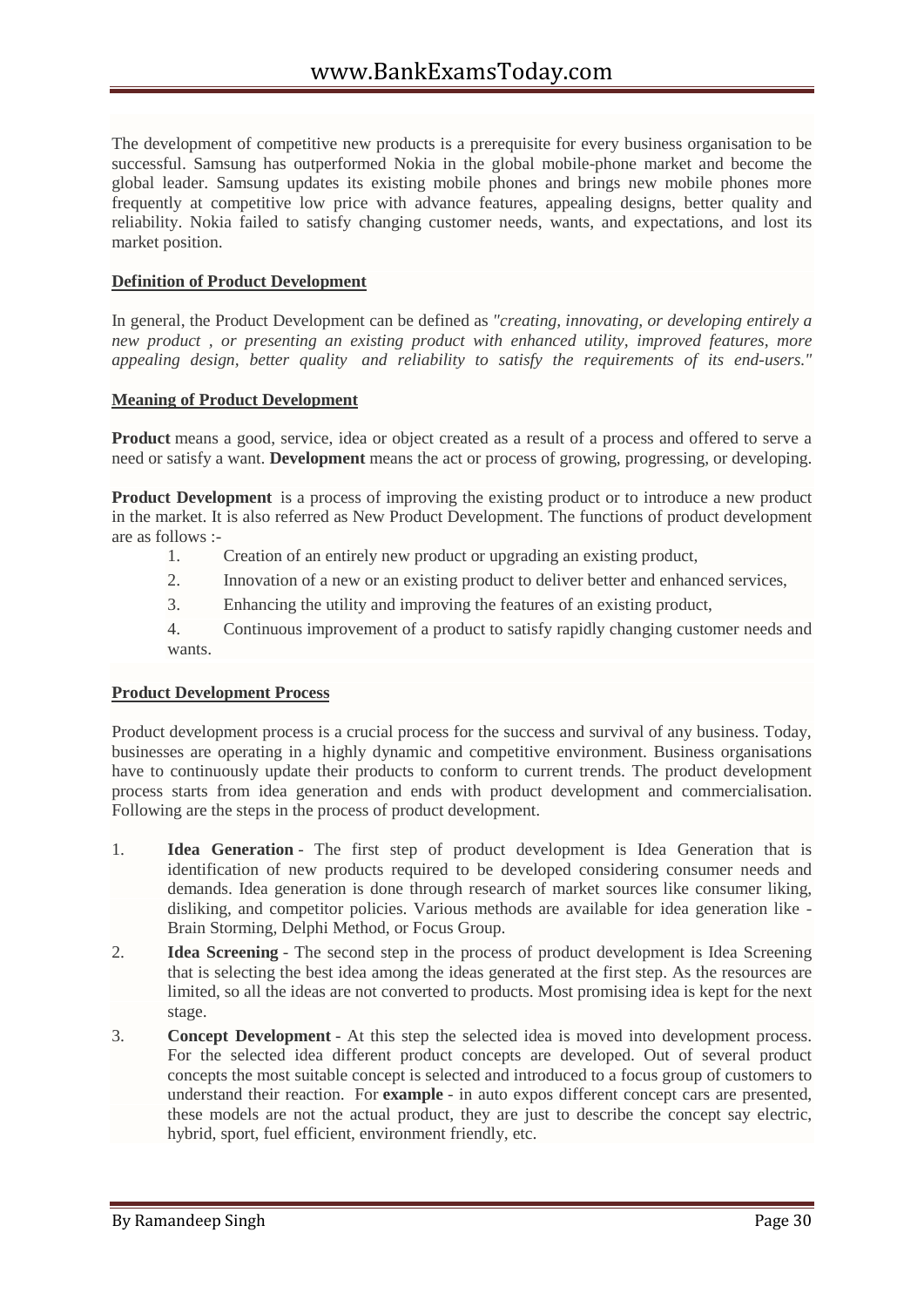- 4. **Market Strategy Development** At this step the market strategies are developed to evaluate market size, product demand, growth potential, and profit estimation for initial years. Further it includes launch of product, selection of distribution channel, budgetary requirements, etc.
- 5. **Business Analysis** At this step business analysis for the new product is done. Business analysis includes - estimation of sales, frequency of purchases, nature of business, production and distribution related costs and expenses, and estimation of profit.
- 6. **Product Development** At this step the concept moves to production of finalised product. Decisions are taken from operational point of view whether the product is technically and commercially feasible to produce. Here the research and development department develop a physical product.
- 7. **Test Marketing** Now the product is ready to be launched in market with brand name, packaging, and pricing. Initially the product is launched in a test market. Before full scale launching the product is exposed to a carefully chosen sample of the population, called test market. If the product is found acceptable in test market the product is ready to be launched in target market.
- 8. **Commertialisation** Here the product is launched across target market with a proper market strategy and plan. This is called commercialisation phase of product development.

# **Product Life Cycle**

**Question - What do you mean by product life cycle? Explain the major stages of product life cycle.**

#### **Answer**

# **Product Life Cycle Concept**

We have a life cycle, we are born, we grow, we mature, and finally we pass away. Similarly, products also have life cycle, from their introduction to decline they progresses through a sequence of stages. The major stages of the product life cycle are - introduction, growth, maturity, and decline. Product life cycle describes transition of a product from its development to decline.

The time period of product life cycle and the length of each stage varies from product to product. Life cycle of one product can be over in few months, and of another product may last for many years. One product reach to maturity in years and another can reach it in few months. One product stay at the maturity for years and another just for few months. Hence, it is true to say that length of each stage varies from product to product.

Product life cycle is associated with variation in the marketing situation, level of competition, product demand, consumer understanding, etc., thus marketing managers have to change the marketing strategy and the marketing mix accordingly.

Product life cycle can be defined as *"the change in sales volume of a specific product offered by an organisation, over the expected life of the product."*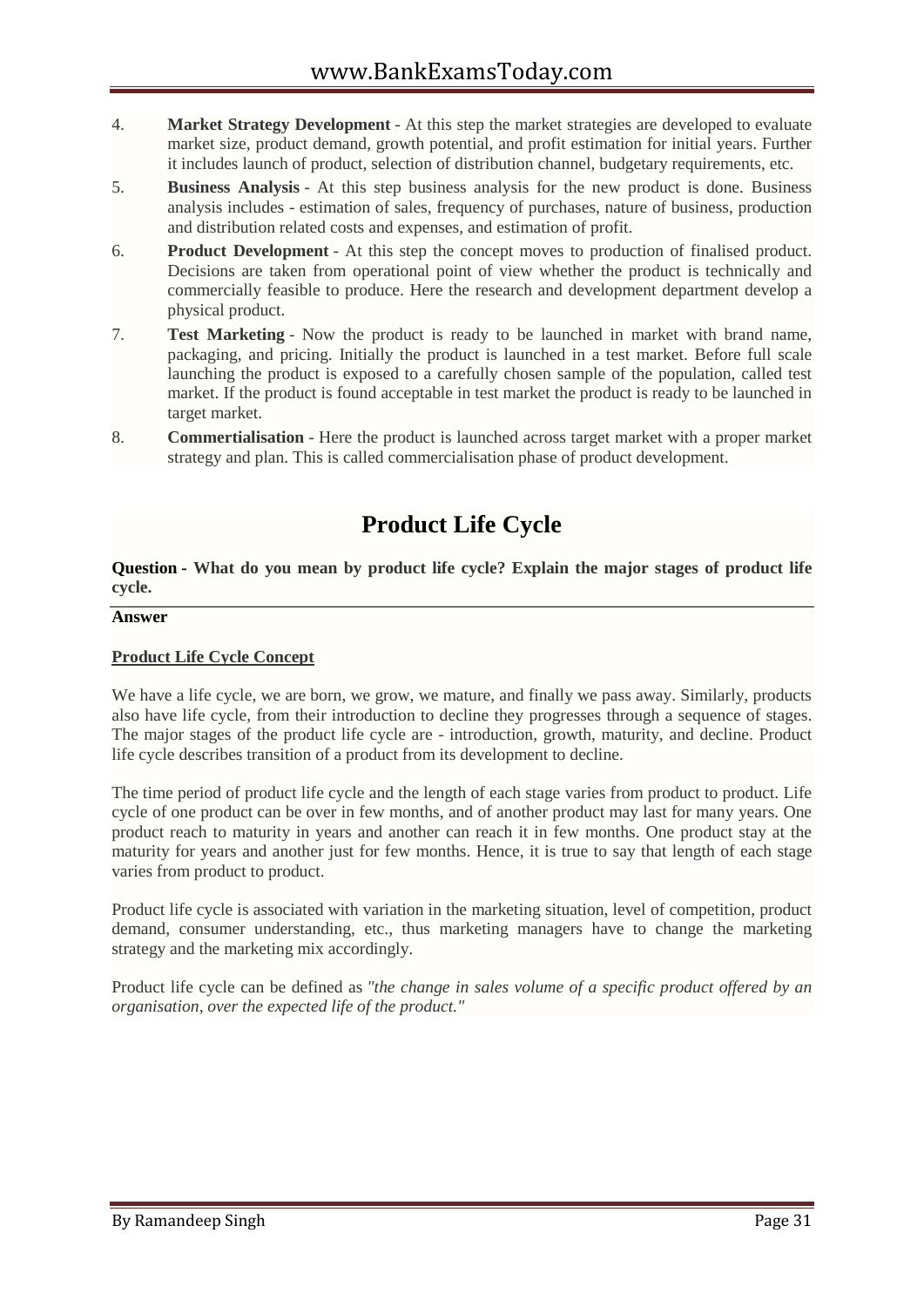

# **Stages of the Product Life Cycle**

The four major stages of the product life cycle are as follows :-

- 1. Introduction,
- 2. Growth,
- 3. Maturity, and
- 4. Decline.

# **Introduction Stage**

At this stage the product is new to the market and few potential customers are aware with the existence of product. The price is generally high. The sales of the product is low or may be restricted to early adopters. Profits are often low or losses are being made, this is because of the high advertising cost and repayment of developmental cost. At the introductory stage :-

- The product is unknown,
- The price is generally high,
- The placement is selective, and
- The promotion is informative and personalised.

# **Growth Stage**

At this stage the product is becoming more widely known and acceptable in the market. Marketing is done to strengthen brand and develop an image for the product. Prices may start to fall as competitors enters the market. With the increase in sales, profit may start to be earned, but advertising cost remains high. At the growth stage :-

- The product is more widely known and consumed,
- The sales volume increases,
- The price begin to decline with the entry of new players,
- The placement becomes more widely spread, and
- The promotion is focused on brand development and product image formation**.**

# **Maturity Stage**

At this stage the product is competing with alternatives. Sales and profits are at their peak. Product range may be extended, by adding both withe and depth. With the increases in competition the price reaches to its lowest point. Advertising is done to reinforce the product image in the consumer's minds to increase repeat purchases. At maturity stage :-

The product is competing with alternatives,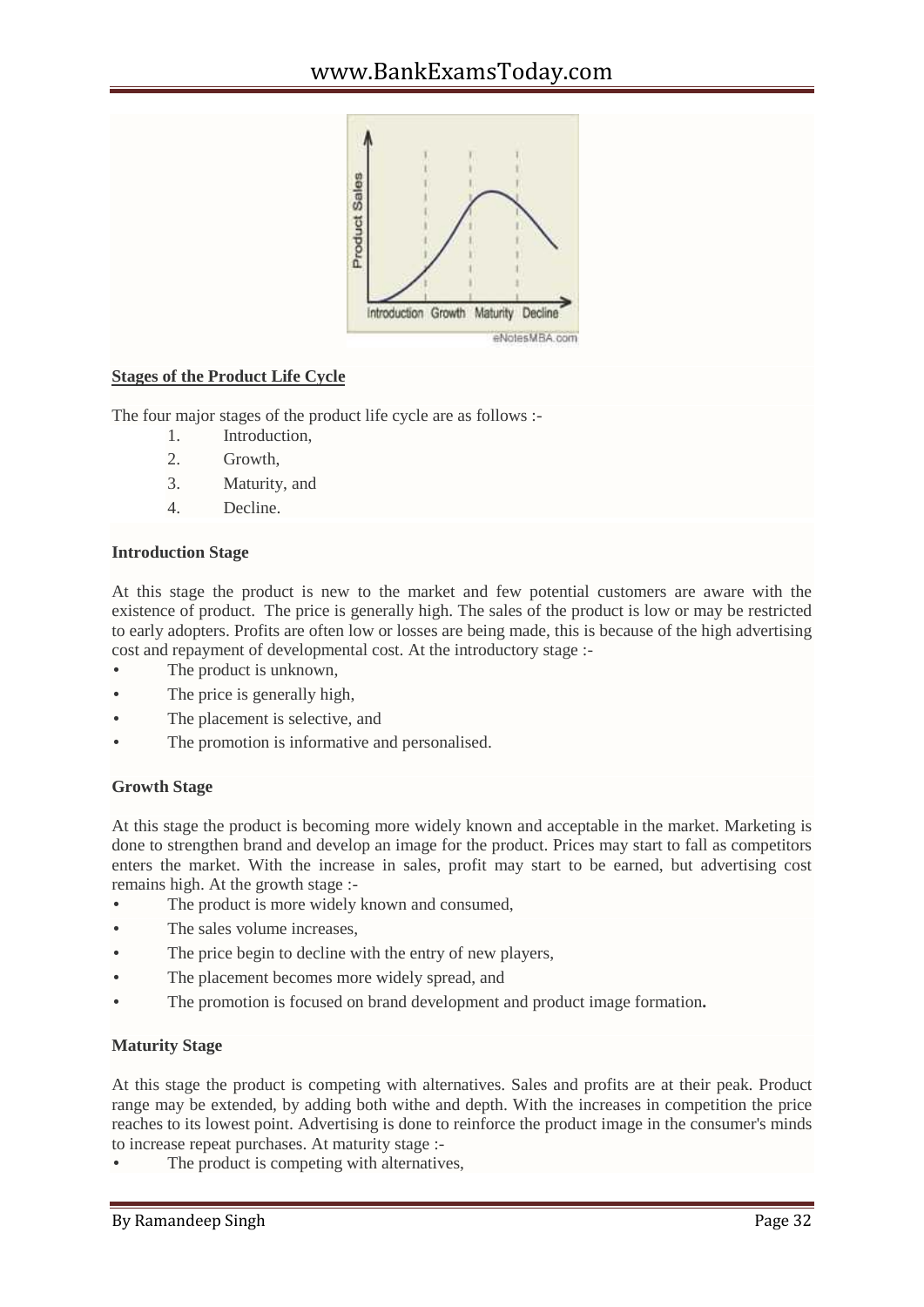- The sales are at their peak,
- The prices reaches to its lowest point,
- The placement is intense, and
- The promotion is focused on repeat purchasing**.**

# **Decline Stage**

At this stage sales start to fall fast as a result product range is reduced. The product faces reduced competition as many players have left the market and it is expected that no new competitor will enter the market. Advertising cost is also reduced. Concentration is on remaining market niches as some price stability is expected there. Each product sold could be profitable as developmental costs have been paid at earlier stage. With the reduction in sales volume overall profit will also reduce. At decline stage :-

- The product faces reduced competition,
- The sales volume reduces,
- The price is likely to fall,
- The placement is selective, and
- The promotion is focused on reminding**.**

# **Product Mix Decisions**

#### **Question - What is product mix? Explain product mix decisions.**

#### **Answer**

#### **Meaning of Product Mix**

**Product mix** or product assortment refers to the number of product lines that an organisation offers to its customers. **Product line** is a group of related products manufactured or marketed by a single company. Such products function in similar manner, sold to the same customer group, sold through the same type of outlets, and fall within a same price range.

Product mix consists of various product lines that an organisation offers, an organisation may have just one product line in its product mix and it may also have multiple product lines. These product lines may be fairly similar or totally different, for **example** - *Dish washing detergent liquid* and *Powder* are two similar product lines, both are used for cleaning and based on same technology; whereas *Deodorants*and *Laundry* are totally different product lines.

An organisation's product mix has following four dimensions :-

- 1. Width,
- 2. Length,
- 3. Depth, and
- 4. Consistency.

#### **Width**

The width of an organisation's product mix pertains to the number of product lines that the organisation is offering. For *example*, Hindustan Uni Lever offers wide width of its home care, personal care and beverage products. Width of HUL product mix includes Personal wash, Laundry, Skin care, Hair care, Oral care, Deodorants, Tea, and Coffee.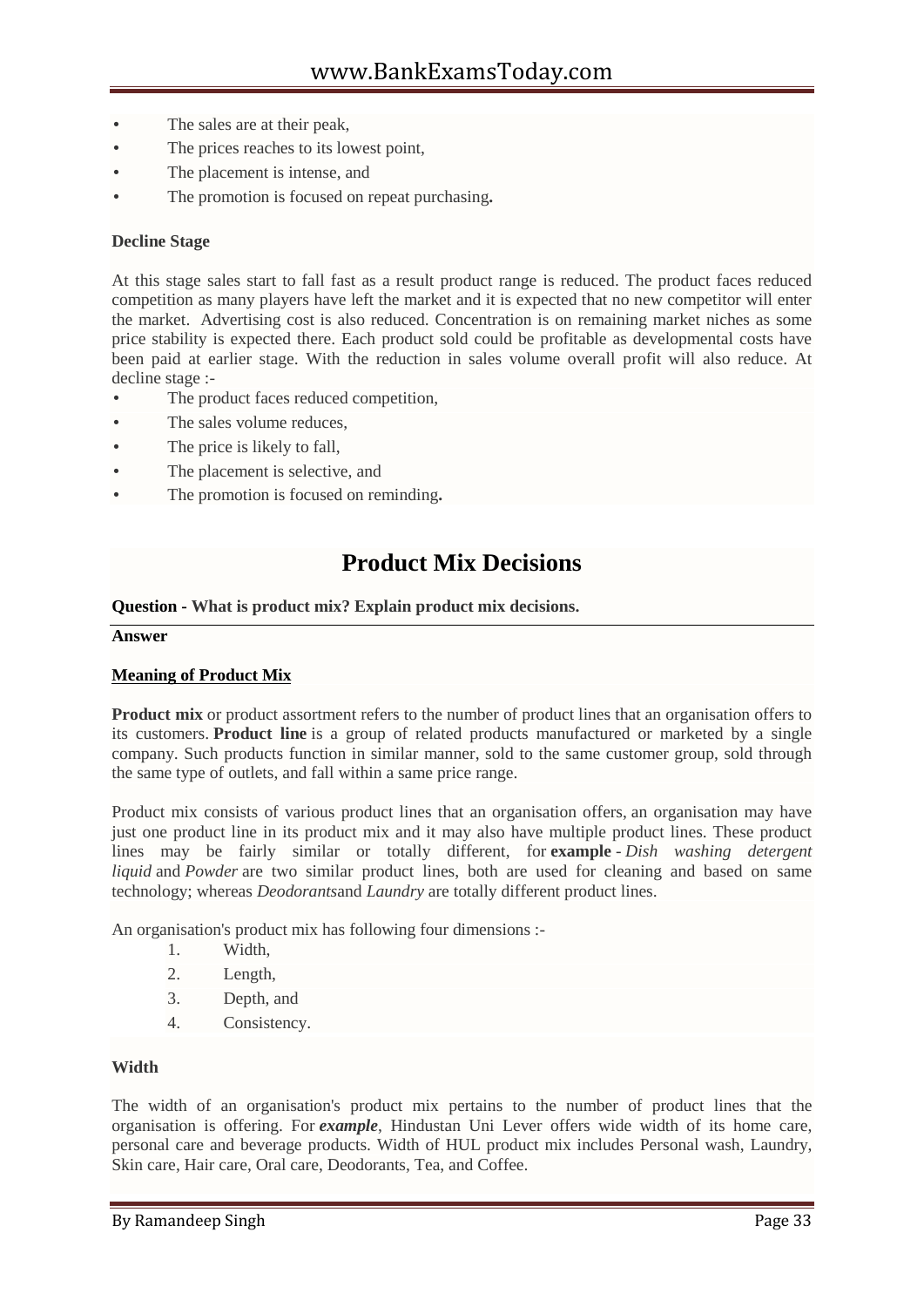# **Length**

The length of an organisation's product mix pertains to the total number of products or items in the product mix. As in the given diagram of Hindustan Uni Lever product mix, there are 23 products, hence, the length of product mix is 23.

# **Depth**

The depth of an organisation's product mix pertains to the total number of variants of each product offered in the line. Variants includes size, colour, flavors, and other distinguishing characteristics. For *example*, Close-up, brand of HUL is available in three formations and in three sizes. Hence, the depth of Close-up brand is  $3*3 = 9$ .

# **Consistency**

The consistency of an organisation's product mix refers to how closely related the various product lines are in use, production, distribution, or in any other manner.

# **Product Mix Decision**

Product mix decision refers to the decisions regarding adding a new or eliminating any existing product from the product mix, adding a new product line, lengthening any existing line, or bringing new variants of a brand to expand the business and to increase the profitability.

- **Product Line Decision** Product line managers takes product line decisions considering the sales and profit of each items in the line and comparing their product line with the competitors' product lines in the same markets. Marketing managers have to decide the optimal length of the product line by adding new items or dropping existing items from the line.
- **Line Stretching Decision** Line stretching means lengthening a product line beyond its current range. An organisation can stretch its product line downward, upward, or both way.
- 1. *Downward Stretching* means adding low-end items in the product line, for *example* in Indian car market, watching the success of Maruti-Suzuki in small car segment, Toyota and Honda also entered the segment.
- 2. *Upward Stretching* means adding high-end items in the product line, for *example* Maruti- Suzuki initially entered small car segment, but later entered higher end segment.
- 3. *Two-way Stretching* means stretching the line in both directions if an organisation is in the middle range of the market.
- Line Filling Decision It means adding more items within the present range of the product line. Line filling can be done to reach for incremental profits, or to utilise excess capacity.

# **Branding Packaging and Labelling**

**Question - What is branding, packaging, and labelling in marketing?**

#### **Answer**

# **Introduction**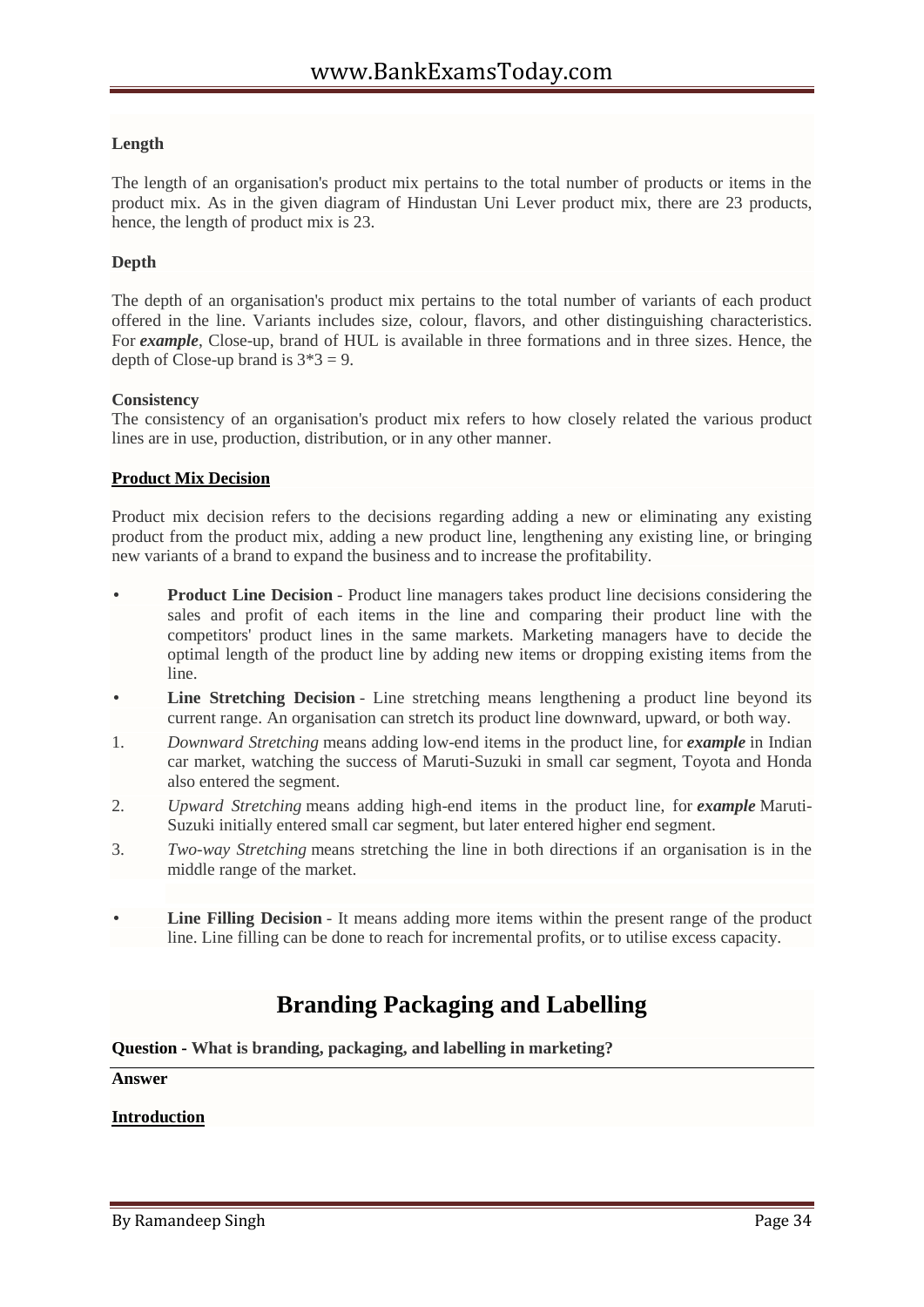

There are millions of products and services all over the world, each claims to be the best among their category. But, every product is not equally popular. Consumer doesn't remember every product, only few products are remembered by their name, logo, or slogan. Such products generate desired emotions in the mind of consumer. It is branding that makes product popular and known in the market; branding is not an activity that can be done overnight, it might takes months and even years to create a loyal and reputed brand.

Branding gives personality to a product; packaging and labelling put a face on the product. Effective packaging and labelling work as selling tools that help marketer sell the product.

Today in this post we'll learn - meaning of branding, types of brand, strategies of branding, meaning of packaging and labelling, and importance of packaging and labelling.

# **Definition of Branding**

According to **American Marketing Association** - **Brand** is *"A name, term, design, symbol, or any other feature that identifies one seller's good or service as distinct from those of other sellers. The legal term for brand is trademark. A brand may identify one item, a family of items, or all items of that seller. If used for the firm as a whole, the preferred term is trade name."*

According to **Philip Kotler** - *"Brand is a name, term, sign, symbol, design, or a combination of them, intended to identify the goods or services of one seller or group of sellers and to differentiate them from those of competitors"*

**Branding** is *"a seller's promise to deliver a specific set of features, benefits and services consistent to the buyers."*

# **Meaning of Branding**

Branding is a process of creating a unique name and image for a product in the mind of consumer, mainly through advertising campaigns. A brand is a name, term, symbol, design or combination of these elements, used to identify a product, a family of products, or all products of an organisation.

Branding is an important component of product planning process and an important and powerful tool for marketing and selling products.

#### **Elements of Branding**

Brand includes various elements like - brand names, trade names, brand marks, trade marks, and trade characters. The combination of these elements form a firm's corporate symbol or name.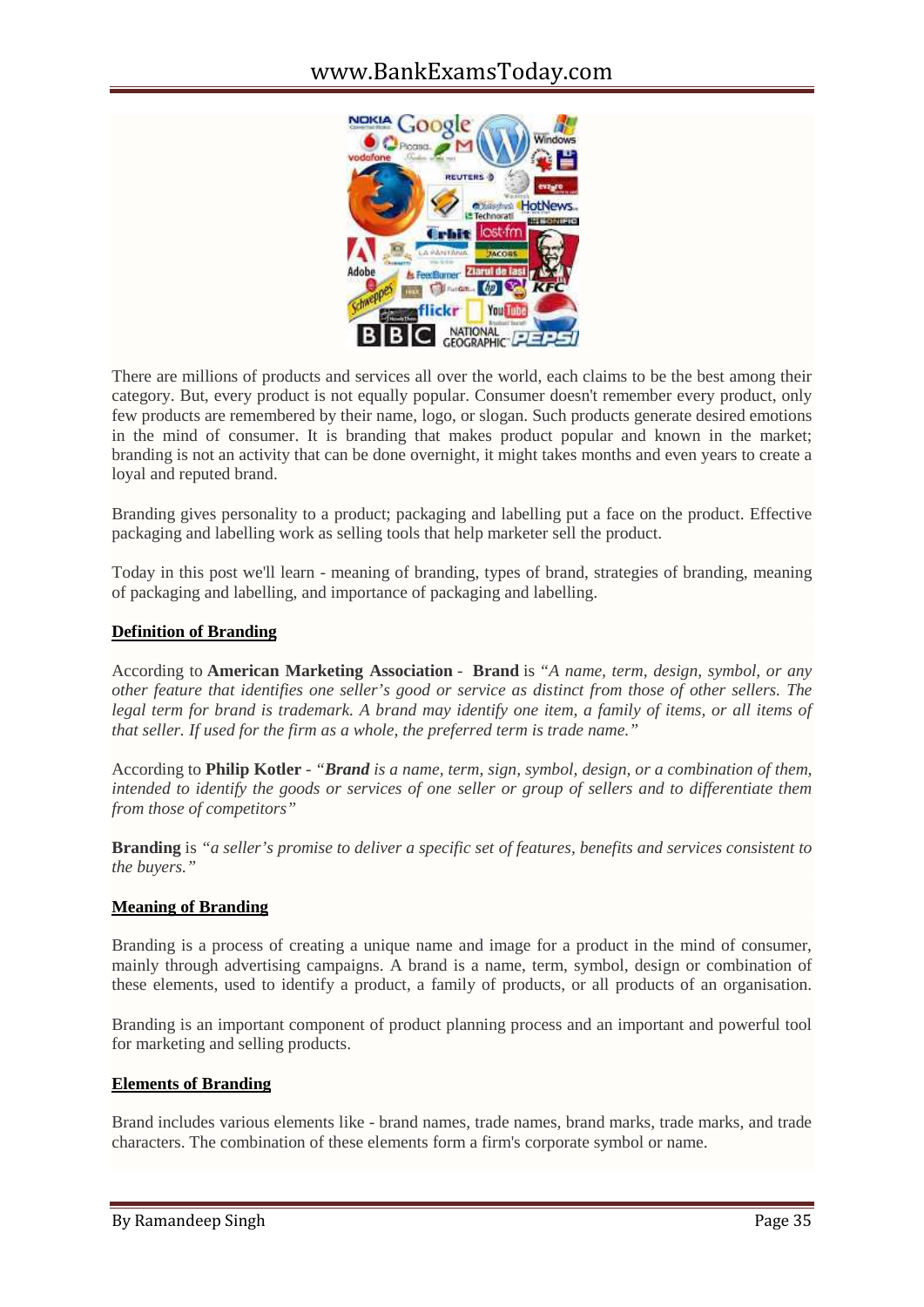- **Brand Name** It is also called Product Brand. It can be a word, a group of words, letters, or numbers to represent a product or service. For example - Pepsi, iPhone 5, and etc.
- **Trade Name** It is also called Corporate Brand. It identifies and promotes a company or a **Trade Name** - It is also called Corporate Brand. It identifies and promotes a condivision of a particular corporation. For example - Dell, Nike, Google, and etc.



 **Brand Mark** - It is a unique symbol, colouring, lettering, or other design element. It is **Brand Mark** - It is a unique symbol, colouring, lettering, or other design element. It is visually recognisable, not necessary to be pronounced. For example - Apple's apple, or Cocacola's cursive typeface.



 **Trade Mark** - It is a word, name, symbol, or combination of these elements. Trade mark is **Trade Mark** - It is a word, name, symbol, or combination of these elements. Trade mark is legally protected by government. For example - NBC colourful peacock, or McDonald's golden arches. No other organisation can use these symbols.



 **Trade Characters** - Animal, people, animated characters, objects, and the like that are used to advertise a product or service, that come to be associated with that product or service. For example - Keebler Elves for Keebler cookies

# **Branding Strategies**

There are various branding strategies on which marketing organisations rely to meet sales and marketing objectives. Some of these strategies are as following :-

- **Brand Extension** According to this strategy, an existing brand name is used to promote a new or an improved product in an organisation's product line. Marketing organisations uses this strategy to minimise the cost of launching a new product and the risk of failure of new product. There is risk of brand diluting if a product line is over extended. are various branding strategies on which marketing organisations rely to meet sales and<br>ing objectives. Some of these strategies are as following :-<br>**Brand Extension** - According to this strategy, an existing brand name is
- **Brand Licensing** According to this strategy, some organisations allow other organisations to use their brand name, trade name, or trade character. Such authorisation is a legal licensing agreement for which the licensing organisation receives royalty in return for the authorisation. Organisations follow this strategy to increase revenue sources, enhance organisation image, and sell more of their core products. **Brand Mark - It is a unique symbol, colouring, lettering, or other design element. It is<br>
orisually recognisable, not necessary to be pronounced. For example - Apple's apple, or Coca-<br>
sivally recognisable, not necessary**
- **Mixed Branding** This strategy is used by some manufacturers and retailers to sell products. A manufacturer of a national brand can make a product for sale under another company's brand. Like this a business can maintain brand loyalty through its national brand and increase its product mix through private brands. It can increase its profits by selling private brands without affecting the reputation and sales of its national brand.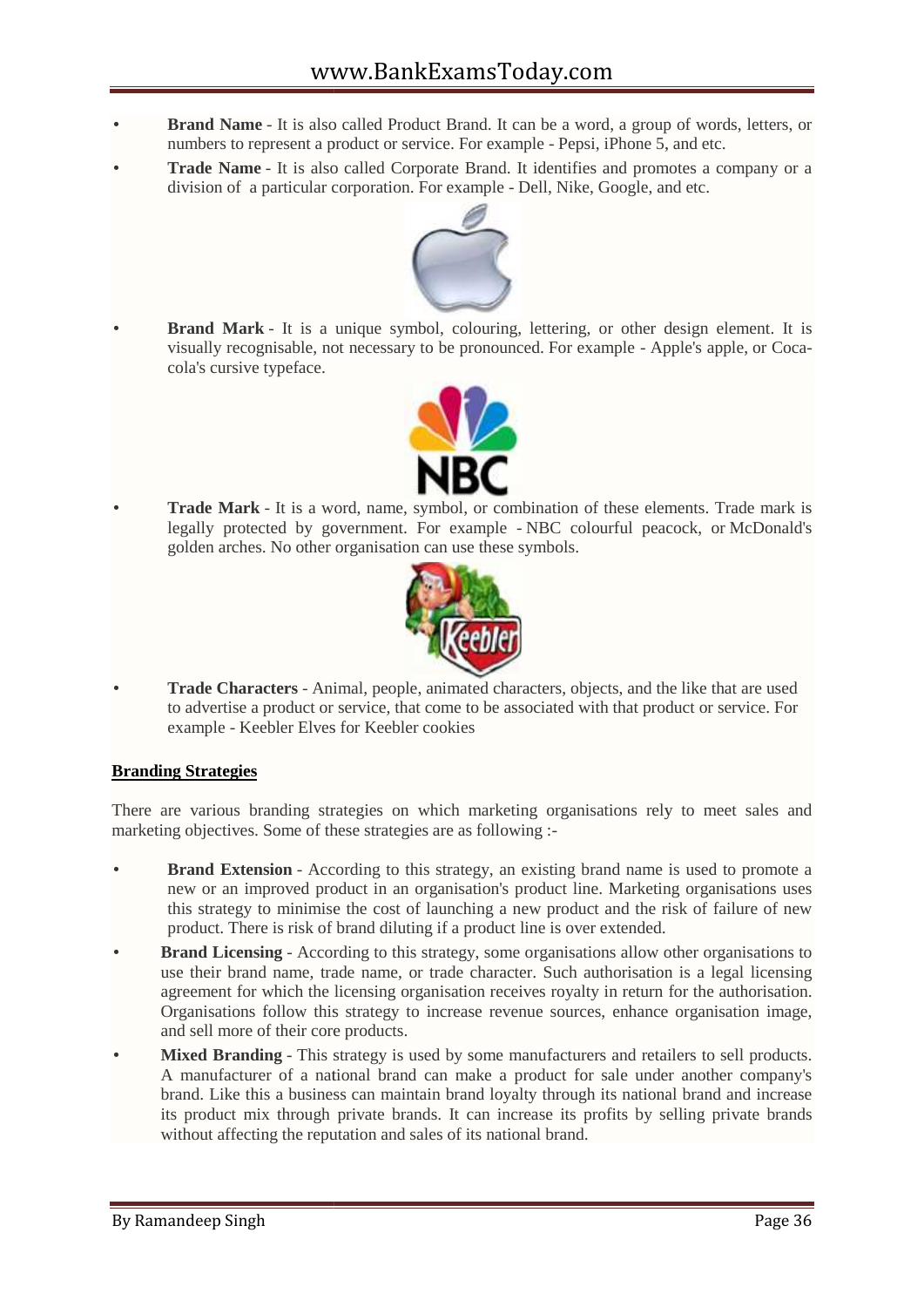**Co-Branding** - According to this strategy one or more brands are combined in the manufacture of a product or in the delivery of a service to capitalise on other companies' products and services to reach new customers and increase sales for both companies' brands.

# **Right Pricing and Managing Price**

**Question - "Setting the right price of goods and services is an important part of effective marketing." Explain the right pricing strategy? Also explain how to manage price changes?**

#### **Answer**

#### **Introduction**

It is true to say that - *"Setting the right price of goods and services is an important part of effective marketing.*" Pricing the products properly is crucial for the success of any business. According to Charles Toftoy, associate professor of management science at George Washington University, *"Pricing is probably the toughest thing there is to do."*

Out of four P's of marketing, *Pricing* is the only element of marketing mix that generates revenue; remaining elements - product, place, and promotion are cost to the business.

#### **Right Pricing**

There are many factors that affect profitability of a business, pricing is one of them. Setting the right price is an important part of effective marketing and crucial step toward achieving that profit. Setting the right price not only maximise profit, but also help in maintaining a good relationship with customers. Right pricing help businesses avoid the serious financial problems that may occur if the prices are too high or too low.

*"Setting the price for a product at which both the customer and the business are happy (i.e. customer* is willing to pay, and business is able to cover cost and make maximum profit) is called **right** *pricing."*

#### **How to Set Right Price for Products or Services**

Research help in setting right pricing. Research of following three key areas is required to set right pricing :-<br>1. Research of existing cost,

- 
- 2. Research of competitors' pricing, and
- 3. Research of target market

#### **Research of Existing Cost**

The research of existing cost is done to identify the actual costs, to take into account any hidden and infrequent costs such as superannuation, insurance, licensing, adviser fees, or any professional development, training or networking cost, and to reduce cost in some areas.

It may be difficult to reduce cost in some areas like rent and wages, but some costs can be reduced like purchasing cost if the stock is purchased in bulk taking into consideration the cash flow, storage, and product delivery.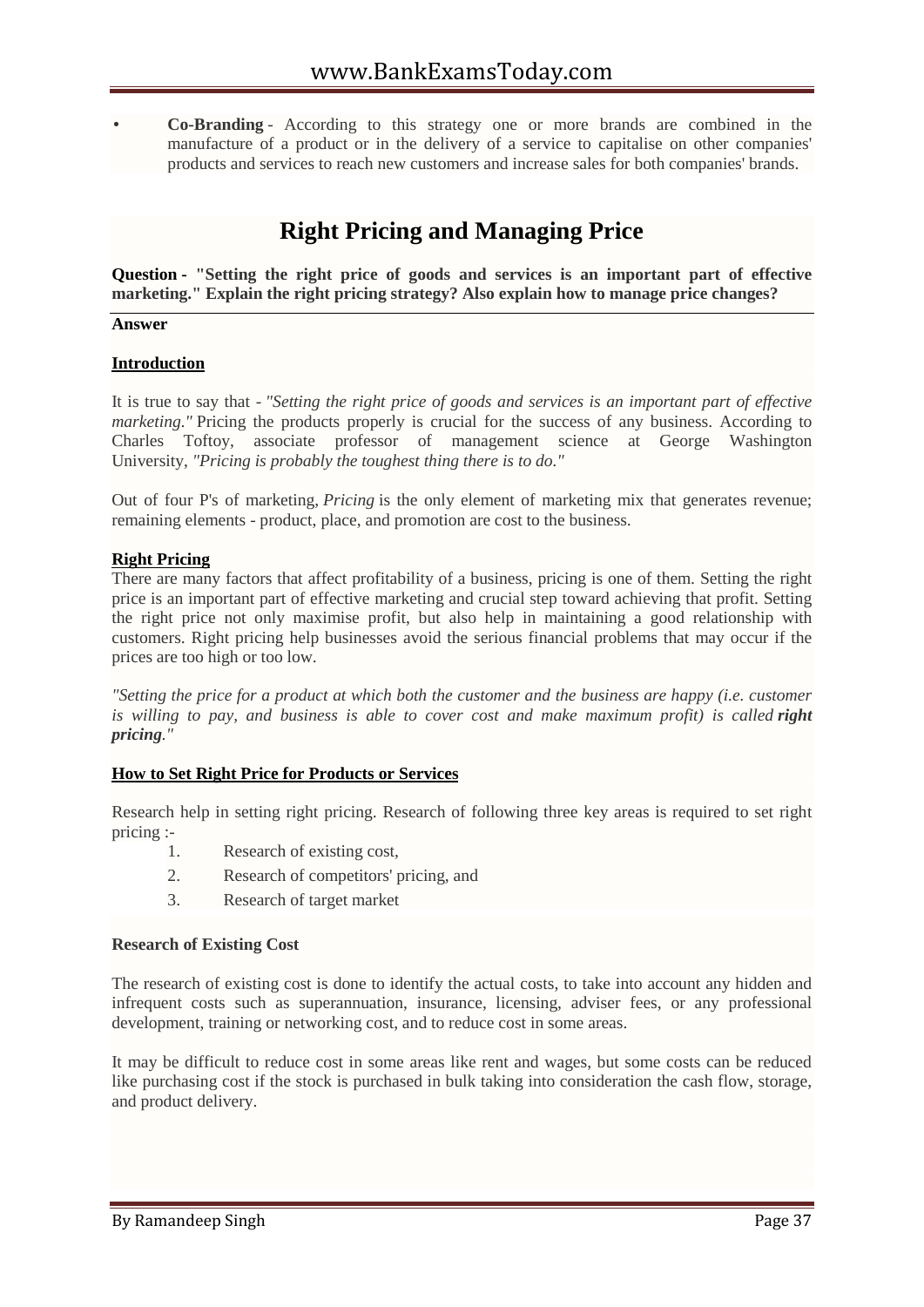# **Research of Competitors' Pricing**

Research of competitors' pricing is necessary to know the pricing strategies of competitors to rightly set the price of products or services. If the price is much higher than the competitors' price, the pricing is out of the market. If the price is much lower than the competitors' price, there is the risk of underselling the product or service. Both problems can be avoided by doing the research of competitors' pricing before setting the prices of products or services.

#### **Research of Target Market**

It is necessary to know how much the target market is willing to pay for the product or service that is offered. If customers believe that the price of offered product or service is too high they will probably buy from the competitor. If they believe the price is too low they may question the quality of offered product or service and buy elsewhere. Target market research help in understanding the target market and setting the right prices.

# **Role of Advertising in Communication**

**Question - Explain the role of advertising in marketing communications. Also describe the steps in the process of advertising.**

#### **Answer**

The finest products, the most attractive price tags, and the best marketing channels are of no mean if the target customers don't know the product; and the chances of product success is low. Effective marketing communication is crucial for the success of a product or a business. In marketing communications advertising plays an important role.

#### **Role of Advertising in Marketing Communication**

Marketing communications are the means by which organisations attempt to inform, persuade, and remind consumers about products, services, or brands. Marketing communications inform and make consumers aware about the availability of the product or service, about its usage, price and special offers. Marketing Communications attempt to persuade potential consumers to purchase and try the product. Marketing communications can also be used to reinforce experiences, or to remind consumers about their needs and their past experiences related to the product with a view to convince them for repurchases. Marketing communication also differentiate products in markets where there is little to separate competing products and brands.

Advertising is a paid form of a non-personal message communicated through the various media by industry, business firms, nonprofit organisations, or individuals. Advertising is persuasive and informational and is designed to influence the purchasing behavior and/or thought patterns of the audience.

The advertising message has to reach a billion people, speaking different languages, practicing many religions. Advertisers can reach their audiences through television, radio, cinema, print medium, outdoor advertising, sales promotion and the Internet. Hence, advertising is a form of mass communication.

#### **Process of Advertising**

Following are the steps that are required to be followed for development and execution of advertising :-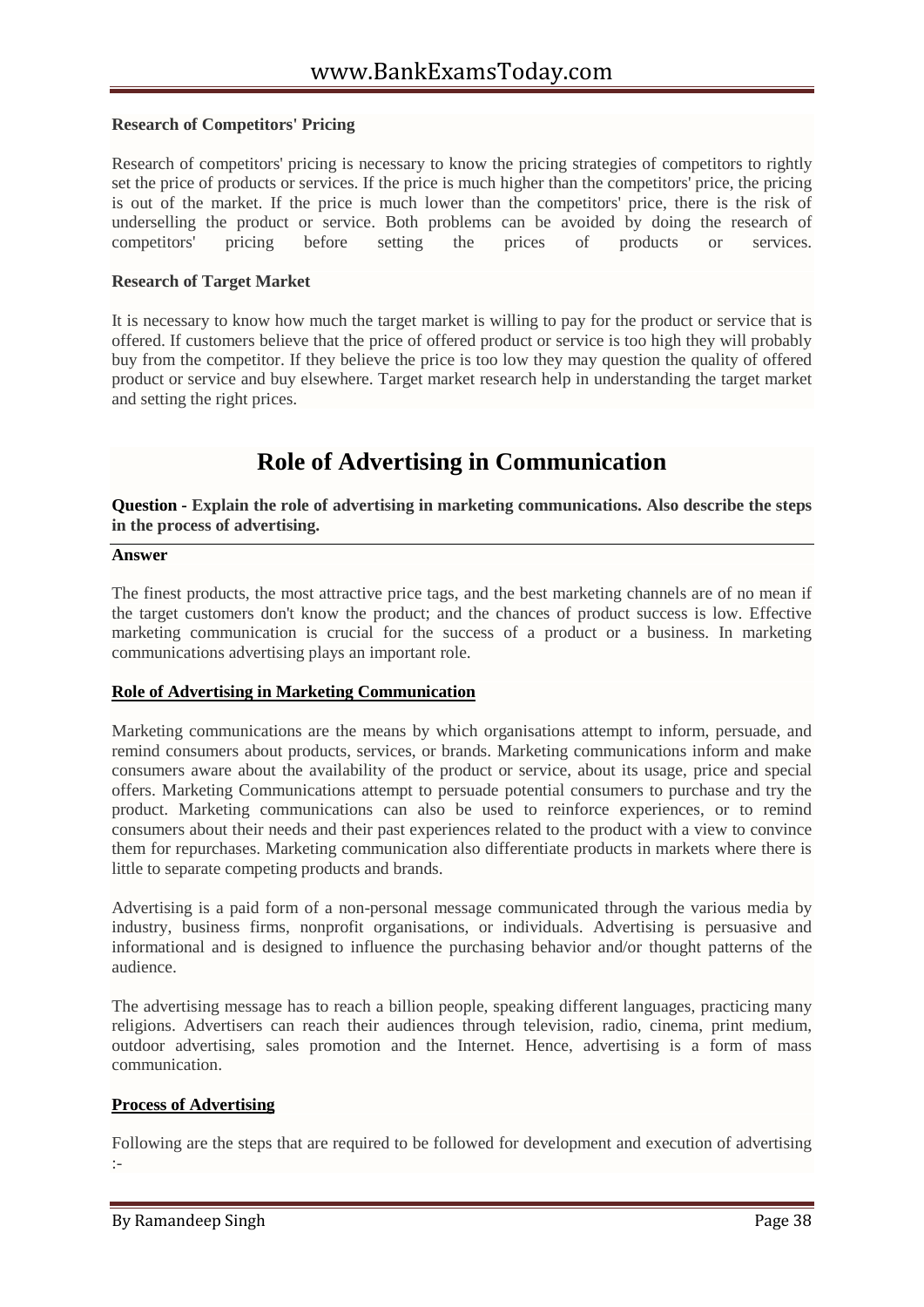- 1. **Briefing** Advertising process starts with briefing a document confirming understanding between client and advertising agency on - what product to advertise, objective of advertising, time-frame of ad campaign, strategies to reach the audience, and total estimated cost.
- 2. **Market Research** After briefing market research will done. Research include comparison of advertiser's product or service with competitor's product or service, consumers' perception of their brand in comparison to their competitors, study of competitors' advertising, and response of consumers to competitors' advertising.
- 3. **Identify Target Audience** Next step is to identify target audience. Using the market research, the advertising agency will identify the target audience.
- 4. **Media Selection** Using the research, the advertising agency or the media agency will select the media that should be used to reach the target audience in the most cost effective way.
- 5. **Ad Designing & Ad Creation** At this step the creative people of advertising agency will convert the advertising communication into words and pictures. The copywriter will write the copy of advertising and the art director will visually implement the copywriter's message.The advertising agency may get the filming or taping done by outside production companies.
- 6. **Decide Place & Time** This step is to decide where and when the advertisement will be shown. Traffic department within the advertising agency will ensure that the commercials are ready on time and all required legal approvals have been granted.
- 7. **Execution** Finally the advertisement will be executed.
- 8. **Performance Check** Once the advertisement is executed, the media agency will check its performance.

Following the above steps the client or marketer can effectively communicate its marketing messages with its target audience.

# **Process of Advertising**

# **Question - Explain the role of advertising in marketing communications. Also describe the steps in the process of advertising.**

# **Answer**

The finest products, the most attractive price tags, and the best marketing channels are of no mean if the target customers don't know the product; and the chances of product success is low. Effective marketing communication is crucial for the success of a product or a business. In marketing communications advertising plays an important role.

# **Role of Advertising in Marketing Communication**

Marketing communications are the means by which organisations attempt to inform, persuade, and remind consumers about products, services, or brands. Marketing communications inform and make consumers aware about the availability of the product or service, about its usage, price and special offers. Marketing Communications attempt to persuade potential consumers to purchase and try the product. Marketing communications can also be used to reinforce experiences, or to remind consumers about their needs and their past experiences related to the product with a view to convince them for repurchases. Marketing communication also differentiate products in markets where there is little to separate competing products and brands.

Advertising is a paid form of a non-personal message communicated through the various media by industry, business firms, nonprofit organisations, or individuals. Advertising is persuasive and informational and is designed to influence the purchasing behavior and/or thought patterns of the audience.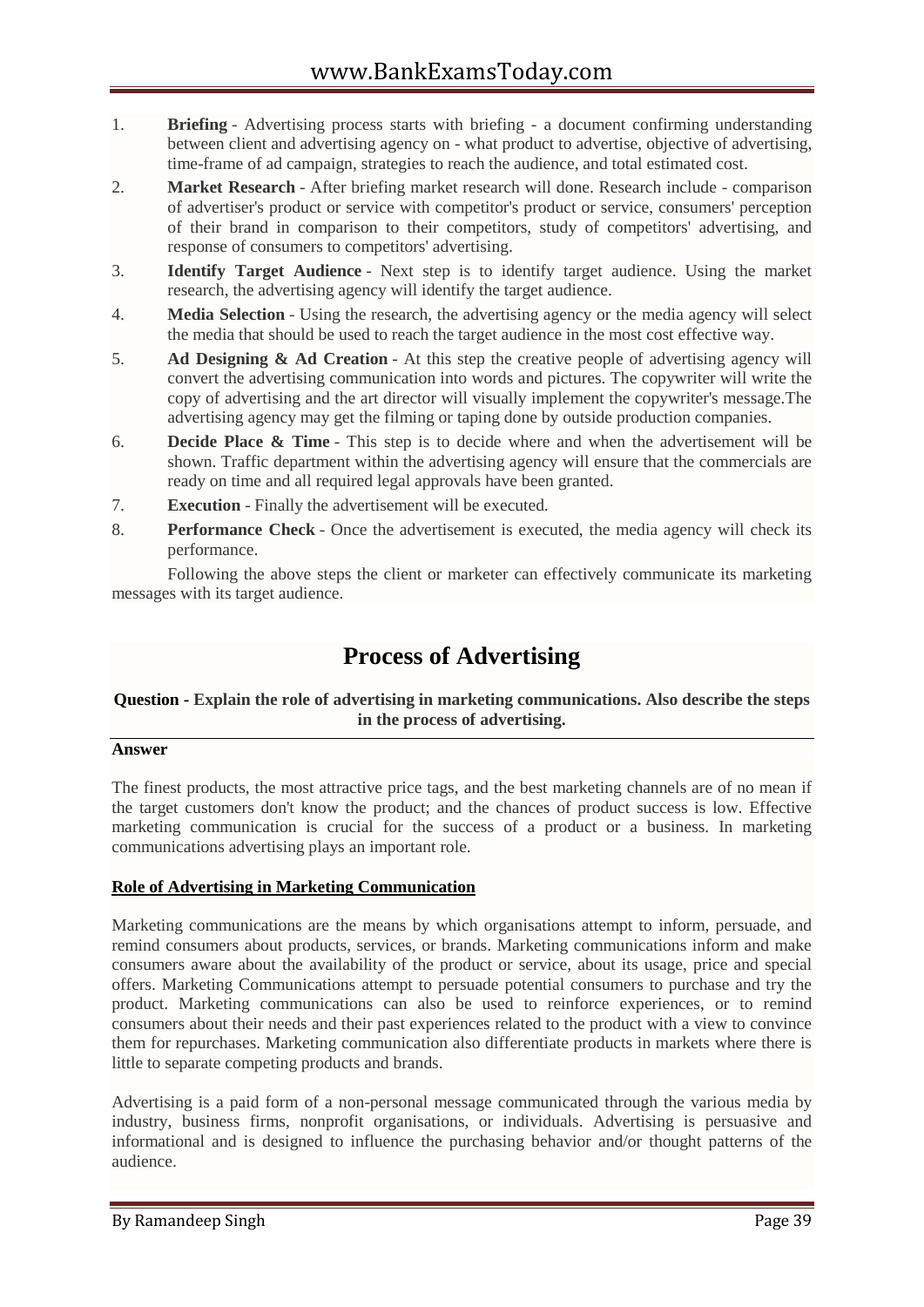The advertising message has to reach a billion people, speaking different languages, practicing many religions. Advertisers can reach their audiences through television, radio, cinema, print medium, outdoor advertising, sales promotion and the Internet. Hence, advertising is a form of mass communication.

# **Process of Advertising**

Following are the steps that are required to be followed for development and execution of advertising :-1. **Briefing** - Advertising process starts with briefing - a document confirming understanding

- between client and advertising agency on what product to advertise, objective of advertising, time-frame of ad campaign, strategies to reach the audience, and total estimated cost.
- 2. **Market Research** After briefing market research will done. Research include comparison of advertiser's product or service with competitor's product or service, consumers' perception of their brand in comparison to their competitors, study of competitors' advertising, and response of consumers to competitors' advertising.
- 3. **Identify Target Audience** Next step is to identify target audience. Using the market research, the advertising agency will identify the target audience.
- 4. **Media Selection** Using the research, the advertising agency or the media agency will select the media that should be used to reach the target audience in the most cost effective way.
- 5. **Ad Designing & Ad Creation** At this step the creative people of advertising agency will convert the advertising communication into words and pictures. The copywriter will write the copy of advertising and the art director will visually implement the copywriter's message.The advertising agency may get the filming or taping done by outside production companies.
- 6. **Decide Place & Time** This step is to decide where and when the advertisement will be shown. Traffic department within the advertising agency will ensure that the commercials are ready on time and all required legal approvals have been granted.
- 7. **Execution** Finally the advertisement will be executed.
- 8. **Performance Check** Once the advertisement is executed, the media agency will check its performance.

Following the above steps the client or marketer can effectively communicate its marketing messages with its target audience.

# **Value Analysis**

**Question - Define and explain the term value analysis. Why customer value analysis is important in marketing? What are the different types of value analysis exercises?**

# **Answer**

# **Introduction**

Whatever product a marketer has to offer in the market, one thing is sure, it's going to get competition. It depends on the product type and marketplace what degree of competition it'll get. In highly competitive marketplace, managing the non-price purchase and satisfaction drivers that matter most to customers can positively impact market share. Customers make purchase decisions based on how valuable they perceive the quality of available products or services as they relate to price. Those organisations that are perceived to offer low value are highly unlikely to attract new customers and retain their existing customers.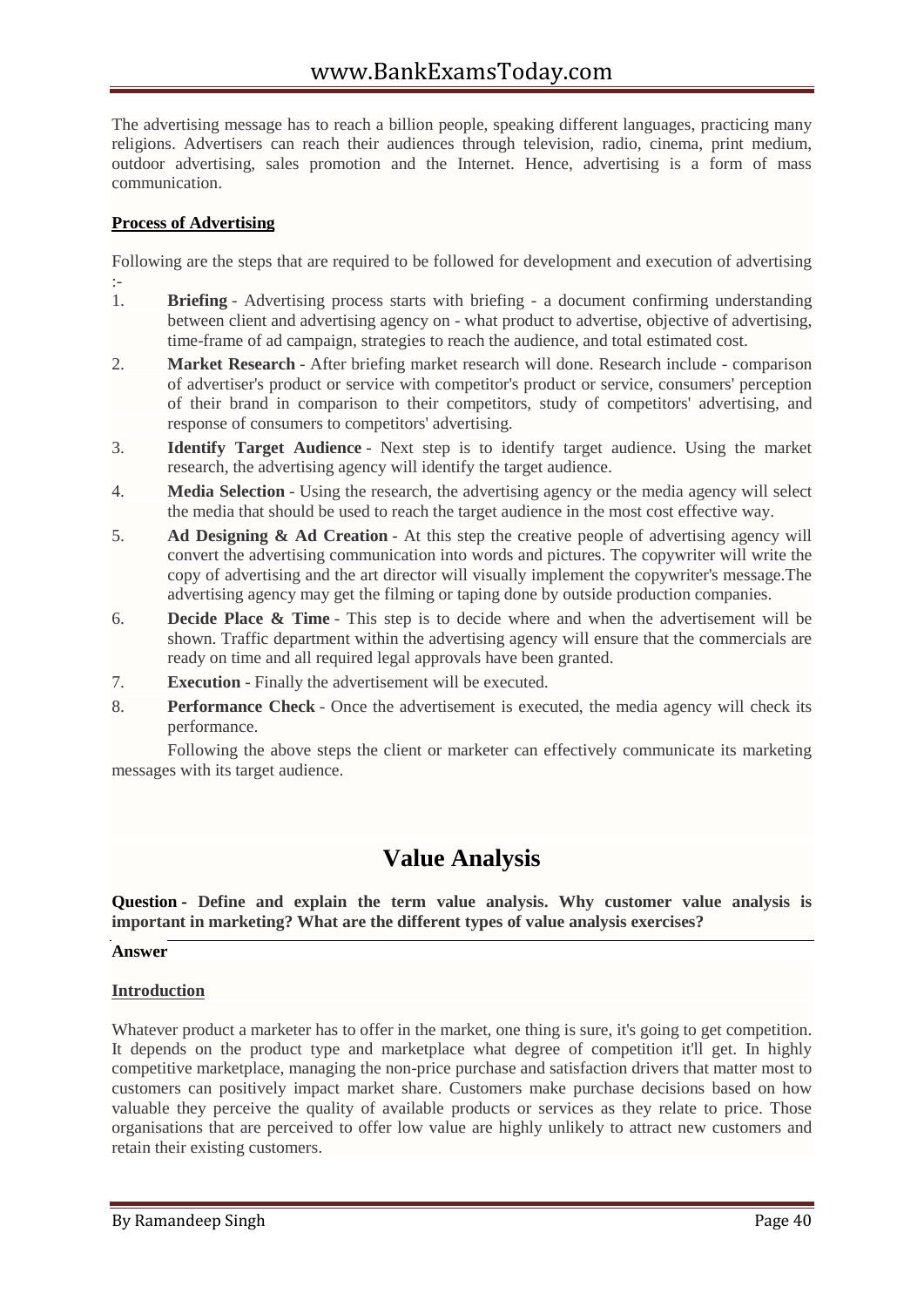In a highly competitive market, an organisation's competitive position is determined by the perceived value of its products and services, relative to the competition. Customer value analysis is a powerful analytical technique that help marketing managers to measure and grow relative market share.

# **What is Value Analysis**

Value analysis is a process to identify and eliminate product or service features that add no true value to the customer or the product bur incur cost to the process of manufacturing or provision of service. Value analysis process is used to offer a higher performing product or service to the customer at a minimal cost.

The competitive pressures are forcing manufacturing and marketing organisations to re-examine their product ranges to offer higher level of customisation without incurring high cost penalties.

# **Definition of Value Analysis**

Value Analysis can be defined as *"a process of systematic review that is applied to existing product designs in order to compare the function of the product required by a customer to meet their requirements at the lowest cost consistent with the specified performance and reliability needed."*

Value analysis is a systematic, formal, and organised process of analysis and evaluation. Value analysis concerns the function of a product to meet the demands or application needed by a customer. In value analysis the review process include an understanding of the purpose to which the product is used. The formal management process must meet these functional specification and performance criteria consistently in order to give value to the customer. In order to yield a benefit to the company, the formal review process must result in a process of design improvements that serve to lower the production costs of that product whilst maintaining this level of value through function.

# **Customer Value Analysis**

Customer Value Analysis is a powerful tool used to better define an organisation's products or services because it provides a better understanding of what customer value most. It allows an organisation to view its performance relative to the competition. Customer Value Analysis leads to development of high quality products, new product line extensions, and an optimal marketing strategy.

Customer Value Analysis is critical to understand the needs of the market, and to track organisation's and competitor's performance on those needs.

# **Types of Consumers**

# **Question - Explain about the different types of consumers or buyers.**

#### **Answer**

We are living in a world that is most unstable and dynamic. World is not only changing but the rate of change is accelerating. We are experiencing change in our daily life and in marketplace too. Consumers needs, wants, expectations are changing more rapidly; consumers are increasingly demanding better quality and reliability in products and services; consumers desire for more personalised services is increasing; consumers are becoming more social, more time efficient, more demanding , and more selective.

The business organisations are required to identify different types of consumers/buyers in their target market and understand the changes in their buying behaviour. It enables business organisations to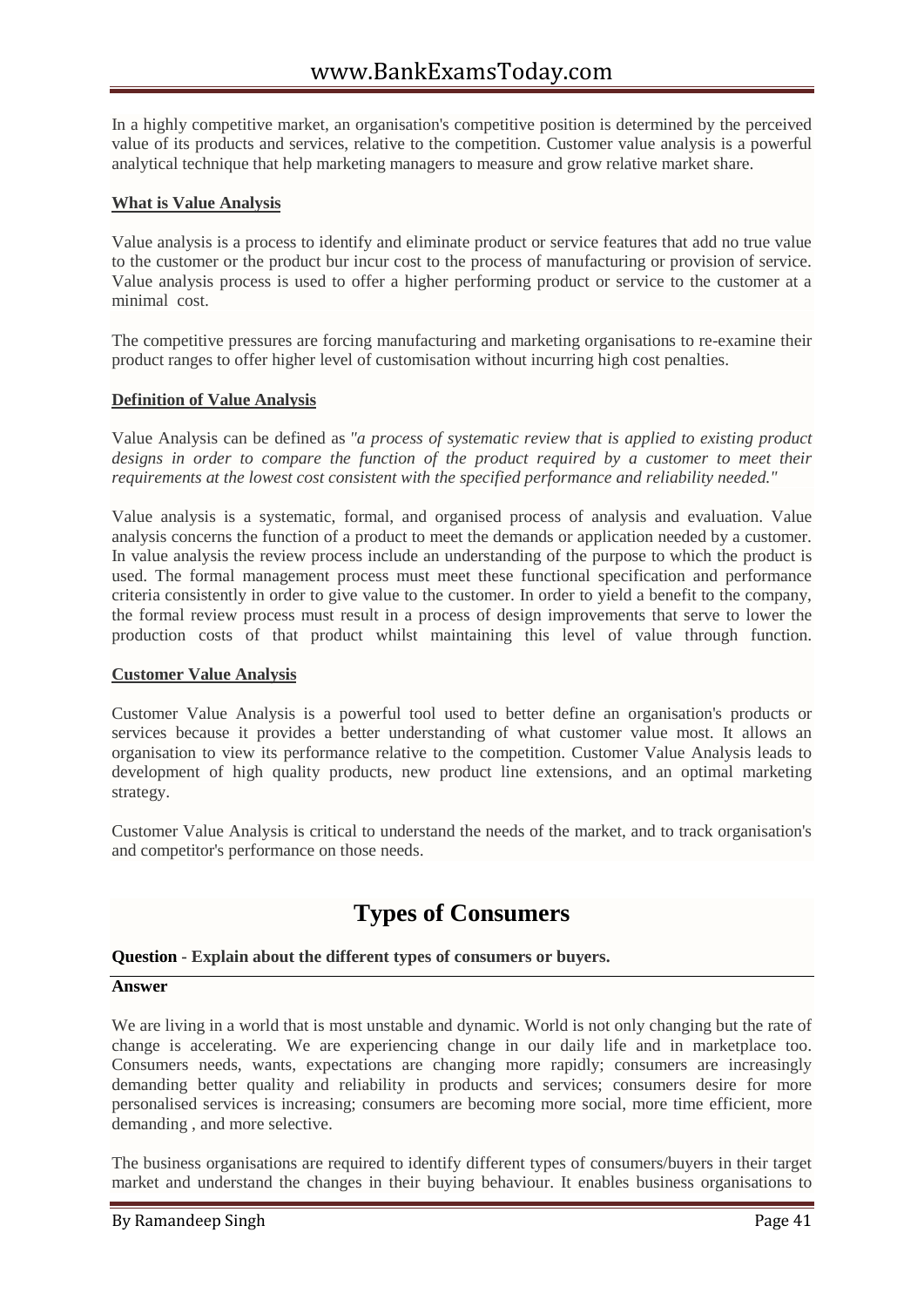make desired products or services available in the marker, so that, new customers can be attracted and existing customers can be retained.

Today, in this post we are describing the different types of consumers/buyers that exists within every market for new products and general classification of buyers for existing products.

# **Types of buyers for new products**

- 1. Innovators
- 2. Early Adopters
- 3. Early majority
- 4. Late Majority
- 5. Laggards

#### **Innovators**

This group of buyers read journals and magazines extensively to keep themselves updated with innovative ideas, latest technologies, and new products. They like to experiment with anything new representing the latest technologies. They may influence other buyers in their same group, but they are the smallest group of early buyers. They represent about 2 percent of any market.

#### **Early Adopters**

They are individuals or businesses who uses new product or technology after innovators and before others. This group of buyers represents true opinion leaders who set examples by their decisions. They are likely to pay more for new product that improve their life-style, raise their social status, or improve their business efficiency or reduce cost. They represent about 14 percent of any market.

#### **Early Majority**

This group of people adopt a new product after seeing it used successfully by innovators and adopters. They are more conservative but open to new ideas, active in community, less technology-driven than innovators and early adopters. They represent 34 percent of any market.

#### **Late Majority**

This group of people adopt a new product only after seeing that the majority of the population already has. They wait until prices fall and product is universally accepted. People of this group are typically old, less affluent, less educated, fairly conservative, and less socially active than innovators, adopters, and early majority. They also represent 34 percent of any market.

#### **Laggards**

The people of this group are excessive traditionalists. They adopt product when the price is at its bottom, competition is intense, or product become an absolute need. They are very conservative, oldest, and least educated. They represent 16 percent of any market.

#### **General classification of consumers**

- 1. Personal Consumers
- 2. Organisational Consumers
- 3. Impulse Consumers
- 4. Need-based Consumers
- 5. Discount Driven Consumers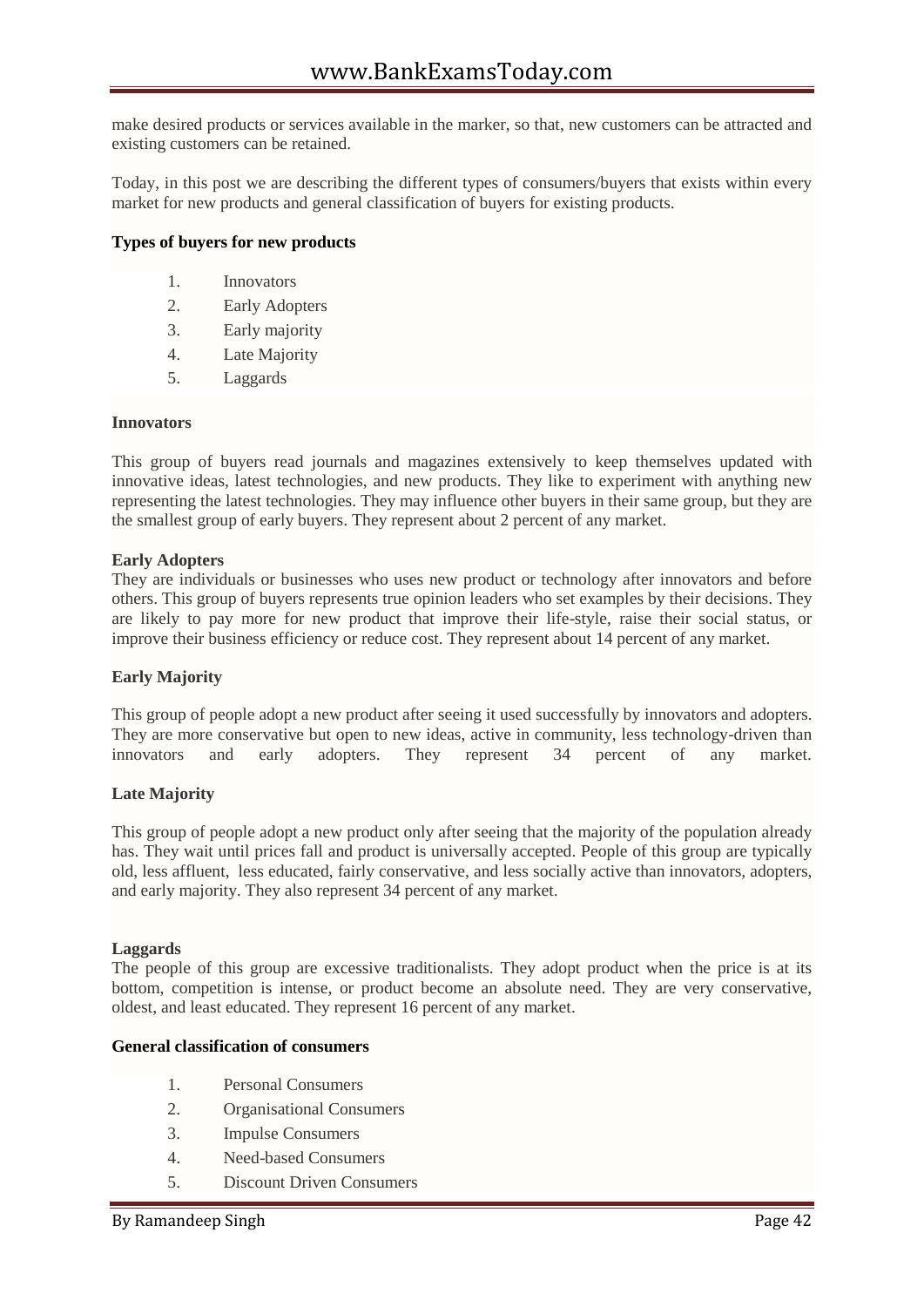# 6. Habitual Consumers

### **Personal Consumers**

This type of consumer is an individual consumer who buy products or services for own use, or for family, or for household use. Finished products are purchased by personal consumer and the purchases are done in small quantities.

### **Organisational Consumers**

This type of consumer can be a business, government, profit or non-profit organisation, or agency who purchases goods or services for organisation to function or for resale purpose. Purchases are done in the form of raw-materials that are processed to finished goods and offered for sale to other consumers.

#### **Impulse Consumers**

This type of consumer do unplanned purchases. Purchasing a particular product was not a priority, but when the consumer encounter that product, he makes swift buying decision. Impulse consumer purchase what seems good at the time.

#### **Need Based Consumer**

This type of consumer has a specific intention to purchase a particular type of product. Need-based Consumer is driven by a specific need. He makes buying decision when he actually need that product and not any other time.

#### **Discount Driven Consumers**

This type of consumers do purchases when they get some lucrative offer or discount. Their buying decision is highly based on offers or discounts.

#### **Habitual Consumers**

Person who is habitual to the usage or consumption of a kind of product is called habitual consumer. For example - person who smoke.

# **Factors Influencing Consumer Behaviour**

**Question - What do you mean by consumer behaviour? What are the different factors that influences consumer behaviour?**

#### **Answer**

#### **Introduction to Consumer Behaviour**

We all are consumers, daily we use many products that we buy from the market according to our needs, wants, preferences, and purchasing power. What we buy, how we buy, when we buy, from where we buy, in what quantity we buy depends on various factors like our needs, preferences, beliefs, values, motivation, perception, attitude, personality, age, sex, family, social and cultural background, and many other factors. These factors determines our consumer behaviour.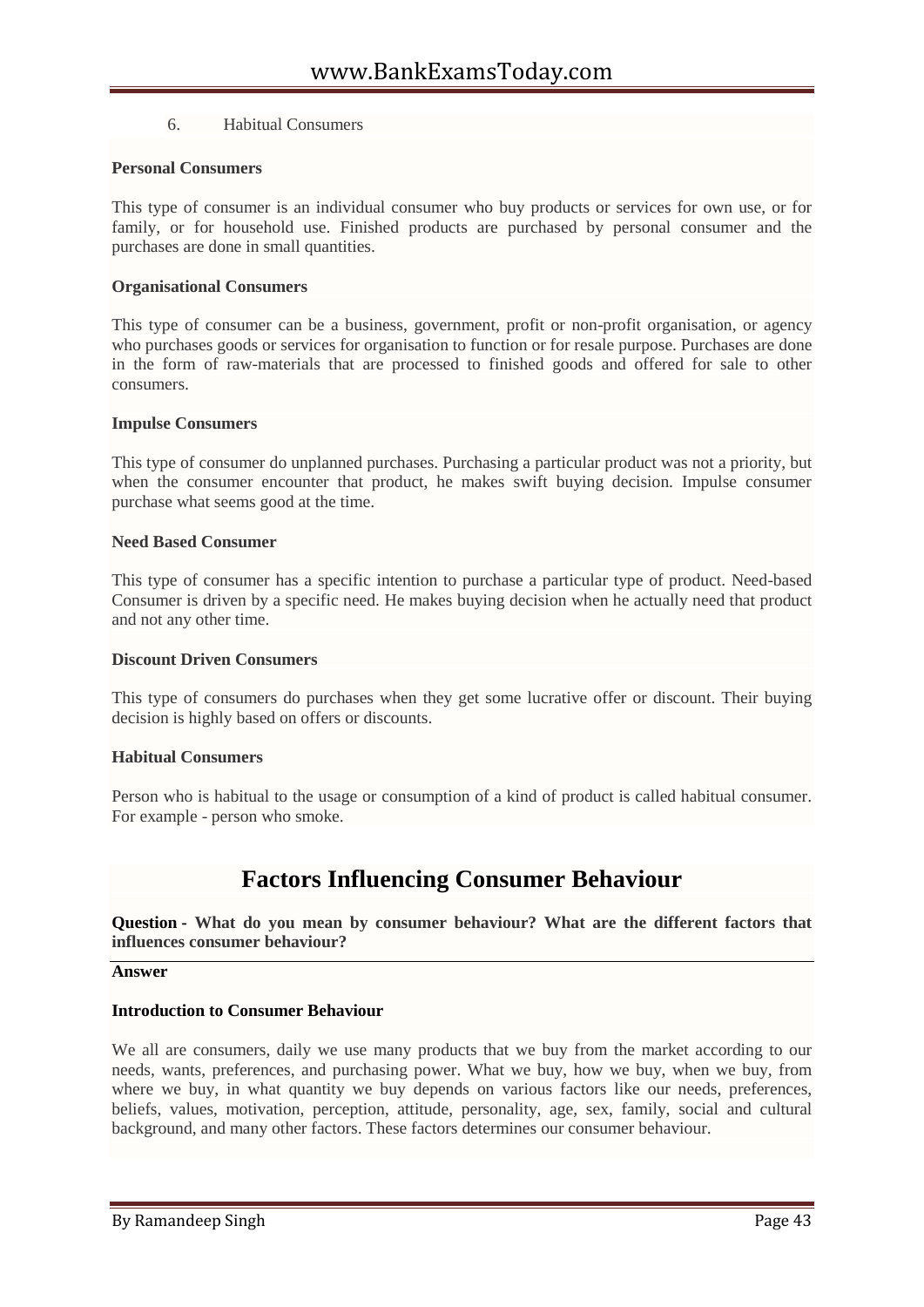Consumer behaviour is a complex and dynamic decision process; and physical activity of evaluating, acquiring, using, or disposing of products and services. Developing an effective marketing strategy requires in-dept knowledge of target consumers and how they behave and make their buying decision. Proper study of consumer behaviour is important as all marketing decisions are based on assumptions about consumer behaviour.

# **Definition of Consumer Behaviour**

According to **American Marketing Association**, consumer behaviour can be defined as *"the dynamic interaction of affect and cognition, behaviour, and environmental events by which human beings conduct the exchange aspects of their lives."*

According to **Hawkins**, **Best**, **and Coney**, 2001, p7, Consumer behaviour can be defined as *"the study of individuals, groups or organisations and the processes they use to select, secure, use and dispose of products, services, experiences or ideas to satisfy needs and the impacts that these processes have on the consumer and society."*

According to **Satish K. Batra and S. H. H. Kazmi**, 2004, Consumer behaviour is *"the mental and emotional processes and the observable behaviour of consumers during searching purchasing and post consumption of a product and service."*

# **Meaning of Consumer Behaviour**

Consumer behaviour is the complex and dynamic processes of deciding what product to buy, when to buy, how to buy, from where to buy, how to secure, how to use, or how to dispose to satisfy individuals, groups, or organisations' needs. Consumer behaviour is a decision process and physical activity individuals, groups, or organisations engage in when evaluating, acquiring, using, or disposing of goods and services.

Consumer behaviour has two aspects - final purchase behaviour and decision making process. Purchase behaviour is visible to us, but the decision making process involves number of complex variables which are not visible to us. Purchase behaviour is the end result of long decision making process. Study of consumer behaviour attempt to understand the decision making processes of buyers.

# **Factors Influencing Consumer Behaviour**

Behaviour of an individual consumer is not only influenced by his internal factors, but also by factors external to him and beyond his control. There are various internal and external factors that have influences on consumer behaviour. These factors are also called determinants of consumer behaviour.

Following are the main factors that influences consumer behaviour, categorised as internal influences and external influences.

# **Internal Influences**

Personal Factors

- Age
- Income
- **Occupation**
- Life Style
- Personality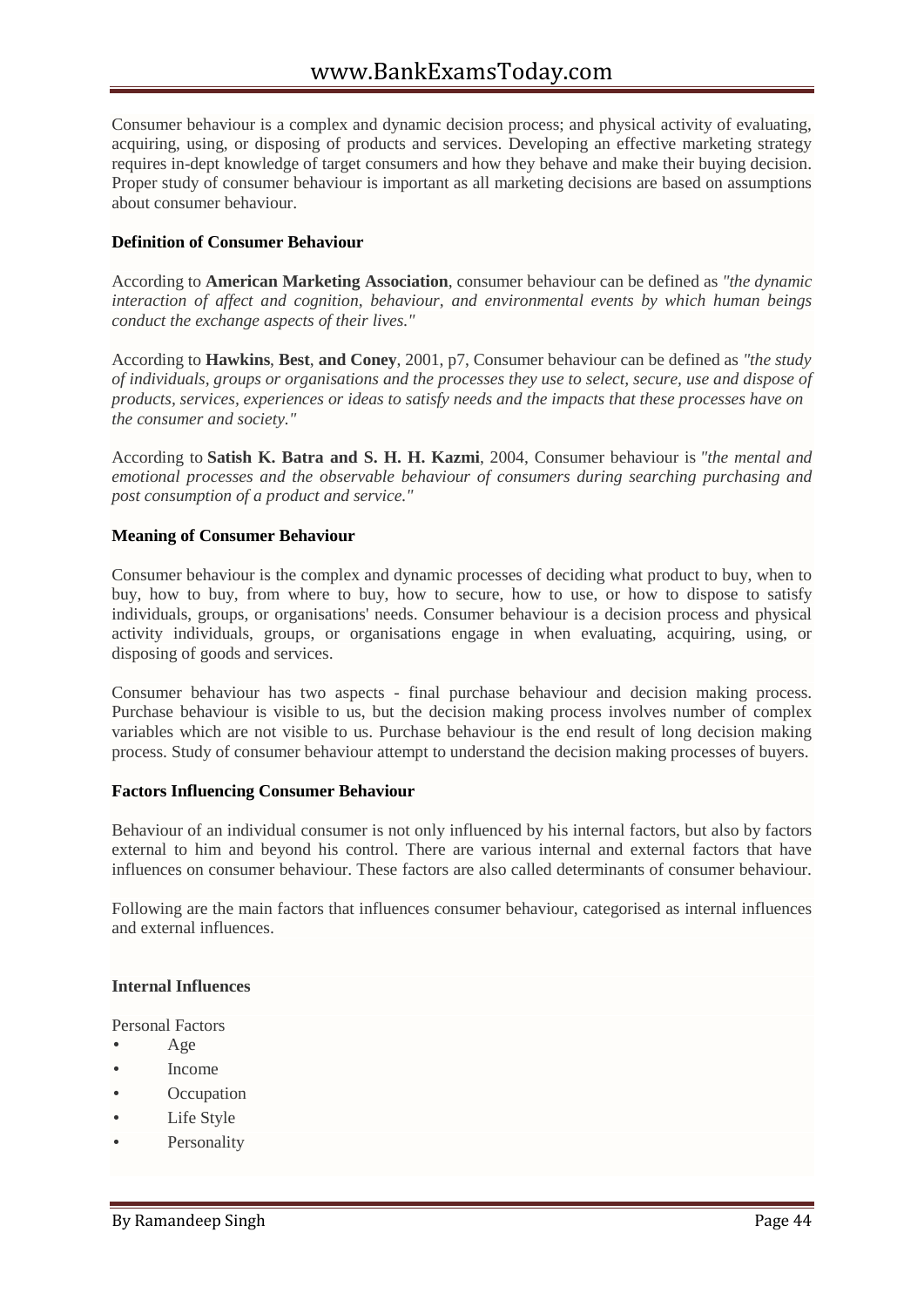Psychological Factors

- Motivation
- Perception
- Learning
- Beliefs & Attitude

# **External Influences**

Cultural Factors

- Culture
- Sub Culture
- Social Class

Social Factors

- Family
- Reference Group
- Role & Status

# **Conclusion**

Consumer behaviour is simple a large subset of larger field of human behaviour and an extended field of marketing attracting researchers and marketers from past few decades. Study of consumer behaviour is very important to the marketers because it enables them to understand and predict buying behaviour of consumers in the marketplace and it helps in deriving marketing strategies.

# **Consumer Decision Making Process**

**Question – Explain consumer decision making process. Also explain involvement levels of consumer decision making.**

#### **Answer**

# **Introduction**

Decision is made to solve a problem of any kind. Suppose the problem is to create a cool atmosphere in your living room. For this, what you will do? You will carry out information search, to find ways to cool the atmosphere of your living room, for example, by an air-conditioner, or by a water cooler, or by a wall fan. For this, you will evaluate all the known alternatives and made cost benefit analysis to decide which product and brand will be suitable. Finally, you will purchase that product.Consumer behaviour has two aspects – **the final purchase activity** which is visible to us and **the decision making process**interplay of various variables which are not visible to us.

In this post we are explaining Consumer decision Making Process.

# **Consumer Decision Making Process**

Consumer decision making process consists of a series of steps which a consumer undergoes. Consumer decision making process generally involves five steps – Problem recognition, information search, evaluation of alternatives, purchase, and post purchase evaluation.